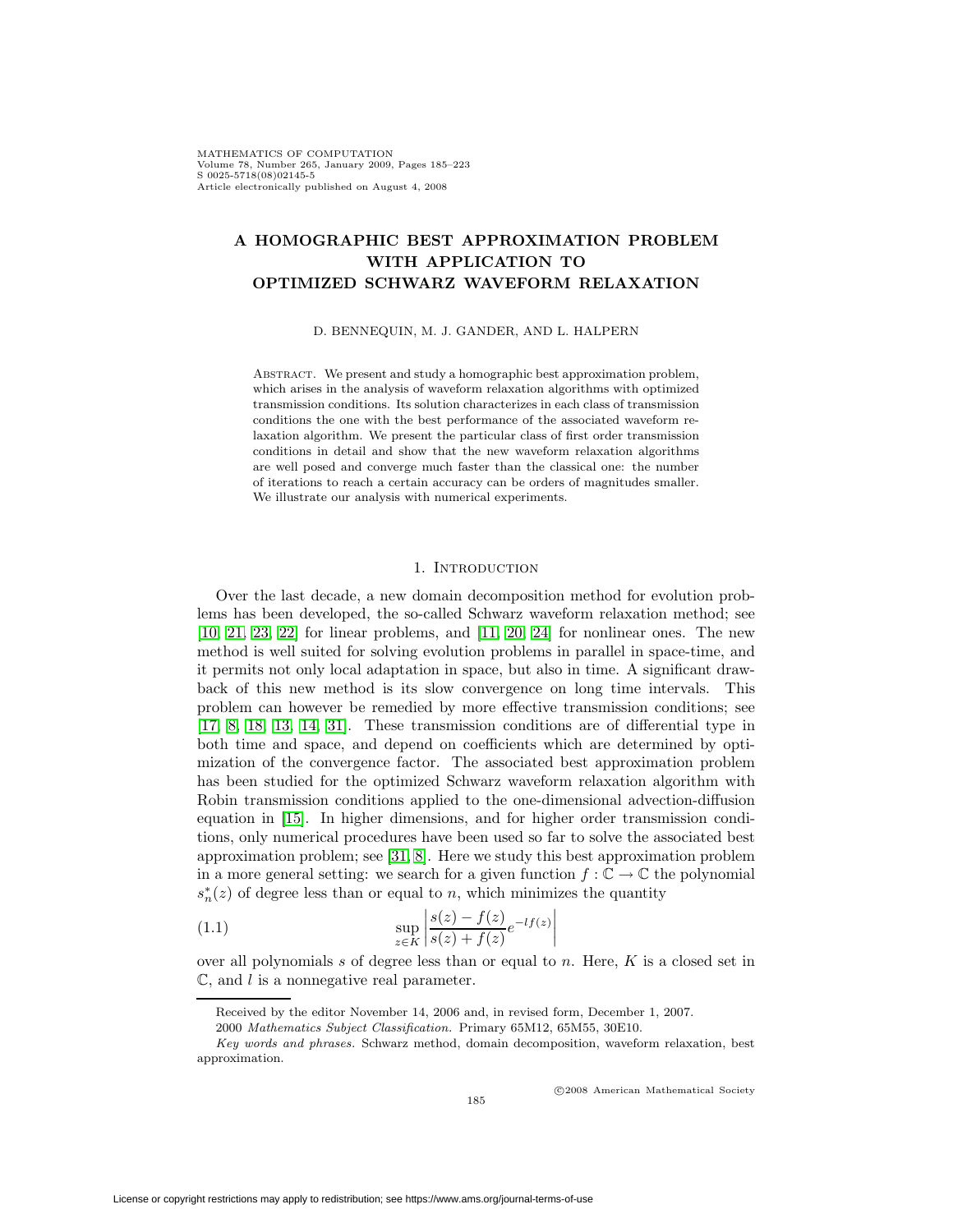The classical best approximation problem is the following: given a real-valued continuous function on a compact interval and a class of functions defined on the same interval, find an element in the class which realizes the distance of the function to the class. If the class is the linear space of polynomials of degree less than or equal to n, and the distance is measured in the  $L^{\infty}$  norm, then the approximation problem is called a Chebyshev best approximation problem. This problem was studied in depth by Chebyshev and De la Vallée Poussin  $[32]$ . Its solution is characterized by an equioscillation property, and can be computed using the Remes algorithm [\[34,](#page-38-2) [33\]](#page-38-3). Later extensions concern rational approximations [\[5\]](#page-36-0), and functions of a complex variable [\[38\]](#page-38-4). In the latter problem, Rivlin and Shapiro obtained equioscillation properties, from which they deduced uniqueness; see [\[35\]](#page-38-5). In all cases existence is a matter of compactness. Problem [\(1.1\)](#page-0-0) generalizes the complex best approximation problem by polynomials in two directions: first the difference  $f - s$  is replaced by a homographic function in f and s, and second there can be an exponential weight which involves the function f itself.

# <span id="page-1-4"></span>2. A general best approximation result

<span id="page-1-5"></span>Let K be a closed set in  $\mathbb{C}$ , containing at least  $n+2$  points. Let  $f: K \to \mathbb{C}$  be a continuous function, such that for every z in K,  $\Re f(z) > 0$ . We denote by  $P_n$  the complex vector space of polynomials of degree less than or equal to  $n$ . We define, for  $l$  nonnegative real number,

(2.1) 
$$
\delta_n(l) = \inf_{s \in \mathbf{P}_n} \sup_{z \in K} \left| \frac{s(z) - f(z)}{s(z) + f(z)} e^{-lf(z)} \right|,
$$

<span id="page-1-0"></span>and search for  $s_n^*$  in  $\mathbf{P}_n$  such that

(2.2) 
$$
\sup_{z \in K} \left| \frac{s_n^*(z) - f(z)}{s_n^*(z) + f(z)} e^{-lf(z)} \right| = \delta_n(l).
$$

2.1. **Analysis of the case**  $l = 0$ . We suppose here K is compact. We denote for simplicity by  $\delta_n$  the number  $\delta_n(0)$ . Our analysis of [\(2.2\)](#page-1-0) has three major steps: we first prove existence of a solution, then show that the solution must satisfy an equioscillation property, and finally, using the equioscillation property, we prove uniqueness of the solution. We define for any  $z_0$  in  $\mathbb{C}^* = \mathbb{C} \setminus 0$  and strictly positive  $\delta$  the sets

<span id="page-1-1"></span>(2.3) 
$$
\mathcal{C}(z_0,\delta) = \{z \in \mathbb{C}, \left|\frac{z-z_0}{z+z_0}\right| = \delta\}, \ \mathcal{D}(z_0,\delta) = \{z \in \mathbb{C}, \left|\frac{z-z_0}{z+z_0}\right| < \delta\},\
$$

$$
\overline{\mathcal{D}(z_0,\delta)} = \mathcal{C}(z_0,\delta) \cup \mathcal{D}(z_0,\delta).
$$

<span id="page-1-2"></span>The proof of the following geometrical lemma is straightforward; see [\[1\]](#page-36-1):

**Lemma 2.1.** For any  $\delta$  different from 0 and 1, and for any  $z_0$  in  $\mathbb{C}^* = \mathbb{C} \setminus 0$ , the set  $\mathcal{C}(z_0, \delta)$  in [\(2.3\)](#page-1-1) is a circle with center at  $\frac{1+\delta^2}{1-\delta^2}z_0$  and radius  $\frac{2\delta}{|1-\delta^2|}|z_0|$ . If  $\delta < 1$ , the set  $\mathcal{D}(z_0, \delta)$  is the interior of the circle, and the exterior otherwise. The set  $\mathcal{C}(z_0, 1)$  is a line orthogonal to the line  $(0, z_0)$ .

<span id="page-1-3"></span>**Theorem 2.2** (Existence). Suppose  $l = 0$  and K compact. For every  $n \geq 0$ , the number  $\delta_n = \delta_n(0)$  is strictly smaller than 1, and there exists at least one solution to problem [\(2.2\)](#page-1-0).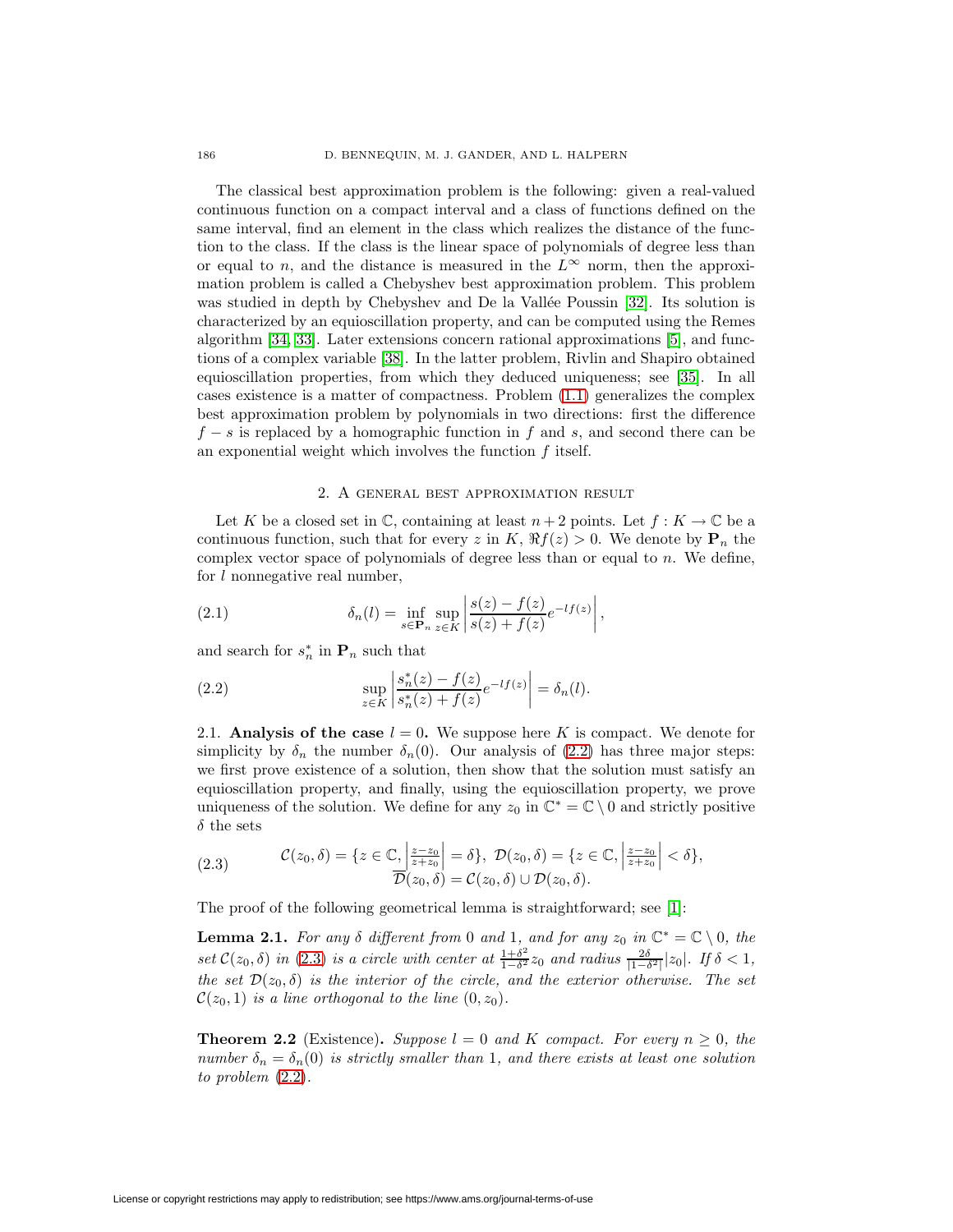

Figure 1. Illustration of the geometric Lemma [2.1:](#page-1-2) definition of  $\mathcal{D}(z_0, \delta)$  in grey.

*Proof.* Since  $1 \in \mathbf{P}_n$ , we have  $\delta_n \leq \left\| \frac{1-f}{1+f} \right\|$  $\biggl\| \biggl\|$ Now for any z in K,  $\Re f(z) > 0$ , and therefore  $\Big\vert$  $\frac{1-f(z)}{1+f(z)}$  $\vert$  < 1. Since K is a compact set, we have  $\delta_n$  < 1. To prove existence, we take a minimizing sequence  $(s_n^k)_{k \in \mathbb{N}}$  in  $\mathbf{P}_n$ , such that

$$
\lim_{k \to \infty} \left\| \frac{s_n^k - f}{s_n^k + f} \right\|_{\infty} = \delta_n.
$$

There exists a  $k_0$  such that, for  $k \geq k_0$ , we have  $\frac{s_n^k - f}{s_n^k + f}$  $\biggl\| \biggl\|$  $\infty \leq C < 1$  with  $C =$  $(1+\delta_n)/2$ , and therefore by Lemma [2.1,](#page-1-2)  $\frac{s_n^k}{f}(z)$  lies inside the disk  $\overline{\mathcal{D}}(1,C)$ ,  $C < 1$ , for all z in K. Hence  $s_n^k$  is a bounded sequence in the finite dimensional space  $\mathbf{P}_n$  and thus there exists a subsequence which converges to some  $s_n^*$  in  $\mathbf{P}_n$ , which attains the infimum.

<span id="page-2-1"></span>We now investigate the equioscillation property of the solutions to [\(2.2\)](#page-1-0). To do so, we need two further lemmas.

**Lemma 2.3.** For a given vector  $w = (w_1, \ldots, w_m)$ ,  $m \leq n+1$ , such that  $w_j$ is in K for every j, let  $U_{\mathbf{w}}$  be the open set in  $\mathbf{P}_n$  of polynomials s such that  $s(w_i) + f(w_i) \neq 0$  for all  $i = 1, 2, \ldots, m$ . If  $w_i \neq w_j$  for  $i \neq j$ , the mapping

$$
A\mathbf{w}: U\mathbf{w} \to \mathbb{C}^m, \quad s \mapsto \left(\frac{s(w_i) - f(w_i)}{s(w_i) + f(w_i)}\right)_{1 \le i \le m}
$$

is a submersion: for any  $s$  in  $U_{\boldsymbol{w}},$  the derivative in  $s$ ,  $\mathcal{A}'_{\boldsymbol{w}}(s)$ , is onto. Furthermore, the function  $(s, w) \mapsto A_{\mathbf{w}}'(s)$  is continuous with respect to s and w.

*Proof.* The derivative of the mapping  $A_{w}$  is given by

(2.4) 
$$
\mathcal{A}'_{\mathbf{w}}(s) \cdot \tilde{s} = \left(\frac{2\tilde{s}(w_i)f(w_i)}{(s(w_i) + f(w_i))^2}\right)_{1 \leq i \leq m}, \quad \forall \tilde{s} \in \mathbf{P}_n.
$$

Now for any z in  $\mathbb{C}^m$ , there exists a unique polynomial  $\tilde{s}$  in  $\mathbf{P}_{m-1}$ , namely the Lagrange interpolation polynomial, such that

<span id="page-2-0"></span>
$$
\forall i, 1 \leq i \leq m, \ \tilde{s}(w_i) = \frac{(s(w_i) + f(w_i))^2}{2f(w_i)} z_i,
$$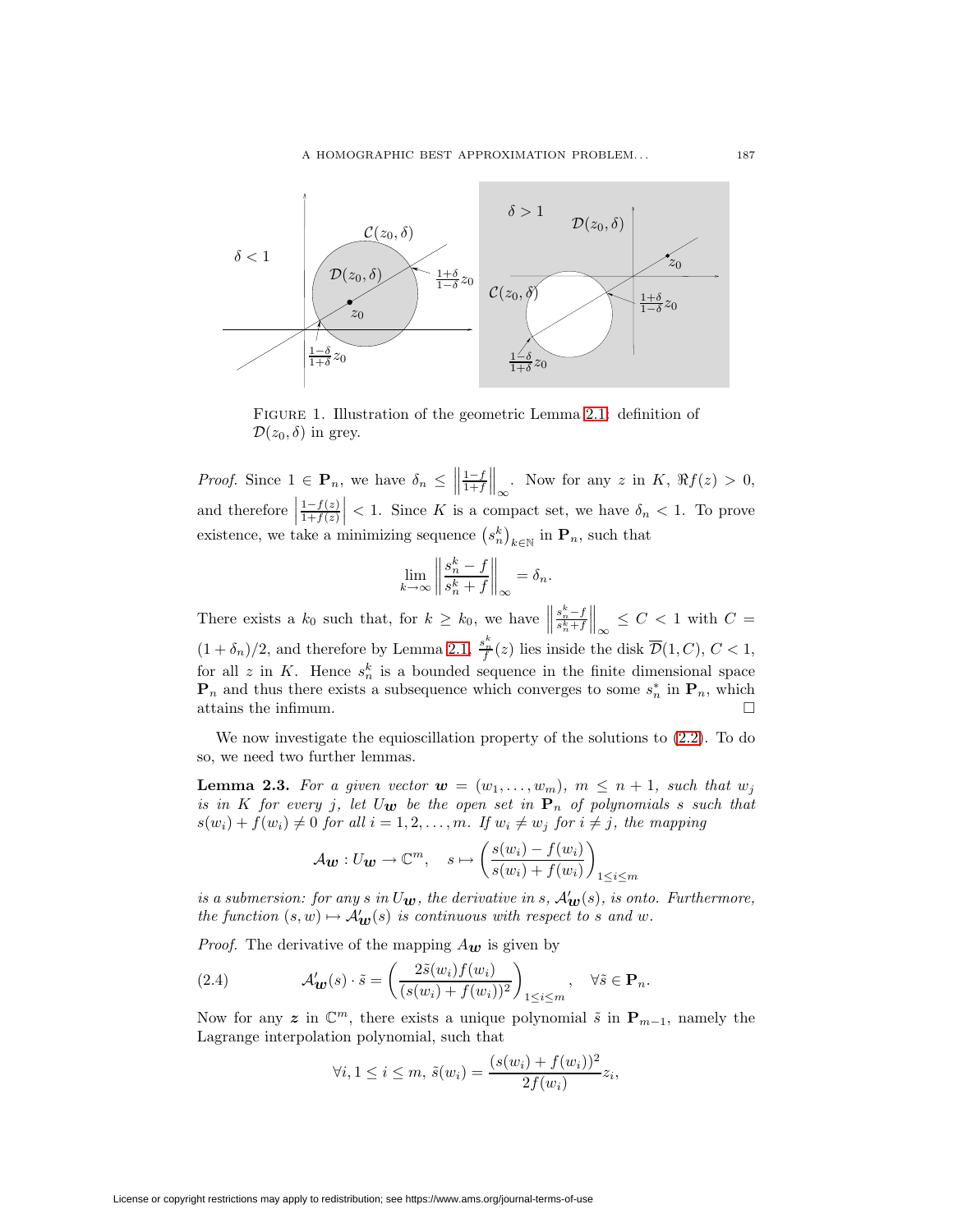and since  $m-1 \leq n$ ,  $\tilde{s}$  is in  $\mathbf{P}_n$  and  $\mathcal{A}'_{w}(s) \cdot \tilde{s} = z$ . The continuity of  $\mathcal{A}'_{w}$  with respect to  $s$  and  $w$  follows directly from  $(2.4)$ .

<span id="page-3-3"></span><span id="page-3-1"></span><span id="page-3-0"></span>**Lemma 2.4.** Let  $s_n^*$  be a solution of [\(2.2\)](#page-1-0) for  $l = 0$ . Let  $z = (z_1, \ldots, z_m)$  be a vector of m distinct points in K,  $m \leq n+1$ . We have

- $(1)$   $s_n^*$  is in  $U_z$ ,
- (2) let s be such that  $\mathcal{A}'_{\mathbf{z}}(s_n^*)$   $s = -\mathcal{A}_{\mathbf{z}}(s_n^*)$ . Then for any  $\epsilon$ ,  $0 < \epsilon < 1$ , there exist positive  $(\epsilon_1, \ldots, \epsilon_m)$ , and  $t_0 \in (0,1)$ , such that for any  $t \in [\epsilon t_0, t_0]$  and  $for any z in K with  $|z - z_i| < \epsilon_i$  for some i,$

$$
\left|\frac{s_n^*(z)+ts(z)-f(z)}{s_n^*(z)+ts(z)+f(z)}\right| \leq (1-\epsilon\frac{t_0}{2})\delta_n.
$$

*Proof.* For [\(1\)](#page-3-0),  $s_n^*$  is in  $U_z$  since otherwise  $\delta_n$  would be infinite. For [\(2\)](#page-3-1), there exist strictly positive numbers  $t'_0, \epsilon'_1, \ldots, \epsilon'_m$  such that, for any t in  $[0, t'_0]$ , and any  $\boldsymbol{w} = (w_1, w_2, \dots, w_m)$  with  $w_j \in K$  and  $|w_j - z_j| < \epsilon_j$  for all j,  $s_n^* + ts$  is in U<sub>*w*</sub>. We now define  $f_i(t, \mathbf{w}) = (\mathcal{A}_{\mathbf{w}}(s_n^* + ts))_i$ , and we apply to  $f_i$  the first order Taylor-Lagrange formula in the first variable, about  $t = 0$ . There exists  $\tau_i$  in  $(0, t)$ such that

$$
f_i(t, \boldsymbol{w}) = f_i(0, \boldsymbol{w}) + t \partial_1 f_i(\tau_i, \boldsymbol{w}),
$$

and by adding and subtracting  $t\partial_1 f_i(0, z)$ , we obtain

$$
f_i(t, \mathbf{w}) = f_i(0, \mathbf{w}) + t \partial_1 f_i(0, \mathbf{z}) + t (\partial_1 f_i(\tau_i, \mathbf{w}) - \partial_1 f_i(0, \mathbf{z})).
$$

Now using that s satisfies the equation  $\mathcal{A}'_{\mathcal{Z}}(s_n^*)s = -\mathcal{A}_{\mathcal{Z}}(s_n^*)$ , which reads componentwise  $\partial_1 f_i(0, z) = -f_i(0, z)$ , we get

$$
f_i(t, \mathbf{w}) = f_i(0, \mathbf{w}) - tf_i(0, \mathbf{z}) + t(\partial_1 f_i(\tau_i, \mathbf{w}) - \partial_1 f_i(0, \mathbf{z}))
$$
  
=  $(1-t)f_i(0, \mathbf{w}) + t(f_i(0, \mathbf{w}) - f_i(0, \mathbf{z})) + t(\partial_1 f_i(\tau_i, \mathbf{w}) - \partial_1 f_i(0, \mathbf{z})).$ 

Since the functions  $f_i$  and  $\partial_1 f_i$  are continuous in a neighbourhood of  $(0, \mathbf{z})$ , we obtain

$$
f_i(t, \mathbf{w}) = (1-t)f_i(0, \mathbf{w}) + t\eta_i(\mathbf{w}, \mathbf{w} - \mathbf{z}),
$$

with some function  $\eta_i(\boldsymbol{w}, \boldsymbol{w} - \boldsymbol{z})$  continuous in  $\boldsymbol{w}$ , which tends to zero with  $\boldsymbol{w} - \boldsymbol{z}$ . Thus, for any positive  $\epsilon$ , there exist positive  $\epsilon_1, \ldots, \epsilon_m$ , and  $0 < t_0 < 1$ , such that for any t in  $[0, t_0]$  and any  $\mathbf{w} = (w_1, \dots, w_m)$  with  $|w_i - z_i| < \epsilon_i$  for all i,

$$
\left|\frac{s_n^*(w_i)+ts(w_i)-f(w_i)}{s_n^*(w_i)+ts(w_i)+f(w_i)}\right| \le (1-t)\delta_n + \epsilon \delta_n \frac{t_0}{2} = (1-t+\epsilon \frac{t_0}{2})\delta_n.
$$

Thus for t in  $[\epsilon t_0, t_0]$  the result follows.

**Theorem 2.5** (Equioscillation). Suppose  $l = 0$  and K is compact. If the polynomial  $s_n^*, n \geq 0$  is a solution of [\(2.2\)](#page-1-0), then there exist at least  $n+2$  points  $z_1, \ldots, z_{n+2}$ in K such that

<span id="page-3-2"></span>(2.5) 
$$
\left| \frac{s_n^*(z_i) - f(z_i)}{s_n^*(z_i) + f(z_i)} \right| = \left| \left| \frac{s_n^* - f}{s_n^* + f} \right| \right|_{\infty}.
$$

*Proof.* Let  $z_1, \ldots, z_m$  be all distinct points of equioscillation, *i.e* satisfying [\(2.5\)](#page-3-2). We know that  $m \geq 1$ , since we maximize over a compact set. Now suppose that  $m \leq n+1$  to reach a contradiction. First, we have  $f(z_i) \neq 0$ , since otherwise  $\delta_n = 1$ , which contradicts the result  $\delta_n < 1$  from Theorem [2.2.](#page-1-3) We now use Lemma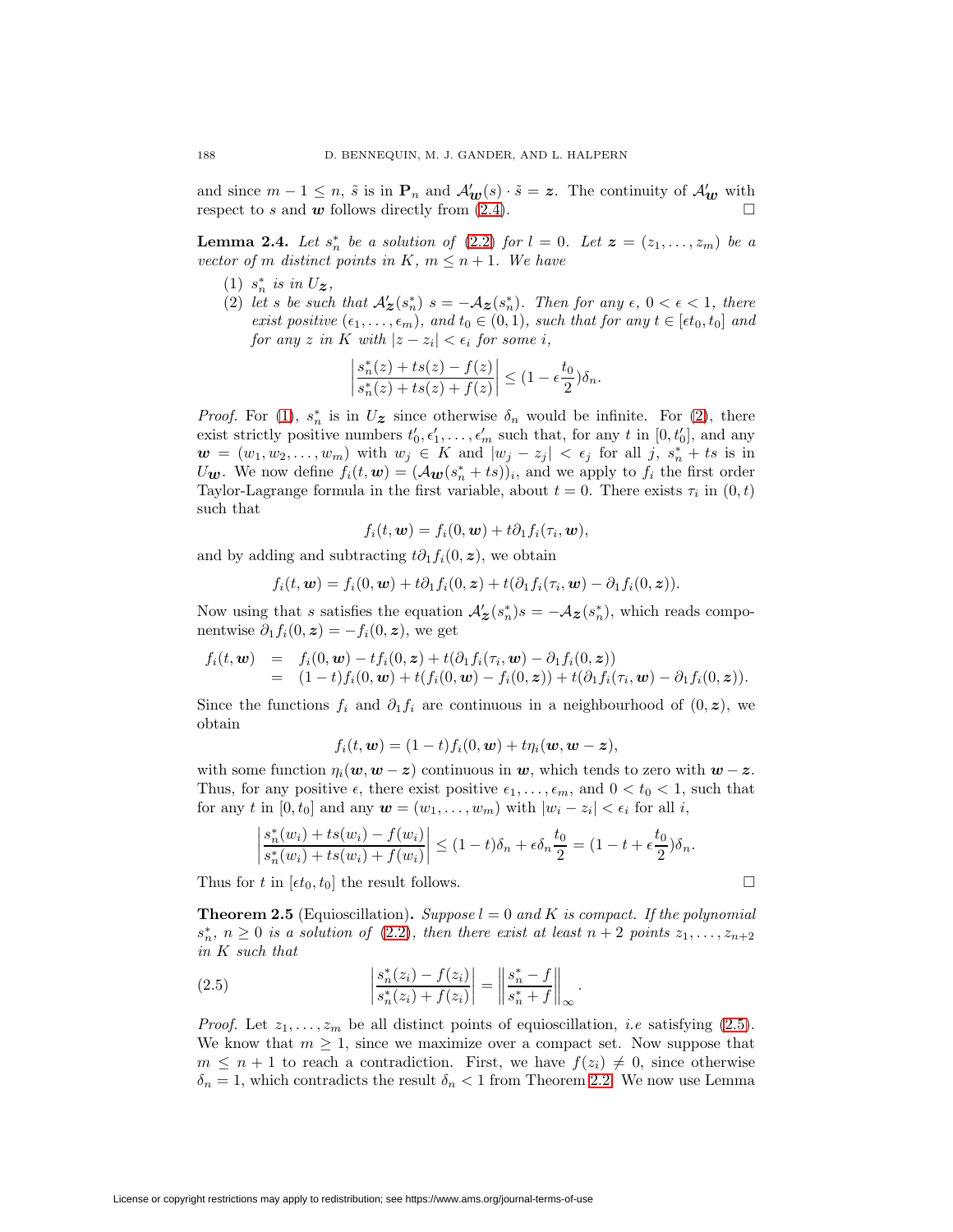[2.4:](#page-3-3) we denote by  $\mathcal{D}_i$  the disk with center  $z_i$  and radius  $\epsilon_i$  defined in the lemma. By compactness, we have

$$
\sup_{z \in K - (\bigcup \mathcal{D}_i) \cap K} \left| \frac{s_n^*(z) - f(z)}{s_n^*(z) + f(z)} \right| < \delta_n.
$$

Then there exists a neighborhood U of  $s_n^*$  such that for any s in U,

$$
\sup_{z \in K - (\bigcup \mathcal{D}_i) \cap K} \left| \frac{s(z) - f(z)}{s(z) + f(z)} \right| < \delta_n,
$$

and in addition, because s is in the neighborhood U of  $s_n^*$ , we have by continuity

$$
\sup_{z \in K} \left| \frac{s(z) - f(z)}{s(z) + f(z)} \right| = \sup_{z \in (\bigcup \mathcal{D}_i) \cap K} \left| \frac{s(z) - f(z)}{s(z) + f(z)} \right|.
$$

For sufficiently small  $\epsilon$ , by Lemma [2.4](#page-3-3) there exists  $t \in [\epsilon t_0, t_0]$  such that  $s_n^* + ts$  is in  $U$ , and we have

$$
\left\| \frac{s_n^* + ts - f}{s_n^* + ts + f} \right\|_{\infty} < \delta_n,
$$

which is a contradiction, since we found a polynomial  $s_n^* + ts$  which is a better approximation than  $s_n^*$  to f.  $\frac{1}{n}$  to f.

<span id="page-4-0"></span>**Theorem 2.6** (Uniqueness). Suppose  $l = 0$  and K compact. The solution  $s_n^*$  of [\(2.2\)](#page-1-0) is unique for all  $n \geq 0$ .

*Proof.* We first show that the set of best approximations is convex: let  $s_n^*$  and  $\tilde{s}_n^*$ be two polynomials of best approximation,  $\theta$  a real number between 0 and 1, and let  $s = \theta s_n^* + (1 - \theta) \tilde{s}_n^*$ . Then for any z in  $K$ ,  $\frac{s_n^*}{f}(z)$  and  $\frac{\tilde{s}_n^*}{f}(z)$  are contained in  $\overline{\mathcal{D}}(1,\delta_n)$ , which is a disk since  $\delta_n < 1$ , and hence convex. Thus for any z in K,  $\frac{s}{f}(z)$ is also in  $\overline{\mathcal{D}}(1,\delta_n)$ , which means that  $\left\|\frac{s-f}{s+f}\right\|_{\infty} \leq \delta_n$ . Since  $\delta_n$  is the infimum over all polynomials of degree *n*, we must have  $\left\|\frac{s-f}{s+f}\right\|_{\infty} = \delta_n$  and *s* is therefore also a polynomial of best approximation: the set of best approximations is convex. Now we choose  $n + 2$  points  $z_1, \ldots, z_{n+2}$  among the points of equioscillation of s. By definition  $\frac{s}{f}(z_j)$  is on the boundary  $\mathcal{C}(1,\delta_n)$  for all  $j=1,2,\ldots,n+2$ ; but at the same time,  $\frac{s_n^*}{f}(z_j)$  and  $\frac{\tilde{s}_n^*}{f}(z_j)$  are in  $\overline{\mathcal{D}}(1,\delta_n)$ . The set  $\overline{\mathcal{D}}(1,\delta_n)$  is, however, strictly convex, and thus a barycenter of two points can only be on the boundary if the points coincide,

$$
\frac{s_n^*(z_j)}{f(z_j)} = \frac{\tilde{s}_n^*(z_j)}{f(z_j)} = \frac{s(z_j)}{f(z_j)}, \quad j = 1, 2, \dots, n+2.
$$

The difference  $s_n^* - \tilde{s}_n^*$  therefore has at least  $n+2$  roots, and since the polynomials are of degree at most n, they must coincide.  $\square$ 

Next we study local best approximations. We define a map on  $P_n$  by

$$
h(s) = \left\| \frac{s - f}{s + f} \right\|_{\infty}, \quad s \in \mathbf{P}_n,
$$

<span id="page-4-1"></span>and we search for the local minima of h.

**Theorem 2.7** (Local minima). Let  $s^*$  be a strict local minimum for h. Then  $s^*$  is the global minimum of h on  $\mathbf{P}_n$ .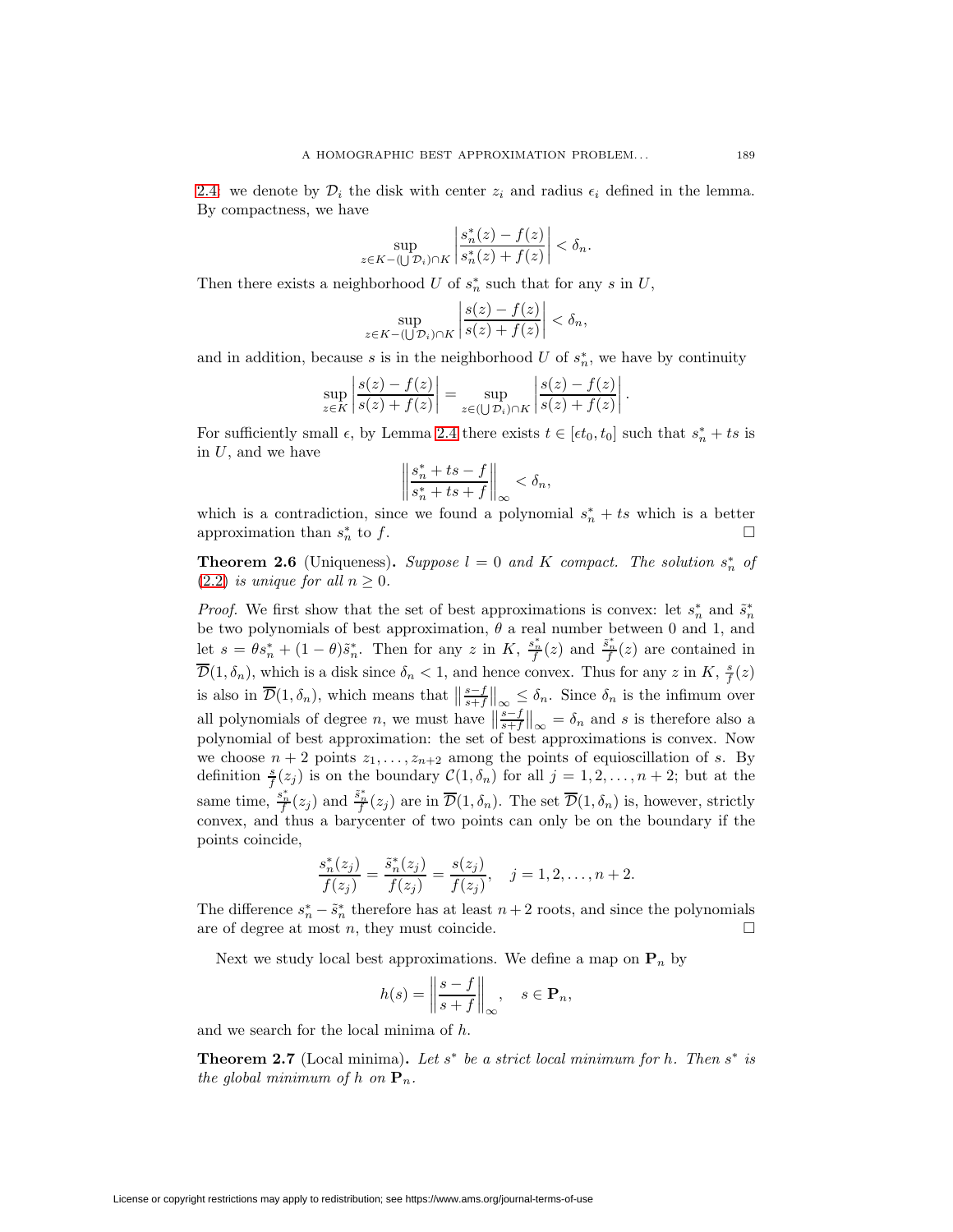*Proof.* We introduce a family of closed subsets of  $P_n$  for any  $\delta > 0$  by

$$
\mathcal{D}_{\delta} = \{ s \in \mathbf{P}_n, \quad h(s) \le \delta \}.
$$

These sets fulfill several properties:

- (i) For any  $\delta < 1$ ,  $\widetilde{\mathcal{D}}_{\delta}$  is a convex set. To see this, let s and  $\widetilde{s}$  be in  $\widetilde{\mathcal{D}}_{\delta}$ , and  $\theta$  in [0, 1]. For any z in K,  $\frac{s}{f}(z)$  and  $\frac{\tilde{s}}{f}(z)$  are in  $\mathcal{D}(1,\delta)$  which is convex by Lemma [2.1.](#page-1-2) Hence  $\theta \frac{s}{f}(z) + (1 - \theta) \frac{\tilde{s}}{f}(z)$  is in  $\mathcal{D}(1, \delta)$ , which implies that  $\theta \frac{s}{f} + (1 - \theta) \frac{\tilde{s}}{f}$  is in  $\widetilde{\mathcal{D}}_{\delta}$ .
- (ii) The map  $\delta \mapsto \mathcal{D}_{\delta}$  is increasing, as one can infer directly from its definition.

We now conclude the proof of the theorem: let  $(s^*, \delta^*)$  be a strict local minimum for h, and let  $(s^{**}, \delta^{**})$  be another local minimum, with  $\delta^* \geq \delta^{**}$ , and  $s^* \neq s^{**}$ . Then there exists a convex neighborhood  $U$  of  $s^*$ , such that for any  $s$  in  $U$  different from  $s^*$ ,  $h(s) > \delta^*$ . Since  $s^{**} \in \tilde{\mathcal{D}}_{\delta^{**}} \subset \tilde{\mathcal{D}}_{\delta^*}$ , by the convexity of  $\tilde{\mathcal{D}}_{\delta^*}$ , we have  $[s^*, s^{**}] \subset \mathcal{D}_{\delta^*}$ . For  $\epsilon$  small enough, we thus have  $s_{\epsilon} = s^* + \epsilon(s^{**} - s^*)$  in  $\mathcal{D}_{\delta^*}$ and at the same time in U. This implies that  $h(s_\epsilon) \leq \delta^*$  and at the same time  $h(s_{\epsilon}) > \delta^*$ , which is a contradiction.

<span id="page-5-3"></span><span id="page-5-2"></span>2.2. **Analysis of the case**  $l > 0$ . We now consider the best approximation problem  $(2.2)$  with a parameter  $l > 0$ , on a closed set K, not necessarily compact.

**Theorem 2.8** (Existence). Let K be a closed set in  $\mathbb{C}$ , containing at least  $n + 2$ points. Let  $f: K \to \mathbb{C}$  be a continuous function such that for every z in K,  $\Re f(z) > 0$  and

<span id="page-5-0"></span>(2.6) 
$$
\Re f(z) \longrightarrow +\infty \text{ as } z \longrightarrow \infty \text{ in } K.
$$

Then  $\delta_n(l) < 1$  for all  $n \geq 0$ , and for l small enough, there exists a polynomial  $s_n^*$ solution to [\(2.2\)](#page-1-0).

Proof. By a standard compactness argument, property  $(2.6)$  implies that there exists  $\alpha > 0$ , such that for all  $z \in K$ , we have  $\Re f(z) \ge \alpha > 0$ . Now,  $\left| \frac{1 - f(z)}{1 + f(z)} e^{-lf(z)} \right| \le$  $\left|\frac{1-f(z)}{1+f(z)}\right|e^{-l\alpha}$ , and since  $\Re f(z) > 0$ , we have  $\left|\frac{1-f(z)}{1+f(z)}\right| < 1$ . Furthermore,  $1 \in \mathbf{P}_n$  for all  $n \geq 0$ , which implies that

<span id="page-5-1"></span>
$$
\delta_n(l) \le \left\| \frac{1 - f}{1 + f} e^{-lf} \right\|_{\infty} \le e^{-l\alpha} < 1,
$$

which proves the first part of the theorem.

For the second part, let  $(s_n^k)_{k \in \mathbb{N}}$  be a minimizing sequence. Then for all  $\epsilon$ , there exists a  $k_0$ , such that for all  $k \geq k_0$  we have

(2.7) 
$$
\delta_n(l) \leq \left\| \frac{s_n^k - f}{s_n^k + f} e^{-lf} \right\|_{\infty} \leq \delta_n(l) + \epsilon,
$$

and if we choose  $\epsilon \leq \frac{1-\delta_n(l)}{2}$ , we have

$$
\left\|\frac{s_n^k-f}{s_n^k+f}e^{-l f}\right\|_\infty\leq \frac{1+\delta_n(l)}{2}<1.
$$

Let  $\beta > \alpha$  and  $K_{\beta} = K \cap \{z, \alpha \leq \Re f(z) \leq \beta\}$ . By property [\(2.6\)](#page-5-0),  $K_{\beta}$  is a closed set, and for  $\beta$  large enough, it contains at least  $n + 2$  points. On this compact set,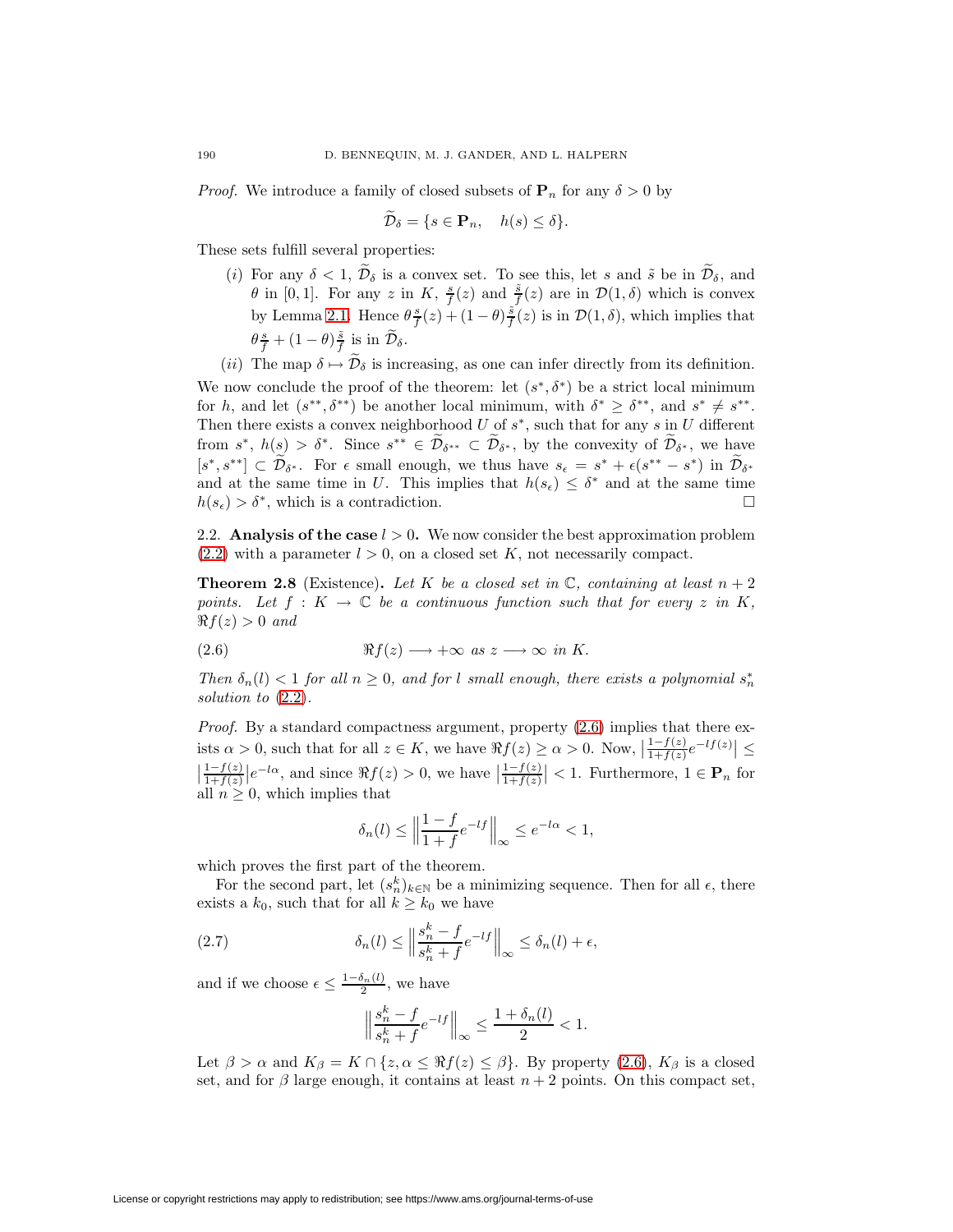we obtain the estimate

$$
\left\|\frac{s_n^k - f}{s_n^k + f}\right\|_{L^\infty(K_\beta)} = \left\|\frac{s_n^k - f}{s_n^k + f} e^{-lf} e^{lf}\right\|_{L^\infty(K_\beta)} \le \left\|\frac{s_n^k - f}{s_n^k + f} e^{-lf}\right\|_{L^\infty(K_\beta)} e^{l\beta} \le \frac{1 + \delta_n(l)}{2} e^{l\beta},
$$
  
and since  $\frac{1 + \delta_n(l)}{2} < 1$ , if  $l$  is such that  $\frac{1 + \delta_n(l)}{2} e^{l\beta} < 1$ , we get  

$$
\|s_n^k - f\|
$$

$$
\left\|\frac{s_n^k-f}{s_n^k+f}\right\|_{L^\infty(K_\beta)}<1,
$$

which shows that the numerical sequence  $||s_n^k||_{L^{\infty}(K_{\beta})}$  is bounded. Since  $K_{\beta}$  contains at least  $n+2$  points,  $\|\cdot\|_{L^{\infty}(K_{\beta})}$  induces a norm on the finite dimensional vector space  $\mathbf{P}_n$ . Hence a subsequence  $s_n^{\phi(k)}$  converges to a  $s_n^*$  in  $L^\infty(K_\beta)$ . Since on  $\mathbf{P}_n$  all norms are equivalent, for any z in K,  $\left|\frac{s_n^*(z)-f(z)}{s_n^k(z)+f(z)}e^{-lf(z)}\right| = \lim_k \left|\frac{s_n^{\phi(k)}(z)-f(z)}{s_n^{\phi(k)}(z)+f(z)}\right|$  $\frac{s_n^{\varphi(k)}(z)-f(z)}{s_n^{\phi(k)}(z)+f(z)}e^{-lf(z)}|,$ which is smaller than  $\delta_n(l) + \epsilon$  for any  $\epsilon$  by using [\(2.7\)](#page-5-1). This proves the existence.  $\Box$ 

The equioscillation property is shown as in the case  $l = 0$ : we first have the results analogous to Lemma [2.3](#page-2-1) and Lemma [2.4](#page-3-3) (the proofs are identical):

**Lemma 2.9.** Let the assumptions of Theorem [2.8](#page-5-2) be verified. Then for a given vector  $\mathbf{w} = (w_1, \ldots, w_m)$ ,  $m \leq n+1$ , such that any  $w_i$  is in K and  $w_i \neq w_j$  for  $i \neq j$ , the mapping

$$
A\mathbf{w}: U\mathbf{w} \to \mathbb{C}^m, \quad s \mapsto \left(\frac{s(w_i) - f(w_i)}{s(w_i) + f(w_i)} e^{-lf(w_i)}\right)_{1 \le i \le m}
$$

is a submersion. Furthermore, its derivative with respect to s is continuous with respect to s and w.

**Lemma 2.10.** Let  $s_n^*$  be a solution of [\(2.2\)](#page-1-0) for  $l > 0$ , and let  $z = (z_1, \ldots, z_m)$  be a vector of m distinct points in K,  $m \leq n+1$ . We have

- $(1)$   $s_n^*$  is in  $U_z$ ,
- (2) let  $\tilde{s}$  in  $\mathbf{P}_n$  such that  $\mathcal{A}'_{\mathbf{z}}(s_n^*)$   $\tilde{s} = -\mathcal{A}_{\mathbf{z}}(s_n^*)$ . Then for any  $\epsilon > 0$ , there exist positive  $(\epsilon_1, \ldots, \epsilon_m)$ , and  $t_0 \in ]0,1[$ , such that for any  $t \in [\epsilon t_0, t_0]$  and  $for any z such that  $|z - z_i| < \epsilon_i$  for some i,$

$$
\left|\frac{s_n^*(z)+t\tilde{s}(z)-f(z)}{s_n^*(z)+t\tilde{s}(z)+f(z)}e^{-lf(z)}\right|\leq (1-\epsilon\frac{t_0}{2})\delta_n.
$$

**Theorem 2.11** (Equioscillation). With the assumptions of Theorem [2.8](#page-5-2), if  $s_n^*$  is a solution of problem [\(2.2\)](#page-1-0) for  $l > 0$ , then there exist at least  $n+2$  points  $z_1, \ldots, z_{n+2}$ in K such that

$$
\left| \frac{s_n^*(z_i) - f(z_i)}{s_n^*(z_i) + f(z_i)} e^{-lf(z_i)} \right| = \left| \left| \frac{s_n^* - f}{s_n^* + f} e^{-lf} \right| \right|_{\infty}.
$$

Proof. Using the fact that

<span id="page-6-0"></span>of  $K$ :

$$
\delta_n(l) \le \left\| \frac{s_n^* - f}{s_n^* + f} e^{-lf} \right\|_{\infty} \le \delta_n e^{-l \inf_K \Re f} < 1,
$$

the proof of the theorem follows as in the case where  $l = 0$ .

To prove uniqueness in the general case, we need to assume the compactness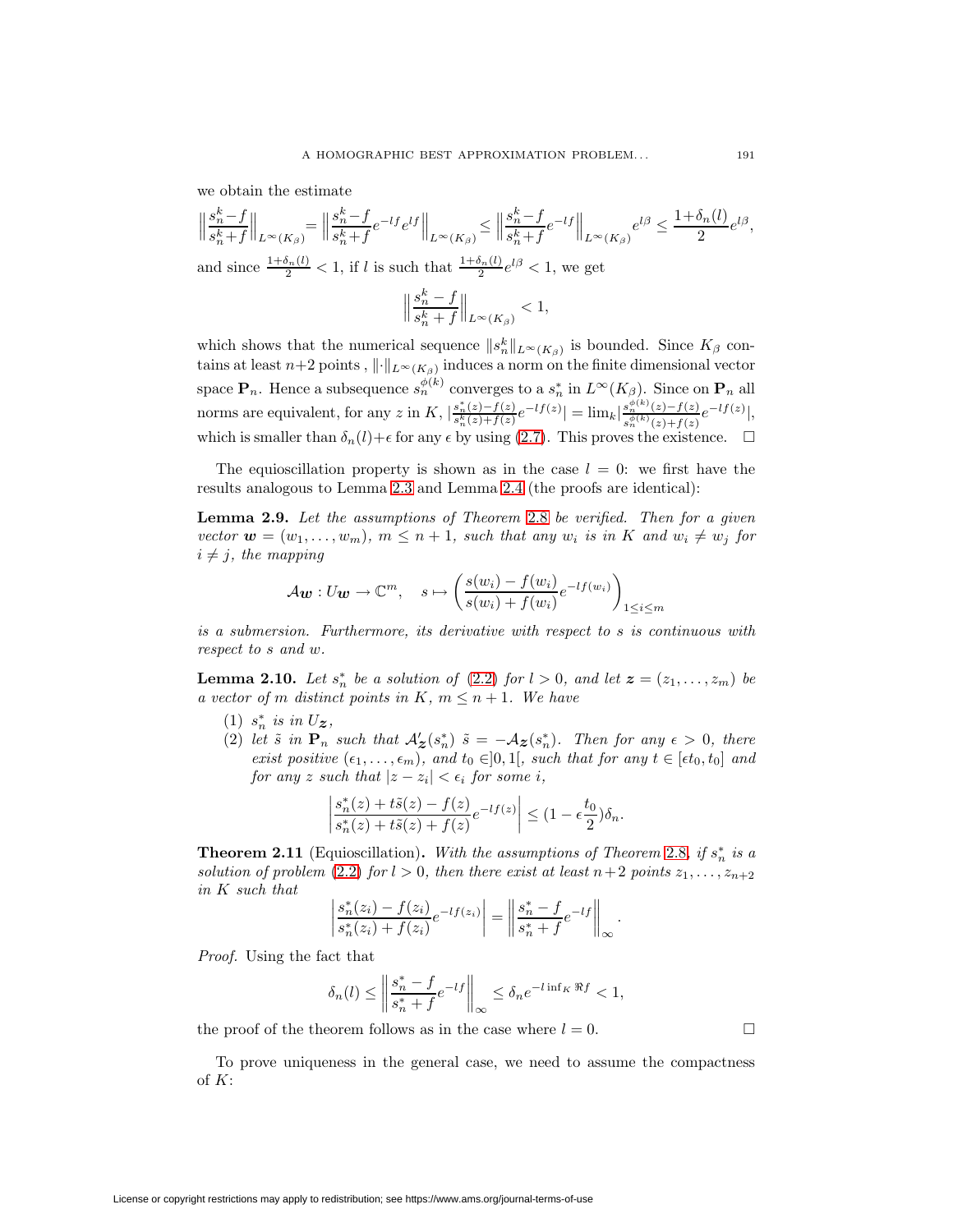<span id="page-7-0"></span>**Theorem 2.12** (Uniqueness)**.** With the assumptions of Theorem [2.8](#page-5-2), if K is a compact set and l satisfies

(2.8) 
$$
\delta_n(l)e^{l\sup_{z\in K}\Re f(z)} < 1,
$$

then problem [\(2.2\)](#page-1-0) has a unique solution  $s_n^*$  for all  $n \geq 0$ .

*Proof.* We first prove that the set of best approximations is convex: let  $s_n^*$  and  $\tilde{s}_n^*$ be two polynomials of best approximation,  $\theta$  in [0, 1] and let  $s = \theta s_n^* + (1 - \theta) \tilde{s}_n^*$ . For any z in D,  $\frac{s_n^*}{f}(z)$  and  $\frac{\tilde{s}_n^*}{f}(z)$  are in  $\overline{\mathcal{D}}(1,\delta_n(l)e^{l\Re f(z)})$ , which is convex since

$$
\delta_n e^{l\Re f(z)} \le \delta_n e^{l\sup_K \Re f(z)} < 1
$$

by condition [\(2.8\)](#page-7-0). Thus for any z in K,  $\frac{s}{f}(z)$  is in  $\overline{\mathcal{D}}(1,\delta_n(l)e^{i\Re f(z)})$ , which means that  $\Vert$  $\frac{s-f}{s+f}e^{-lf}$  $\leq \delta_n(l)$ . Since  $\delta_n(l)$  is the infimum, we have  $\|$  $\frac{s-f}{s+f}e^{-lf}$ that  $\left\|\frac{s-f}{s+f}e^{-lf}\right\|_{\infty} \leq \delta_n(l)$ . Since  $\delta_n(l)$  is the infimum, we have  $\left\|\frac{s-f}{s+f}e^{-lf}\right\|_{\infty} = \delta_n(l)$ , and s is also a best approximation. The conclusion follows now as in the proof of Theorem [2.6.](#page-4-0)

<span id="page-7-5"></span><span id="page-7-1"></span>2.3. **The symmetric case.** Now we derive specific results for the best approximation problems arising in the context of waveform relaxation methods:

**Definition 2.13.** The symmetric case of the homographic best approximation problem  $(2.2)$  is the case where K is a closed set, symmetric with respect to the real axis, containing at least  $n + 2$  points, and for any z in K,  $f(\bar{z}) = \overline{f(z)}$ .

<span id="page-7-3"></span>**Theorem 2.14.** In the symmetric case of Definition [2.13](#page-7-1), if  $K$  is a compact set and  $l$  is zero or sufficiently small in order to satisfy  $(2.8)$ , then the polynomial of best approximation  $s_n^*$  of f in K has real coefficients.

*Proof.* If  $s_n^*$  is the polynomial of best approximation for f, we have

$$
\begin{split} \sup\nolimits_K \left| \frac{s_n^*(z) - f(z)}{s_n^*(z) + f(z)} e^{-lf(z)} \right| &= \sup\nolimits_K \left| \frac{s_n^*(\overline{z}) - f(\overline{z})}{s_n^*(\overline{z}) + f(\overline{z})} e^{-lf(\overline{z})} \right| \\ &= \sup\nolimits_K \left| \frac{s_n^*(\overline{z}) - \overline{f(z)}}{s_n^*(\overline{z}) + \overline{f(z)}} e^{-l\overline{f(z)}} \right| = \sup\nolimits_K \left| \frac{\overline{s_n^*(\overline{z})} - f(z)}{s_n^*(\overline{z}) + f(z)} e^{-lf(z)} \right|, \end{split}
$$

which shows that  $s_n^*(\bar{z}) = s_n^*(z)$  for every z in K by uniqueness, and hence proves that  $s_n^*$  has real coefficients.

We denote by  $\tau$  the complex involution  $z \mapsto \overline{z}$ . From now on,  $K_1$  is a closed set in the upper half-plane  $\Im z \geq 0$ , and  $K = K_1 \cup \tau(K_1)$ . We consider the minimization problem on  $K_1$  restricted to the space  $\mathbf{P}_n^r$  of polynomials with real coefficients, with the functional

<span id="page-7-7"></span>(2.9) 
$$
h_l^r(s) = \left\| \frac{s - f}{s + f} e^{-lf} \right\|_{L^\infty(K_1)},
$$

and the real best approximation problem

<span id="page-7-4"></span>(2.10) 
$$
\sup_{z \in K_1} \left| \frac{s_n^{r,*}(z) - f(z)}{s_n^{r,*}(z) + f(z)} e^{-lf(z)} \right| = \inf_{s \in \mathbf{P}_n^r} \sup_{z \in K_1} \left| \frac{s(z) - f(z)}{s(z) + f(z)} e^{-lf(z)} \right|.
$$

<span id="page-7-2"></span>**Theorem 2.15.** In the symmetric case of Definition [2.13](#page-7-1), suppose that  $K_1$  is compact,  $l$  is zero or is sufficiently small to satisfy  $(2.8)$ . Then any strict local minimum of  $h_l^r$  in  $\mathbf{P}_n^r$  is a global minimum in  $\mathbf{P}_n^r$ , and is unique.

<span id="page-7-6"></span>*Proof.* With condition [\(2.8\)](#page-7-0), the proof is the same as in Theorem [2.7.](#page-4-1)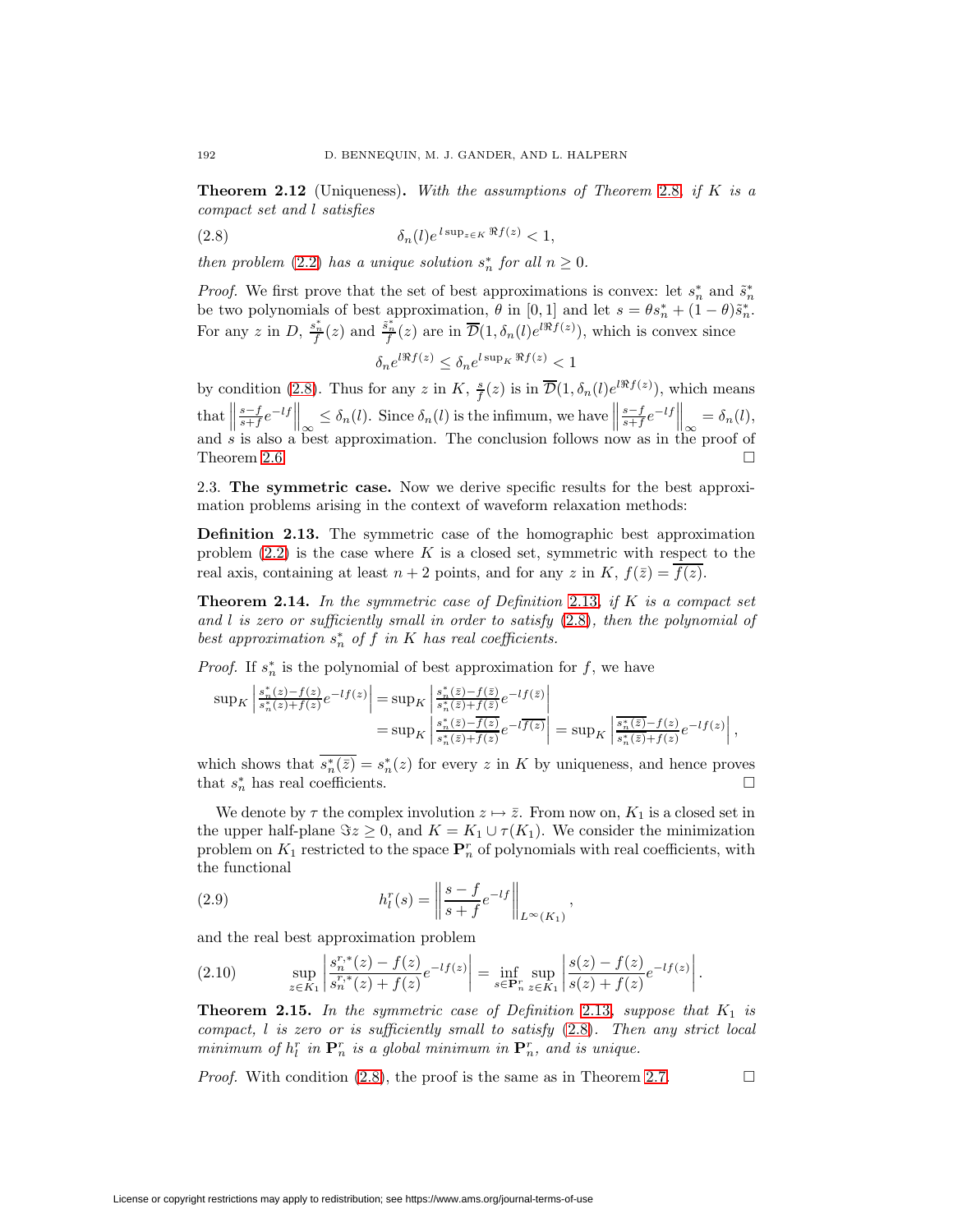**Corollary 2.16.** Under the assumptions in Theorem [2.15](#page-7-2), any strict local minimum of  $h_l^r$  in  $\mathbf{P}_n^r$  is the global minimum for the complex best approximation problem [\(2.2\)](#page-1-0) on K.

*Proof.* By Theorem [2.14,](#page-7-3) the solution of the complex problem  $(2.2)$  is real, and is therefore a global minimum for  $h_l^r$ . But if there is a strict local minimum for  $h_l^r$ , it is the only global minimum of  $h_l^r$ , and therefore coincides with the solution of the complex problem [\(2.2\)](#page-1-0).

In the noncompact case, there is no such result available, but we will only need to solve a particular problem. We introduce the notation  $P_1^+ = \{s = p + qz, p \geq 1\}$  $0, q \geq 0$ } and  $\mathbb{C}^+ = \{z, \Re z \geq 0, \Im z \geq 0\}$  and consider the problem of finding  $s_1^{+,*}$ in  $\mathbf{P}_1^+$  such that

<span id="page-8-0"></span>(2.11) 
$$
\sup_{z \in K_1} \left| \frac{s_1^{+, *}(z) - f(z)}{s_1^{+, *}(z) + f(z)} e^{-lf(z)} \right| = \inf_{s \in \mathbf{P}_1^+} \sup_{z \in K_1} \left| \frac{s(z) - f(z)}{s(z) + f(z)} e^{-lf(z)} \right|.
$$

<span id="page-8-2"></span>**Theorem 2.17.** Suppose  $K_1 \subset \mathbb{C}^+$ , then any strict local minimum of  $h_l^r$  in  $\mathbf{P}_1^+$  is a global minimum.

Proof. The proof is an extension of the proof of Theorem [2.7.](#page-4-1) We introduce a family of subsets of  $\mathbf{P}_1^+$  for any  $\delta > 0$  by

$$
\widetilde{\mathcal{D}}_{\delta}^l = \{ s \in \mathbf{P}_1^+, h_l^r(s) \le \delta \}.
$$

The only difference compared to the proof of Theorem [2.7](#page-4-1) is the proof of property (*i*), which states that for any  $\delta < 1$ ,  $\tilde{\mathcal{D}}_{\delta}^{l}$  is a convex set. To show this, let s and  $\tilde{s}$  be in  $\tilde{\mathcal{D}}_{\delta}^l$ . For any  $z$  in  $K_1$ ,  $s(z)$  and  $\tilde{s}(z)$  are in  $\mathcal{D}(f(z),\delta e^{i\Re f(z)}) \cap \mathbb{C}^+$ . If  $\delta e^{i\Re f(z)} < 1, \mathcal{D}(f(z), \delta e^{i\Re f(z)})$  is convex by Lemma [2.1,](#page-1-2) whereas if  $\delta e^{i\Re f(z)} \geq 1$ , since  $f(z) \in \mathbb{C}^+$ ,  $\mathbb{C}^+ \subset \mathcal{D}(f(z), \delta e^{i\Re f(z)})$ , and  $\mathbb{C}^+ \cap \mathcal{D}(f(z), \delta e^{i\Re f(z)}) = \mathbb{C}^+$ . In any case  $\mathcal{D}(f(z), \delta e^{i\Re f(z)}) \cap \mathbb{C}^+$  is convex. Then, for any z in  $K_1$ , such that  $\Im z > 0$ , we have  $\frac{1}{2}(s(z) + \tilde{s}(z))$  is in  $\mathcal{D}(f(z), \delta e^{i\Re f(z)}) \cap \mathbb{C}^+$ . Thus  $\frac{1}{2}(s + \tilde{s})$  is in  $\widetilde{\mathcal{D}}_{\delta}^l$  which proves the convexity, since  $\tilde{\mathcal{D}}_{\delta}^{l}$  is a closed set. Having established convexity, the result follows as in Theorem [2.7.](#page-4-1)

<span id="page-8-1"></span>Remark 2.18. It is tempting at this stage to believe that the number of equioscillation points for the real problem  $(2.10)$  or  $(2.11)$  is also  $\geq n+2$ . We will prove in Section [4](#page-11-0) that this is true for our special problem, when  $n = 1$  and the size of  $K_1$ is sufficiently large in  $\mathbb{C}^+$ . However, it is not true in general, and we will show a counterexample at the end of Section [4.1.1.](#page-12-0)

### 3. Model problem and Schwarz waveform relaxation algorithms

<span id="page-8-3"></span>The homographic best approximation problem [\(2.1,](#page-1-4) [2.2\)](#page-1-0) we studied in Section [2](#page-1-5) is important for solving evolution problems in parallel. To define a parallel algorithm in space-time, Schwarz waveform relaxation algorithms use a decomposition of the spatial domain into subdomains, and then iteratively compute subdomain solutions in space-time, which are becoming better and better approximations to the solution on the whole space-time domain; see [\[22\]](#page-37-3). Our guiding example here is the advection reaction diffusion equation in  $\mathbb{R}^N$ ,

$$
\partial_t u + (\mathbf{a} \cdot \nabla) u - \nu \Delta u + bu = f.
$$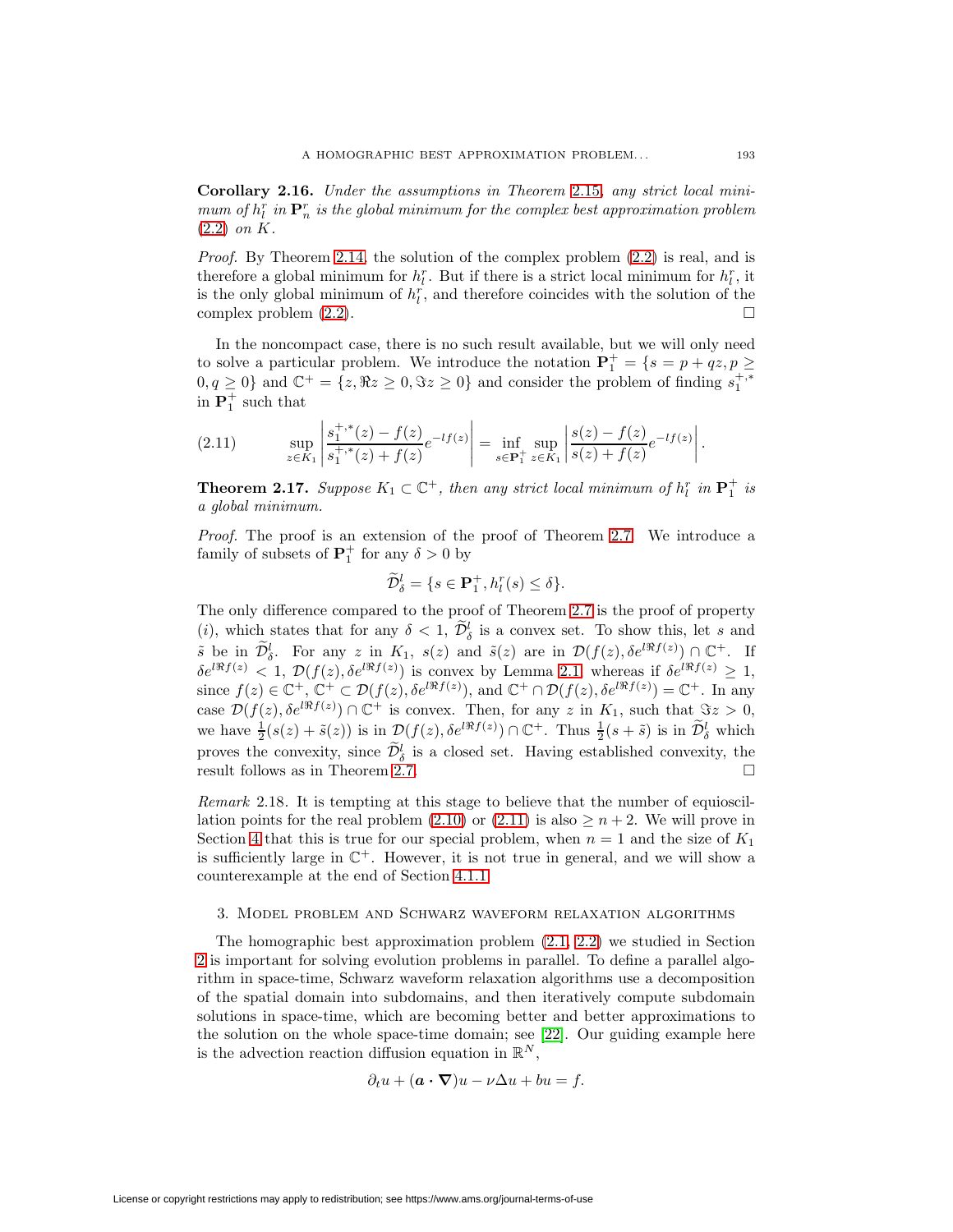The analysis we present here is for the decomposition into two half-spaces only, but our numerical experiments in Section [6](#page-32-0) show that the theoretical results are also relevant for more than two subdomains. We define  $\Omega = \mathbb{R} \times \mathbb{R}^{N-1}$  with coordinate  $(x, y) = (x, y_1, \ldots, y_{N-1})$ , and use for the advection vector the notation  $\boldsymbol{a} = (a, c)$ , which leads to

<span id="page-9-0"></span>(3.1) 
$$
\mathcal{L}u = \partial_t u + a\partial_x u + (c \cdot \nabla_y)u - \nu \Delta u + bu = f, \text{ in } \Omega \times (0, T).
$$

The diffusion coefficient  $\nu$  is strictly positive, and we assume that a and b are constants which do not both vanish simultaneously. The case of the heat equation needs special treatment and can be found in [\[13\]](#page-37-10). Without loss of generality, we can assume that the advection coefficient  $a$  in the  $x$  direction is nonnegative, since  $a < 0$  amounts to changing x into  $-x$ . We can also assume that the reaction coefficient b is nonnegative. If not, a change of variables  $v = ue^{-\zeta t}$ , with  $\zeta + b > 0$ will lead to [\(3.1\)](#page-9-0) with a positive reaction coefficient. We split  $\Omega = \mathbb{R}^N$  into two subdomains  $\Omega_1 = (-\infty, L) \times \mathbb{R}^{N-1}$  and  $\Omega_2 = (0, \infty) \times \mathbb{R}^{N-1}$ ,  $L \geq 0$ . A Schwarz waveform relaxation algorithm then consists of solving iteratively subproblems on  $\Omega_1 \times (0,T)$  and  $\Omega_2 \times (0,T)$  using general transmission conditions at the interfaces  $\Gamma_0 = \{0\} \times \mathbb{R}^{N-1}$  and  $\Gamma_L = \{L\} \times \mathbb{R}^{N-1}$ , i.e. defining a sequence  $(u_1^k, u_2^k)$ , for  $k \in \mathbb{N}$ , such that

<span id="page-9-2"></span>
$$
(3.2)
$$

$$
\begin{array}{rcll} \mathcal{L} u_1^k & = & f \quad \text{in} \ \Omega_1 \times (0,T), & \mathcal{L} u_2^k & = & f \quad \text{in} \ \Omega_2 \times (0,T), \\ u_1^k(\cdot,\cdot,0) & = & u_0 \quad \text{in} \ \Omega_1, & u_2^k(\cdot,\cdot,0) & = & u_0 \quad \text{in} \ \Omega_2, \\ \mathcal{B}_1 u_1^k & = & \mathcal{B}_1 u_2^{k-1} \text{ on } \Gamma_L \times (0,T), & \mathcal{B}_2 u_2^k & = & \mathcal{B}_2 u_1^{k-1} \text{ on } \Gamma_0 \times (0,T), \end{array}
$$

where  $\mathcal{B}_1$  and  $\mathcal{B}_2$  are linear operators in space and time, possibly pseudo-differential, and an initial guess  $\mathcal{B}_2 u_1^0(0, \cdot, \cdot)$  and  $\mathcal{B}_1 u_2^0(L, \cdot, \cdot)$ ,  $t \in (0, T)$ , needs to be provided.

The classical Schwarz waveform relaxation algorithm is obtained by choosing  $\mathcal{B}_1$ and  $\mathcal{B}_2$  equal to the identity, as in the case of the Schwarz domain decomposition methods for elliptic problems [\[37,](#page-38-6) [30\]](#page-38-7). With this choice, the algorithm is convergent only with overlap. This algorithm has been studied in [\[15\]](#page-37-12) and [\[31\]](#page-38-0) for the present model problem; for earlier studies, see [\[21,](#page-37-1) [23,](#page-37-2) [22\]](#page-37-3).

<span id="page-9-1"></span>A better choice, which leads to faster algorithms, and can be convergent even without overlap, is

(3.3) 
$$
\mathcal{B}_j = \partial_x + \mathcal{S}_j(\nabla_y, \partial_t), \quad j = 1, 2,
$$

where the  $S_j$  are ordinary linear pseudo-differential operators in  $(y, t)$ , related to their total symbols  $\sigma_i(\eta,\omega)$  by [\[25\]](#page-37-13)

$$
\mathcal{S}_j(\nabla_y,\partial_t)u(y,t)=(2\pi)^{-n/2}\int \sigma_j(\boldsymbol{\eta},\omega)\hat{u}(\boldsymbol{\eta},\omega)e^{i(\boldsymbol{\eta}\cdot\boldsymbol{y}+\omega t)}\,d\boldsymbol{\eta}\,d\omega.
$$

The best operators  $S_i$  are related to transparent boundary operators, which have first been exploited in [\[4\]](#page-36-2) for stationary problems, and in [\[17\]](#page-37-7) for time dependent problems. They can be found by the following analysis. Let  $e_i^k$  be the error in  $\Omega_i$ , i.e.  $e_i^k = u_i^k - u$ . Using a Fourier transform in time with parameter  $\omega$  and in *y* with parameter  $\eta$ , the Fourier transforms  $\hat{e}_j^k$  in time and  $y$  of  $e_j^k$  are solutions of the ordinary differential equation in the  $x$  variable

$$
-\nu\frac{\partial^2 \hat{e}}{\partial x^2} + a\frac{\partial \hat{e}}{\partial x} + (i(\omega + \mathbf{c} \cdot \boldsymbol{\eta}) + \nu |\boldsymbol{\eta}|^2 + b)\hat{e} = 0.
$$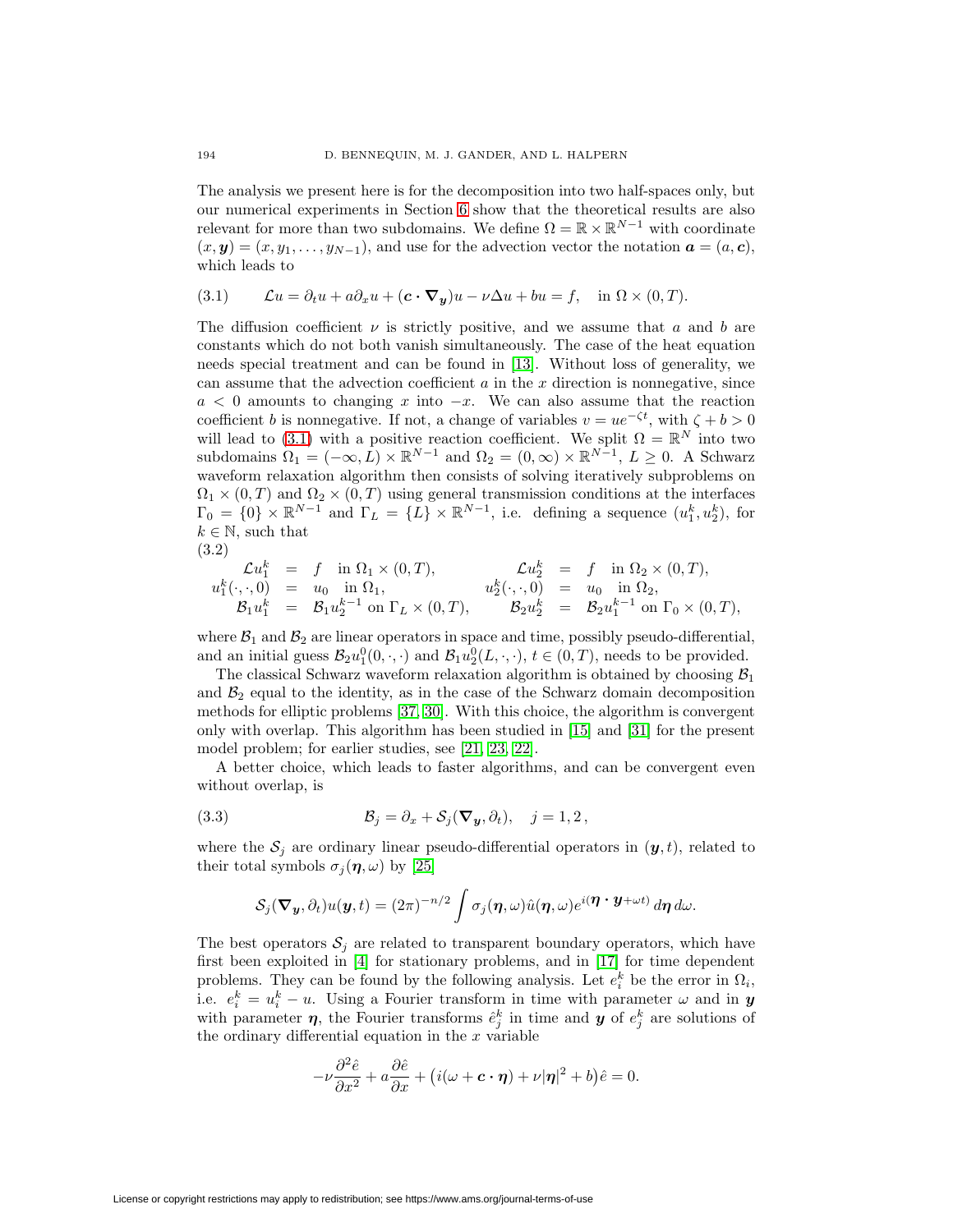The characteristic roots are

$$
r^+ = \frac{a + \sqrt{d}}{2\nu}, \quad r^- = \frac{a - \sqrt{d}}{2\nu}, \quad d = a^2 + 4\nu(i(\omega + c \cdot \eta) + \nu|\eta|^2 + b).
$$

The complex square root in this text is always with strictly positive real part. In order to work with at least square integrable functions in time and space, we look for solutions which do not increase exponentially in x. Since  $\Re r^+ > 0$  and  $\Re r^- < 0$ , we obtain

<span id="page-10-0"></span>(3.4) 
$$
\hat{e}_1^k(x, \eta, \omega) = \alpha_1^k(\eta, \omega)e^{r^+(x-L)}, \qquad \hat{e}_2^k(x, \eta, \omega) = \alpha_2^k(\eta, \omega)e^{r^-x}.
$$

Inserting [\(3.4\)](#page-10-0) into the transmission conditions [\(3.3\)](#page-9-1), we find that for any  $k \geq 2$ ,

<span id="page-10-1"></span>
$$
\alpha_j^{k+1} = \rho \, \alpha_j^{k-1}, \quad j = 1, 2,
$$

<span id="page-10-2"></span>with the convergence factor

(3.5) 
$$
\rho = \frac{r^- + \sigma_1}{r^+ + \sigma_1} \cdot \frac{r^+ + \sigma_2}{r^- + \sigma_2} e^{(r^- - r^+)L}, \quad \forall \omega \in \mathbb{R}, \ \eta \in \mathbb{R}^{N-1}.
$$

Hence, if the symbols  $\sigma_j$  are chosen to be

(3.6) 
$$
\sigma_1 = -r^-
$$
,  $\sigma_2 = -r^+$ ,

then algorithm [\(3.2\)](#page-9-2) converges in 2 steps, independently of the initial guess. This is an optimal result, since the solution on one subdomain necessarily depends on the right-hand side of function  $f$  on the other subdomain, and hence at least one communication is necessary for convergence. The choice in [\(3.6\)](#page-10-1), however, leads to nonlocal operators  $S_j$ , since  $r^+$  and  $r^-$  are not polynomials in the dual variables, and nonlocal operators are less convenient to implement and more costly to use than local ones. It is therefore of interest to approximate the optimal choice  $\sigma_i$ in [\(3.6\)](#page-10-1) corresponding to the optimal transmission operators by polynomials in  $(\omega, \eta)$ , which leads to differential operators  $S_i$ . We suppose in the sequel that the  $S_i$ ,  $j = 1, 2$ , are chosen in a symmetric way, i.e. their symbols are of the form

<span id="page-10-3"></span>
$$
\sigma_1 = \frac{-a+s}{2\nu}, \quad \sigma_2 = \frac{-a-s}{2\nu},
$$

where s is a polynomial in the dual variables. Defining the complex function  $z$  of  $(\omega, \eta)$  by

(3.7) 
$$
z = 4\nu \big( i(\omega + c \cdot \eta) + \nu |\eta|^2 \big),
$$

we obtain for the convergence factor [\(3.5\)](#page-10-2),

(3.8) 
$$
\rho(z,s) = \left(\frac{s(z) - \sqrt{a^2 + 4\nu b + z}}{s(z) + \sqrt{a^2 + 4\nu b + z}}\right)^2 e^{-\frac{L}{\nu}\sqrt{a^2 + 4\nu b + z}}.
$$

In numerical computations, the frequencies  $\omega$  and  $\eta$  are bounded, i.e.  $|\omega| \leq \omega_{\text{max}}$ and  $|\eta_j| \leq \eta_{j,\text{max}}$  where  $\omega_{\text{max}}$  is a discrete frequency which can be estimated by  $\omega_{\text{max}} = \pi/\Delta t$ , where  $\Delta t$  is the time step, and similarly  $\eta_{j,\text{max}} = \pi/\Delta y_j$ . In the nonoverlapping case, we define the compact set

$$
K = \{ z \in \mathbb{C}, |\omega| \leq \omega_{\max}, |\eta_j| \leq \eta_{j,\max}, j = 1, \dots, N - 1 \}.
$$

In the overlapping case, we shall also consider  $\omega_{\text{max}} = \infty$  and  $\eta_{j,\text{max}} = \infty$ , which leads to a noncompact set  $K$ .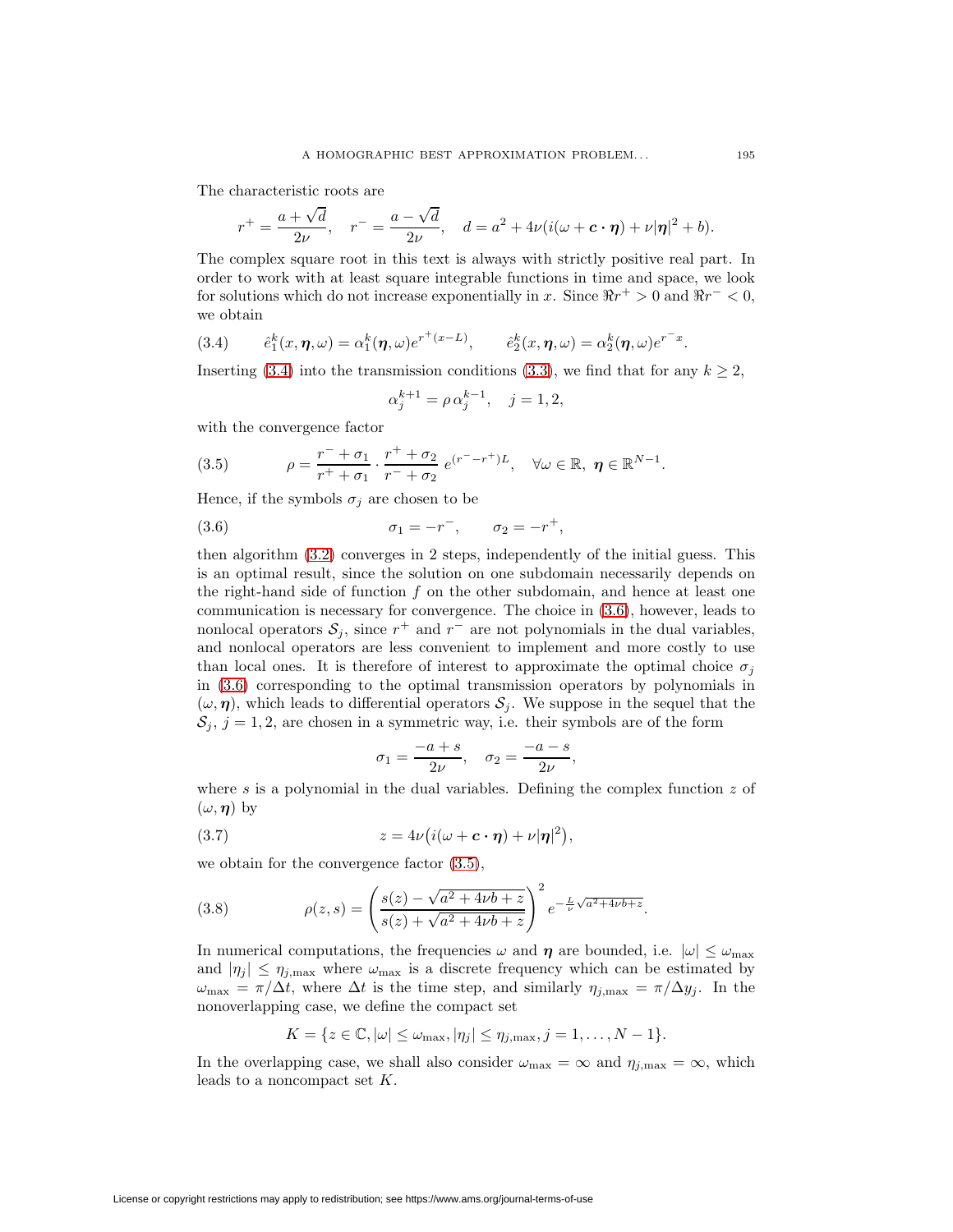<span id="page-11-1"></span>For any integer n we search for  $s_n^*$  in  $\mathbf{P}_n$ , the complex space of polynomials of degree less than or equal to  $n$  with complex coefficients, such that

(3.9) 
$$
\sup_{z \in K} |\rho(z, s_n^*)| = \inf_{s \in \mathbf{P}_n} \sup_{z \in K} |\rho(z, s)|.
$$

<span id="page-11-3"></span>Problem [\(3.9\)](#page-11-1) is a special case of [\(2.2\)](#page-1-0) with

(3.10) 
$$
f(z) = \sqrt{\xi_0^2 + z}, \quad l = \frac{L}{2\nu}, \quad \xi_0 = \sqrt{a^2 + 4\nu b},
$$

and the assumptions on f in Section [2](#page-1-5) are verified with  $\Re f(z) \ge \xi_0 > 0$ .

Next we focus on first order approximations, i.e.  $s = p + qz$ , which leads to first order optimized Schwarz waveform relaxation algorithms [\(3.2\)](#page-9-2) with transmission conditions

<span id="page-11-2"></span>(3.11)

$$
S = p + 4q\nu(\partial_t + (\mathbf{c} \cdot \nabla_y) - \nu \Delta y), \quad \mathcal{B}_1 = \partial_x - \frac{a}{2\nu} + \frac{1}{2\nu} \mathcal{S}, \quad \mathcal{B}_2 = \partial_x - \frac{a}{2\nu} - \frac{1}{2\nu} \mathcal{S}.
$$

The case of zeroth order transmission conditions,  $q = 0$ , was studied in [\[15\]](#page-37-12) for one-dimensional problems, and existence and convergence proofs together with numerical experiments were shown in [\[31\]](#page-38-0) for two-dimensional problems. Using the general results from Section [2,](#page-1-5) we now solve the best approximation problem with first degree polynomials in one dimension.

### 4. Study and optimization of the convergence factor

<span id="page-11-0"></span>We start with the one-dimensional case, for which the conditions of Section [2.3](#page-7-5) hold, with  $K_1 = i[0, \omega_{\text{max}}]$ . We proved in Theorem [2.14](#page-7-3) that the polynomial of best approximation in the complex domain  $K$  has real coefficients, and we established in Corollary [2.16](#page-7-6) the connection between the complex problem and the real problem, for  $\omega_{\text{max}} < +\infty$ . In this section, we give more precise results on equioscillation properties for the real problem, in both the overlapping and nonoverlapping cases, which allows us to compute the optimal choice for the coefficients  $p$  and  $q$  in the optimized Schwarz waveform relaxation algorithm [\(3.2\)](#page-9-2) with transmission conditions  $(3.11).$  $(3.11).$ 

<span id="page-11-5"></span><span id="page-11-4"></span>If  $p, q \in \mathbb{R}$ , then the modulus of the convergence factor [\(3.8\)](#page-10-3) is

(4.1) 
$$
R(\xi, p, q, \xi_0, L) = \frac{(\xi - p)^2 + (\xi^2 - \xi_0^2)(2q\xi - 1)^2}{(\xi + p)^2 + (\xi^2 - \xi_0^2)(2q\xi + 1)^2}e^{-\frac{L}{\nu}\xi},
$$

where we have used the change of variables

(4.2) 
$$
\xi = \Re(\sqrt{a^2 + 4\nu(b + i\omega)}),
$$

and  $\xi_0 = \sqrt{a^2 + 4\nu b}$  from [\(3.10\)](#page-11-3). We first propose and analyze a low frequency approximation for the first order transmission conditions, and then solve the best approximation problem, to derive optimized parameters  $p$  and  $q$ . In both cases, we analyze the performance of the overlapping  $(L > 0)$  and nonoverlapping case  $(L = 0).$ 

4.1. **Low frequency approximation.** As a simple approach, a low frequency approximation of the optimal transmission conditions [\(3.6\)](#page-10-1) can be used to determine the two parameters  $p$  and  $q$ . We call this case T1 for Taylor of order one. Using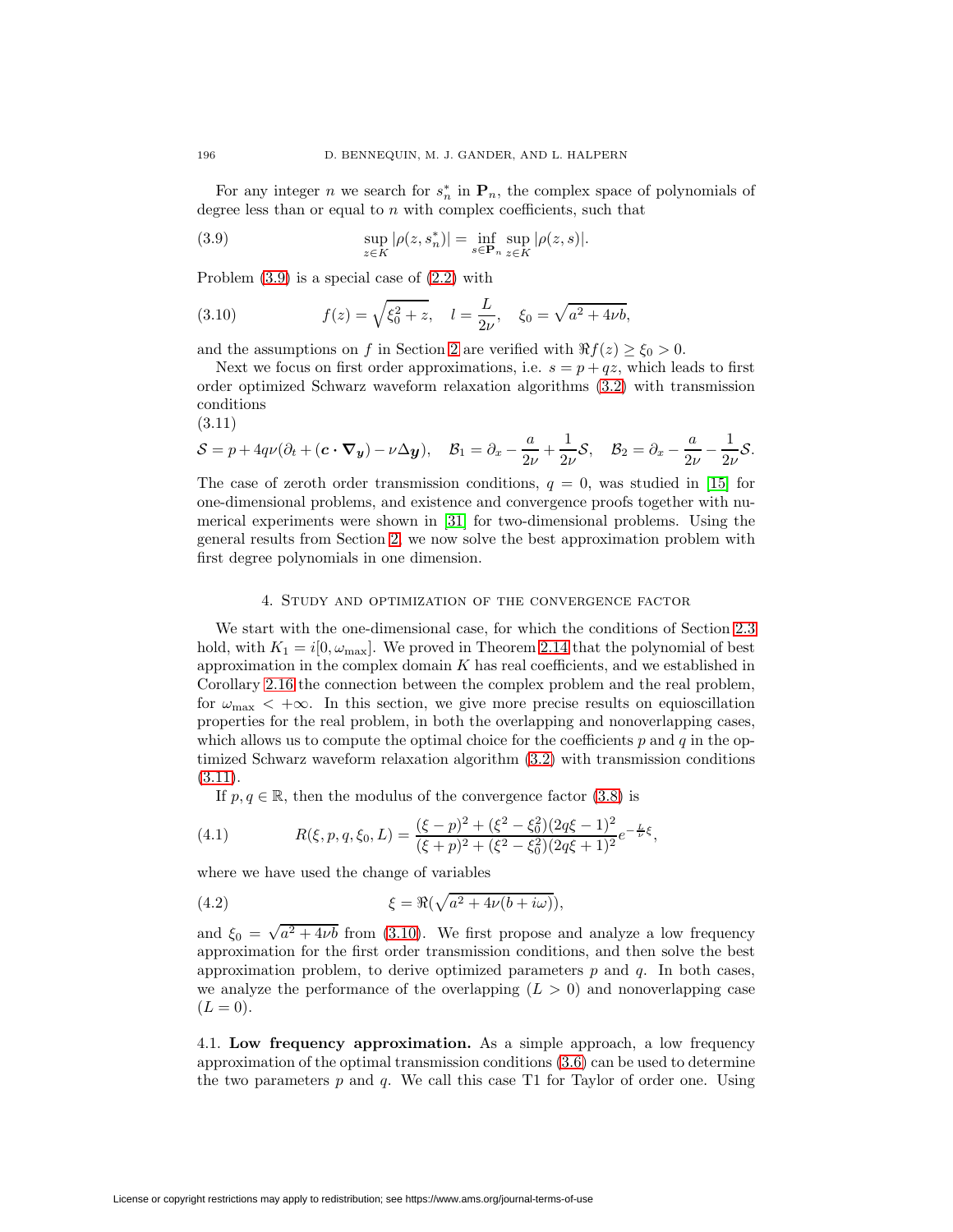a Taylor expansion of the square root  $\sqrt{a^2 + 4\nu(b + i\omega)}$  in [\(3.6\)](#page-10-1) about  $\omega = 0$ , we find

$$
\sqrt{a^2 + 4\nu(b + i\omega)} = \sqrt{a^2 + 4\nu b} + \frac{2\nu}{\sqrt{a^2 + 4\nu b}} i\omega + O(\omega^2),
$$

and hence for the parameters  $p$  and  $q$  the values

(4.3) 
$$
p = p_T = \sqrt{a^2 + 4\nu b}
$$
 and  $q = q_T = \frac{1}{2\sqrt{a^2 + 4\nu b}}$ 

<span id="page-12-1"></span><span id="page-12-0"></span>4.1.1. The nonoverlapping case. For  $L = 0$ ,  $p = p<sub>T</sub>$  and  $q = q<sub>T</sub>$ , the convergence factor [\(4.1\)](#page-11-4) becomes

(4.4) 
$$
R(\xi, p_T, q_T, \xi_0, 0) = \left(\frac{\xi - \xi_0}{\xi + \xi_0}\right)^2.
$$

<span id="page-12-5"></span>The bound on the frequency parameter  $\omega$  given before,  $|\omega| \leq \omega_{\text{max}} = \pi/\Delta t$ , gives a bounded range  $\xi_0 \leq \xi \leq \xi_{\text{max}}$ , where

(4.5) 
$$
\xi_{\text{max}} = \sqrt{\frac{\sqrt{\xi_0^4 + 16\nu^2 \omega_{\text{max}}^2 + \xi_0^2}}{2}}.
$$

<span id="page-12-2"></span>**Proposition 4.1** (T1 convergence factor estimate without overlap)**.** The conver-gence factor in [\(4.4\)](#page-12-1) is for  $\xi_0 \leq \xi < \xi_{\text{max}}$  uniformly bounded by

(4.6) 
$$
R_{T1}(\xi_0, \xi_{\max}) = \left(\frac{\xi_{\max} - \xi_0}{\xi_{\max} + \xi_0}\right)^2.
$$

For  $\Delta t$  small, this maximum can be expanded as  $1-2\xi_0\sqrt{\frac{2}{\nu\pi}}$ √  $\Delta t + O(\Delta t)$ .

*Proof.* Since  $R(\xi, p_T, q_T, \xi_0, 0)$  is a monotonically increasing function for  $\xi \geq \xi_0$ , the bound for  $\xi_0 \leq \xi \leq \xi_{\text{max}}$  is attained at  $\xi = \xi_{\text{max}}$ , which leads, using the variable transform [\(4.2\)](#page-11-5) and  $\omega_{\text{max}} = \frac{\pi}{\Delta t}$  to the bound given in [\(4.6\)](#page-12-2).

Remark 4.2. The convergence factor estimate [\(4.6\)](#page-12-2) for the first order Taylor transmission conditions is the square of the convergence factor estimate found in [\[15\]](#page-37-12) for the zeroth order Taylor transmission conditions.

<span id="page-12-3"></span>4.1.2. The overlapping case. With  $L > 0$ ,  $p = p<sub>T</sub>$  and  $q = q<sub>T</sub>$ , and the change of variables [\(4.2\)](#page-11-5), the convergence factor [\(4.1\)](#page-11-4) becomes

(4.7) 
$$
R(\xi, p_T, q_T, \xi_0, L) = \left(\frac{\xi - \xi_0}{\xi + \xi_0}\right)^2 e^{-\frac{\xi L}{\nu}}.
$$

We first present a convergence factor estimate for  $\omega$  in  $\mathbb{R}$ .

<span id="page-12-4"></span>**Proposition 4.3** (T1 convergence factor estimate with overlap)**.** The convergence factor in  $(4.7)$  satisfies

(4.8) 
$$
R_{T1}^{\infty}(\xi_0, L) = \max_{\xi_0 \le \xi < +\infty} R(\xi, p_T, q_T, \xi_0, L)
$$

$$
= \left(\frac{\bar{\xi} - \xi_0}{\bar{\xi} + \xi_0}\right)^2 e^{-\frac{L\bar{\xi}}{\bar{\nu}}}, \ \ \text{with } \bar{\xi} = \sqrt{\xi_0^2 + \frac{4\nu\xi_0}{L}}.
$$

For L small, this maximum can be expanded as  $1-4\sqrt{\frac{\xi_0}{\nu}}$ √  $L + O(L)$ .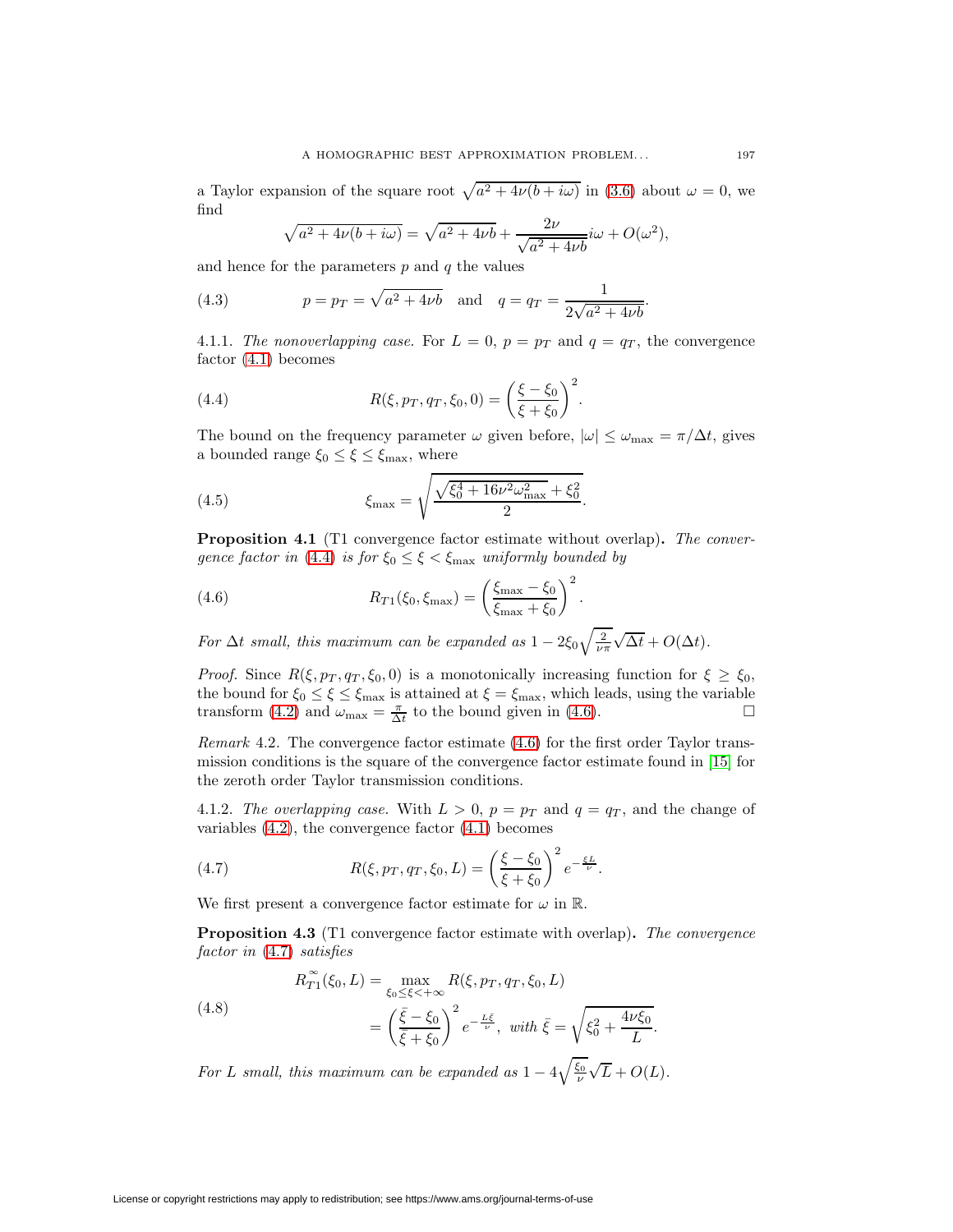*Proof.* Taking a derivative of the convergence factor  $R(\xi, p_T, q_T, \xi_0, L)$  defined in [\(4.7\)](#page-12-3) with respect to  $\xi$  shows that there is a unique maximum for  $\xi \geq \xi_0$  at  $\xi = \overline{\xi}$ given in [\(4.8\)](#page-12-4). Evaluating R for  $\xi = \bar{\xi}$  and expanding for L small leads to the asymptotic result.

In a numerical computation, the overlap  $L$  is in general not a fixed quantity; one can only afford that a few grid cells overlap,  $L = C_1 \Delta x$ . In addition, there is also often a relation between the time and space step of the form  $\Delta t = C_2 \Delta x^{\beta}$ ,  $\beta > 0$ , due to accuracy or stability constraints. There exists a limiting value of the overlap, namely

<span id="page-13-1"></span>(4.9) 
$$
L_1 = \frac{8\nu\xi_0}{\sqrt{\xi_0^4 + 16\nu\omega_{\text{max}}} - \xi_0^2}
$$

such that for  $L > L_1$ ,  $\xi_{\text{max}} > \bar{\xi}$ , and hence the contraction factor in [\(4.8\)](#page-12-4) is relevant. On the other hand, if  $L \leq L_1$ , then  $\xi_{\text{max}} \leq \bar{\xi}$  and hence numerically the contraction factor in [\(4.8\)](#page-12-4) becomes irrelevant. Numerically, the relevant bound is therefore by monotonicity

,

<span id="page-13-0"></span>(4.10)  

$$
R_{T1}(\xi_0, \xi_{\max}, L) = \max_{\xi_0 \le \xi \le \xi_{\max}} R(\xi, p_T, q_T, \xi_0, L)
$$

$$
= \begin{cases} R_{T1}^{\infty}(\xi_0, L), & \text{if } L > L_1, \\ \left(\frac{\xi_{\max} - \xi_0}{\xi_{\max} + \xi_0}\right)^2 e^{-\frac{L\xi_{\max}}{\nu}}, & \text{if } L \le L_1. \end{cases}
$$

<span id="page-13-3"></span>**Proposition 4.4** (T1 discrete convergence factor estimate with overlap). If  $L =$  $C_1\Delta x$  and  $\Delta t = C_2\Delta x^{\beta}$  with  $\beta > 0$ , then the bound in [\(4.10\)](#page-13-0) on the convergence factor has for  $\Delta x$  small the expansion

$$
(4.11)
$$

<span id="page-13-2"></span>
$$
R_{T1}(\xi_0, \xi_{\max}, L)
$$
\n
$$
= \begin{cases}\n1 - 4\sqrt{\frac{C_1 \xi_0}{\nu}} \sqrt{\Delta x} + O(\Delta x), & \text{if } \beta > 1, \text{ or } \beta = 1 \text{ and } \frac{C_1}{C_2} > \frac{2\xi_0}{\pi}, \\
1 - \frac{\sqrt{2}(2C_2 \xi_0 + C_1 \pi)}{\sqrt{C_2 \pi \nu}} \sqrt{\Delta x} + O(\Delta x), & \text{if } \beta = 1 \text{ and } \frac{C_1}{C_2} \le \frac{2\xi_0}{\pi}, \\
1 - 2\xi_0 \sqrt{\frac{2C_2}{\pi \nu}} \Delta x^{\frac{\beta}{2}} + o(\Delta x^{\frac{\beta}{2}}), & \text{if } 0 < \beta < 1.\n\end{cases}
$$

*Proof.* Expanding [\(4.9\)](#page-13-1) for  $\Delta t$  small, we obtain

$$
L_1 = \frac{2\xi_0}{\pi} \Delta t + O(\Delta t^2),
$$

and comparing with  $L = C_1 \Delta x$ , using that  $\Delta t = C_2 \Delta x^{\beta}$ , we obtain the first case in [\(4.11\)](#page-13-2). For the second case, one can set  $\beta = 1$  and directly expand the second case of [\(4.10\)](#page-13-0) to find the result given. For the last case, the expansion of the exponential term gives

$$
e^{-\frac{L\xi_{\max}}{\nu}}=1-C_1\sqrt{\frac{2\pi}{C_2\nu}}\Delta x^{1-\frac{\beta}{2}}+O(\Delta x^{2-\beta}),
$$

and the coefficient in front of the exponential in [\(4.10\)](#page-13-0) has the expansion

$$
\frac{\xi_{\text{max}} - \xi_0}{\xi_{\text{max}} + \xi_0} = 1 - \xi_0 \sqrt{\frac{2C_2}{\pi \nu}} \Delta x^{\frac{\beta}{2}} + O(\Delta x^{\beta}).
$$

Hence the result follows.  $\Box$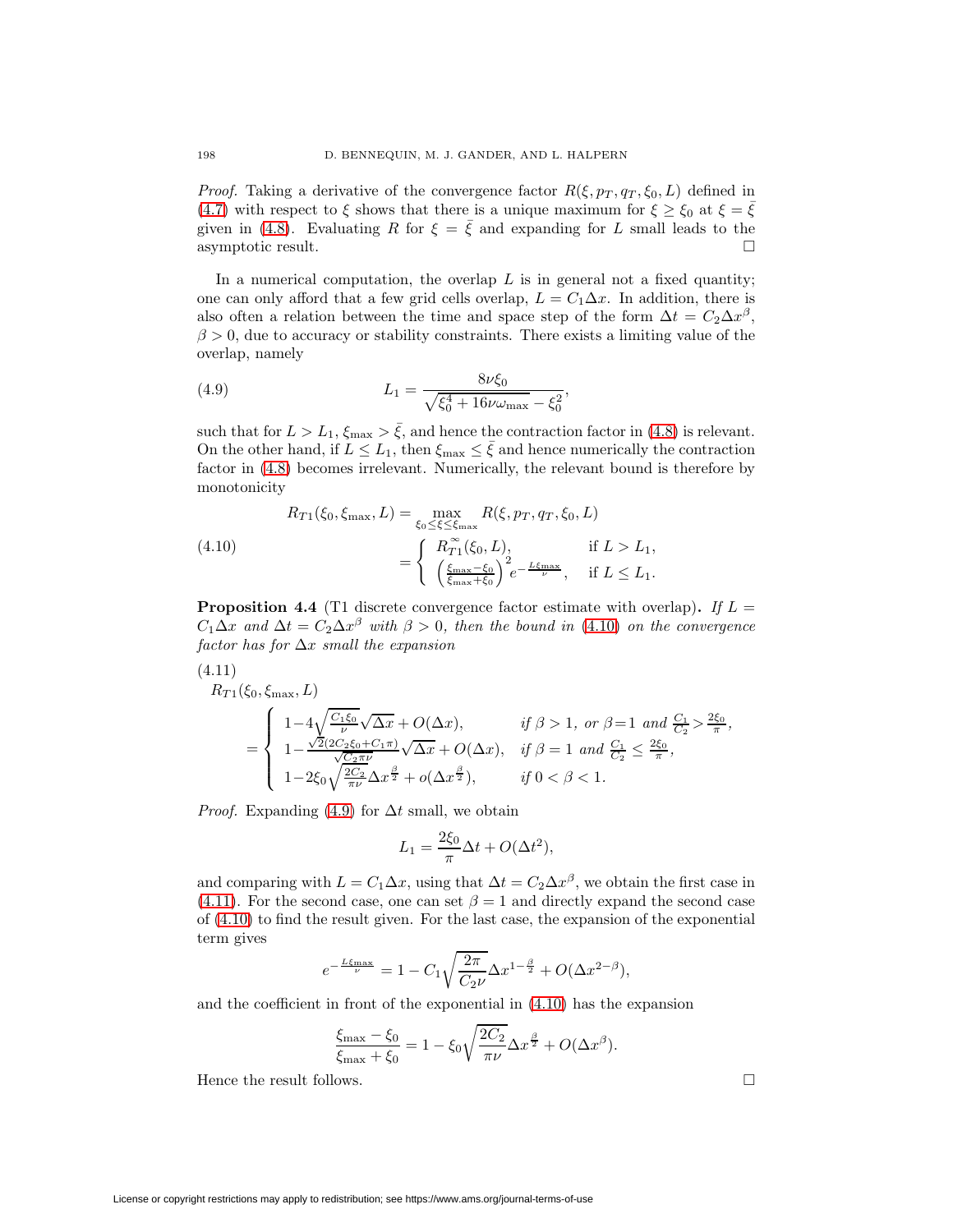4.2. **Optimization of the convergence factor.** We now use the general results from Section [2](#page-1-5) on the homographic best approximation problem to optimize the waveform relaxation algorithm with transmission conditions  $(3.11)$  for the overlapping and nonoverlapping case. We will call this case O1 for optimized of order one.

4.2.1. The nonoverlapping case. The domain of definition for  $f(z) = \sqrt{\xi_0^2 + 4\nu z}$ with  $z = i\omega$  is  $K = i[0, \omega_{\text{max}}] \cup -i[0, \omega_{\text{max}}]$ . By Theorems [2.2](#page-1-3) and [2.6,](#page-4-0) the problem [\(3.9\)](#page-11-1) in  $\mathbf{P}_1$  has a unique solution  $s_1^* = p^* + 4\nu i\omega q^*$ . By Theorem [2.14,](#page-7-3)  $s_1^*$  has real coefficients. Therefore,  $(p^*, q^*)$  is the unique pair of real numbers such that

(4.12)  $\inf_{p,q \in \mathbb{R}} \sup_{\xi_0 \leq \xi \leq \xi_{\text{max}}}$  $R(\xi, p, q, \xi_0, 0) = \sup$ ξ0≤ξ≤ξmax  $R(\xi, p^*, q^*, \xi_0, 0),$ 

and we denote by  $R_{O1}$  the maximum of the convergence factor,

<span id="page-14-0"></span>
$$
R_{O1}(\xi_0, \xi_{\max}) = \sup_{\xi_0 \le \xi \le \xi_{\max}} R(\xi, p^*, q^*, \xi_0, 0).
$$

 $R_{O1}(\xi_0, \xi_{\text{max}})$  is equal to  $\delta_1^2$  with the notation from Section [2.](#page-1-5)

**Lemma 4.5.** The solution  $(p^*, q^*)$  of the min-max problem [\(4.12\)](#page-14-0) satisfies  $p^* > 0$ and  $q^* \geq 0$ .

*Proof.* Knowing from Theorem [2.2](#page-1-3) that  $\delta_1 < 1$ , and taking  $\xi = \xi_0$  in [\(4.1\)](#page-11-4), we first see that  $p^* > 0$ . Now for positive p and q, we see in [\(4.1\)](#page-11-4) that  $R(\xi, p, q, \xi_0, 0) \leq$  $R(\xi, p, -q, \xi_0, 0)$ , which proves that  $q^* \geq 0$ .

Because of the symmetry of the domain  $K$ ,  $\parallel$  $\frac{s_1^* - f}{s_1^* + f}$  $\parallel$  equioscillates at least twice in  $[0, \omega_{\text{max}}]$ . We show now that for sufficiently large  $\omega_{\text{max}}$ , the solution actually equioscillates three times on  $[0, \omega_{\text{max}}]$ , and we give implicit formulas for the solution  $p^*$  and  $q^*$ .

<span id="page-14-3"></span>**Theorem 4.6** (O1 convergence factor estimate without overlap). For  $\xi_{\text{max}}$  suffi-ciently large, the solution of [\(4.12\)](#page-14-0) equioscillates three times, i.e.  $p^*$  and  $q^*$  are the unique solution of the system of equations

<span id="page-14-1"></span>(4.13) 
$$
R(\xi_0, p, q, \xi_0, 0) = R(\bar{\xi}(p, q), p, q, \xi_0, 0) = R(\xi_{\text{max}}, p, q, \xi_0, 0)
$$

where  $\xi(p,q)$  is the second of the three distinct ordered positive roots (for  $p >$  $(1 + \sqrt{2})\xi_0$ ) of the bi-cubic polynomial (4.14)

<span id="page-14-2"></span>
$$
P(\xi) = 32q^3\xi^6 - 16q(-3qp + 4q^2\xi_0^2 + 1)\xi^4
$$
  
+  $(8q\xi_0^2 + 32q^3\xi_0^4 - 24qp^2 - 16q^2\xi_0^2p + 8p)\xi^2 - 4(\xi_0 - p)(\xi_0 + p)(2q\xi_0^2 - p).$ 

The optimal parameters and the bound on the convergence factor, which is the common value  $R_{O1}(\xi,\xi_0,\xi_{\text{max}})$  in [\(4.13\)](#page-14-1) at point  $(p,q)=(p^*,q^*)$ , have the expansions

<span id="page-14-4"></span>(4.15) 
$$
p^* \sim \xi_0^{\frac{3}{4}} \xi_{\text{max}}^{\frac{1}{4}}, \quad \hat{q}^* \sim \frac{1}{2\xi_0^{\frac{1}{4}}} \xi_{\text{max}}^{-\frac{3}{4}}, \quad R_{O1}(\xi_0, \xi_{\text{max}}) \sim 1 - 4\xi_0^{\frac{1}{4}} \xi_{\text{max}}^{-\frac{1}{4}}.
$$

*Proof.* We start this proof by studying the variation of R for fixed p and q: the polynomial P given in  $(4.14)$  is the numerator of the partial derivative of R with respect to  $\xi$ . Therefore its roots determine the extrema of R. Since P is a bi-cubic polynomial with real coefficients, it has one, two or three positive distinct real roots. In the first two cases, since  $R(0, p, q, \xi_0, 0) = 1, R \le 1$  for  $\xi \ge \xi_0$  and  $R \longrightarrow 1$  as  $\xi \longrightarrow \infty$ , R reaches a unique minimum in [ $\xi_0, \xi_{\text{max}}$ ], and therefore if  $p = p^*$  and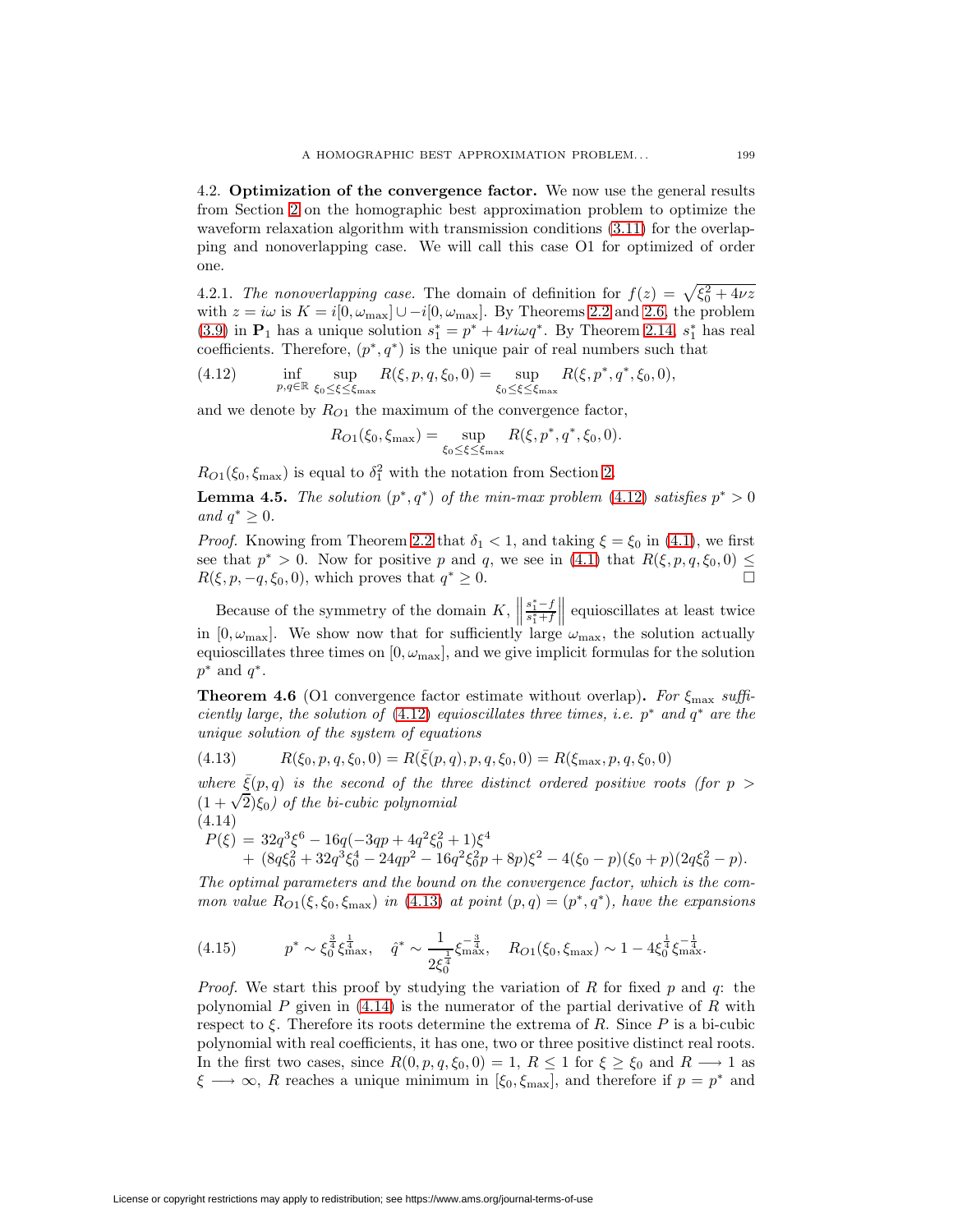$q = q^*$ , R equioscillates at points  $\xi_0$  and  $\xi_{\text{max}}$  only. If there are three ordered distinct positive real roots, then the second one,  $\overline{\xi}$ , must correspond to a maximum of R and the other ones to minima. The maximum of R can thus be attained at the local maximum at  $\bar{\xi}$ , or at the endpoints  $\xi_0$  and  $\xi_{\text{max}}$ .

We now focus on the condition for these three points to give equioscillations for R, i.e. on solving [\(4.13\)](#page-14-1). We first prove that the equation  $R(\xi_0, p, q, \xi_0, 0) =$  $R(\xi_{\text{max}},p,q,\xi_0,0)$  has, for any  $p > (1+\sqrt{2})\xi_0$ , two positive solutions, and we define a function  $\hat{q}$  by  $\hat{q}(p) = q$ , the largest positive one. Then we prove in Lemma [4.7](#page-15-0) that for  $\xi_{\text{max}}$  large and  $q = \hat{q}(p)$ , the polynomial P has precisely three distinct positive roots, and we estimate  $\bar{\xi}(p, \hat{q}(p))$ . After this step, we deduce in Lemma [4.8](#page-16-0) that for  $\xi_{\text{max}}$  sufficiently large there is at least one solution  $p_*$  to

<span id="page-15-4"></span>(4.16) 
$$
R(\xi_0, p, \hat{q}(p), \xi_0) = R(\bar{\xi}(p, \hat{q}(p)), p, \hat{q}(p), \xi_0).
$$

We then expand  $(p_*, q_* = \hat{q}(p_*))$  asymptotically as  $\xi_{\text{max}}$  tends to infinity, and we finally show that  $s_1 = p_* + 4i\omega \nu q_*$  is a strict local minimum for  $h_l^r$  defined in [\(2.9\)](#page-7-7), with  $l = 0$ ,  $K_1 = i[0, \omega_{\text{max}}]$ , and  $n = 1$ . Corollary [2.16](#page-7-6) then states that  $(p^*, q^*)=(p_*, q_*),$  which concludes the proof.

<span id="page-15-1"></span>The equation  $R(\xi_0, p, q, \xi_0, 0) = R(\xi_{\text{max}}, p, q, \xi_0, 0)$  can be rewritten as an equation for the  $q$  variable,

$$
(4.17)
$$

 $-4p\xi_0(\xi_{\text{max}} + \xi_0)\xi_{\text{max}}^2 q^2 + 2(\xi_{\text{max}} + \xi_0)(p^2 + \xi_0^2)\xi_{\text{max}} q + p(p^2 - 2\xi_0\xi_{\text{max}} - \xi_0^2) = 0.$ The discriminant of [\(4.17\)](#page-15-1) is

<span id="page-15-5"></span>(4.18) 
$$
\Delta = \xi_{\text{max}}^2 (\xi_{\text{max}} + \xi_0) \left[ \xi_{\text{max}} (p^4 - 6\xi_0^2 p^2 + \xi_0^4) + \xi_0 \left( (p^2 - \xi_0^2)^2 + 4p^4 \right) \right],
$$

and is positive for large  $\xi_{\text{max}}$  under the assumption  $p > (1 + \sqrt{2})\xi_0$ . Since the sum and the product of the roots in [\(4.17\)](#page-15-1) is positive, there are two positive roots, and we choose  $q = \hat{q}(p)$  as the larger one, i.e.<sup>[1](#page-15-2)</sup> (4.19)

<span id="page-15-3"></span>
$$
\hat{q}(p) = \frac{(\xi_0^2 + p^2)\sqrt{\xi_0 + \xi_{\text{max}}} + \sqrt{(5\xi_0 + \xi_{\text{max}})p^4 - 2\xi_0^2(\xi_0 + 3\xi_{\text{max}})p^2 + \xi_0^4(\xi_0 + \xi_{\text{max}})}{4p\xi_0\xi_{\text{max}}\sqrt{\xi_0 + \xi_{\text{max}}}}
$$

.

<span id="page-15-0"></span>**Lemma 4.7.** Let p be any positive real number with  $p > (1 + \sqrt{2})\xi_0$ , and let  $q = \hat{q}(p)$  be defined in [\(4.19\)](#page-15-3). Then for sufficiently large  $\xi_{\text{max}}$ , the polynomial P in [\(4.14\)](#page-14-2) has exactly three distinct real roots. As  $\xi_{\text{max}}$  tends to infinity, the first one has a limit equal to  $\sqrt{(p^2 - \xi_0^2)/2}$ , the second one,  $\bar{\xi}(p, \hat{q}(p))$ , is equivalent to  $\sqrt{p \xi_{\text{max}}/2q_0}$ , and the third one tends to infinity like  $\xi_{\text{max}}/\sqrt{2q_0}$ , where  $q_0$  depends  $p \xi_{\rm max}/2 q_0$ , and the third one tends to infinity like  $\zeta_{\rm max}/\sqrt{2} q_0$ , where  $q_0$  depends on p and  $\xi_0$ ,  $q_0 = (\xi_0^2 + p^2 + \sqrt{p^4 - 6\xi_0^2 p^2 + \xi_0^4})/4p\xi_0$ .

*Proof.* From the formula for q in [\(4.19\)](#page-15-3), we obtain that for fixed p, we have  $q \sim$  $\frac{q_0}{\xi_{\text{max}}}$  as  $\xi_{\text{max}} \to +\infty$ . We perform the change of variables  $\chi = \xi^2/\xi_0 \xi_{\text{max}}$ , which transforms the equation  $P(\xi) = 0$  into  $P(\chi) = 0$  with

$$
\tilde{P}(\chi) \sim 32 \xi_0^3 q_0^3 \chi^3 - 16 q_0 \xi_0^2 (\xi_{\text{max}} - 3q_0 p) \chi^2 + 8 \xi_0 (p \xi_{\text{max}} + q_0 \xi_0^2 - 3q_0 p^2) \chi + 4p(\xi_0^2 - p^2).
$$

 $P$  has three real roots. Using the sum of the roots, we see that the largest one tends to infinity like  $\frac{\xi_{\text{max}}}{2\xi_0q_0^2}$ , then by the second symmetric function of the roots, the middle one tends to  $\frac{p}{2\xi_0q_0}$ , and finally using the product of the roots, the smallest

<span id="page-15-2"></span><sup>&</sup>lt;sup>1</sup>Formula [\(4.19\)](#page-15-3) together with [\(4.16\)](#page-15-4) can be useful to compute the optimal parameters, since it reduces the problem to finding a root of a scalar equation.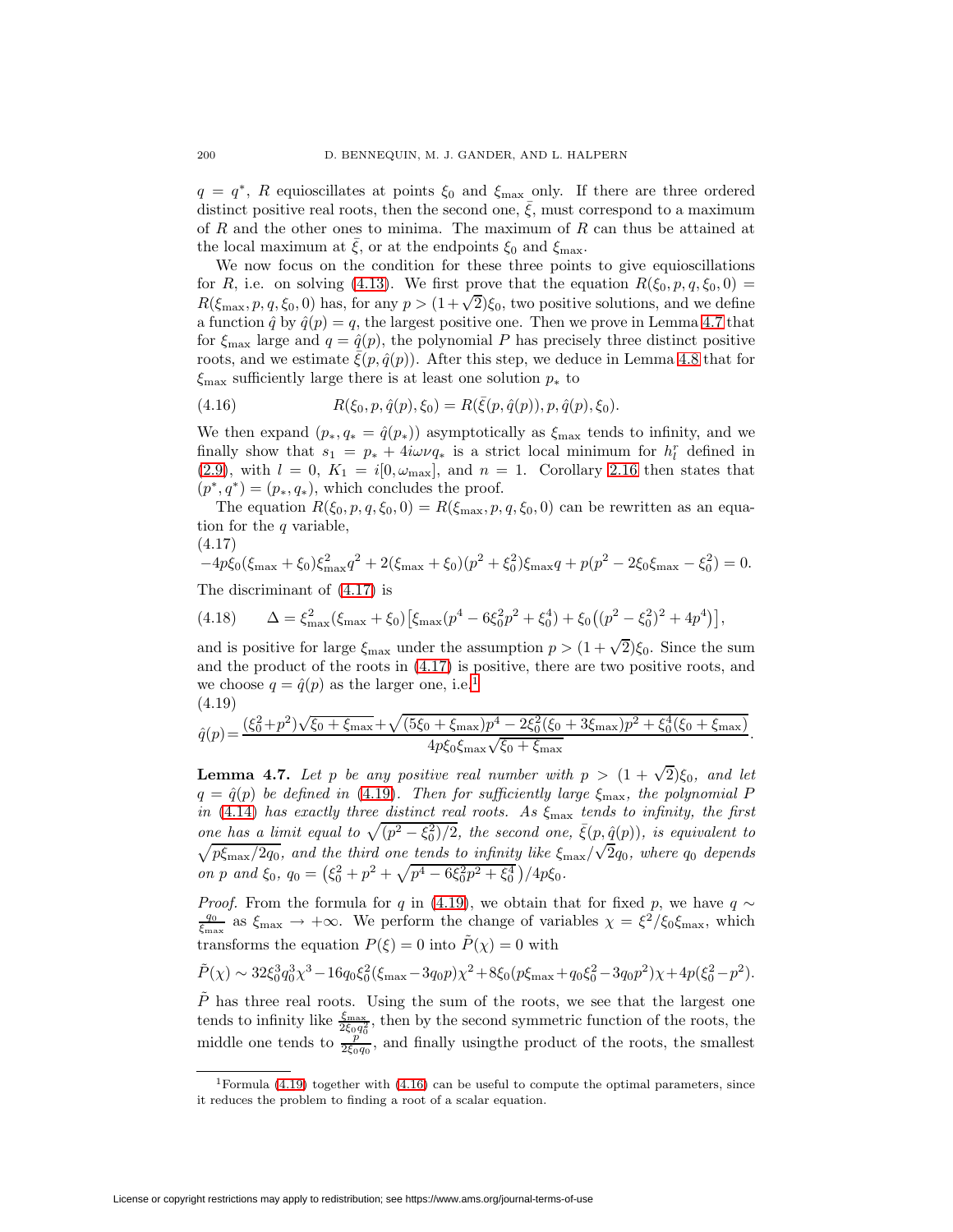one tends to zero like  $\frac{p^2-\xi_0^2}{2\xi_0\xi_{\max}}$ . From these expressions the result follows by inverting the change of variable.  $\Box$ 

<span id="page-16-0"></span>**Lemma 4.8.** For  $\xi_{\text{max}}$  sufficiently large, there exists at least one solution  $p_*$  $(1 + \sqrt{2})\xi_0$  to [\(4.16\)](#page-15-4). Moreover, for any fixed p<sub>0</sub>, if  $\xi_{\text{max}}$  is large, there is no solution in  $[0, p_0]$ .

*Proof.* For any fixed p, we have that  $R(\xi_0, p, \hat{q}(p), \xi_0, 0) < 1$  independently of  $\xi_{\text{max}}$ , and  $R(\bar{\xi}(p,\hat{q}(p)),p,\hat{q}(p),\xi_0,0)$  tends to 1 as  $\xi_{\text{max}}$  tends to infinity. Therefore, for  $\xi_{\text{max}}$  large,  $R(\xi_0, p, \hat{q}(p), \xi_0, 0) - R(\bar{\xi}(p, \hat{q}(p)), p, \hat{q}(p), \xi_0, 0)$  is negative for any fixed  $p.$  If  $p$  tends to infinity, we have

<span id="page-16-1"></span>(4.20) 
$$
R(\xi_0, p, \hat{q}(p), \xi_0, 0) = \left(\frac{p - \xi_0}{p + \xi_0}\right)^2 \sim 1 - 4\xi_0/p \text{ independently of } \xi_{\text{max}}.
$$

On the other hand, for  $\xi_{\text{max}}$  large and fixed, if p tends to infinity, we have

<span id="page-16-2"></span>(4.21) 
$$
R(\bar{\xi}(p,\hat{q}(p)),p,\hat{q}(p),\xi_0,0) \sim \left(\frac{p-\bar{\xi}}{p+\bar{\xi}}\right)^2 \sim 1 - 4\frac{\bar{\xi}}{p}.
$$

Since  $\bar{\xi} > \xi_0$ ,  $R(\xi_0, p, \hat{q}(p), \xi_0, 0) - R(\bar{\xi}(p, \hat{q}(p)), p, \hat{q}(p), \xi_0, 0)$  becomes positive for large *p*. By continuity, there exist a  $p_*$  for which this expression vanishes.  $□$ 

We now expand  $p_*$  and  $\hat{q}(p_*)$  asymptotically: by Lemma [4.8,](#page-16-0)  $p_*$  tends to infinity with  $\xi_{\text{max}}$ . Hence we can use [\(4.20\)](#page-16-1), [\(4.21\)](#page-16-2). Using the formula for  $q = \hat{q}(p)$  in [\(4.19\)](#page-15-3), we have that for  $\xi_{\text{max}}$ , as p tends to infinity,  $\hat{q}(p) \sim p/2\xi_0\xi_{\text{max}}$  and  $\xi(p, \hat{q}(p)) \sim \sqrt{\xi_0\xi_{\text{max}}}$ . Therefore, in order to match the two expansions in [\(4.20\)](#page-16-1), [\(4.21\)](#page-16-2), p has to tend to infinity more slowly than  $\sqrt{\xi_0 \xi_{\text{max}}}$ , which gives  $p_* \sim \xi_0^{3/4} \xi_{\text{max}}^{1/4}$ . Inserting this into [\(4.19\)](#page-15-3) leads to  $q_* = \hat{q}(p_*) \sim \frac{1}{2\xi_0^{\frac{1}{4}}}$  $\xi_{\text{max}}^{-\frac{3}{4}}$ . Finally, inserting  $p_*$  and  $q_*$  into  $R(\xi_0, p_*, q_*, \xi_0, 0)$  and expanding for  $\xi_{\text{max}}$  we obtain

(4.22) 
$$
R(\xi_0, p_*, q_*, \xi_0, 0) \sim 1 - 4 \frac{\xi_0}{p} \sim 1 - 4 \xi_0^{\frac{1}{4}} \xi_{\max}^{-\frac{1}{4}}.
$$

**Lemma 4.9.**  $s_1 = p_* + 4\nu i\omega q_*$  is a strict local minimum for  $h_0^r$  in  $\mathbf{P}_1^r$ , with  $K_1 = i[0, \omega_{\text{max}}].$ 

*Proof.* For any  $(p, q)$ , we define  $r = \frac{1}{q}$  and

<span id="page-16-3"></span>
$$
\mu(p,q,\xi_0,\xi_{\max}) = \sup_{\xi \in [\xi_0,\xi_{\max}]} \frac{1 + R(\xi,p,q,\xi_0,0)}{1 - R(\xi,p,q,\xi_0,0)},
$$

and write

$$
R(\xi, p, q, \xi_0, 0) - \sup_{\xi \in [\xi_0, \xi_{\text{max}}]} R(\xi, p, q, \xi_0, 0) = 4q^2 \frac{Q(\xi, p, r, \mu)}{(\xi + p)^2 + (\xi^2 - \xi_0^2)(2\xi q + 1)^2},
$$

with

$$
Q(\xi, p, r, \mu) = \xi^4 - \mu r \xi^3 + \left(\frac{r^2}{2} - \xi_0^2\right) \xi^2 + \mu r (\xi_0^2 - \frac{pr}{2}) \xi + r^2 \frac{p^2 - \xi_0^2}{4}.
$$

In what follows, we will consider  $Q$  as a polynomial in the independent variables  $\xi, p, r$  and  $\mu$ .  $(p_*, r_*, \mu_* = \mu(p_*, q_*, \xi_0, \xi_{\text{max}}))$  is a solution of the system of equations  $Q(\xi_0, p_*, r_*, \mu_*)=0, \ Q(\xi_{\max}, p_*, r_*, \mu_*)=0, \ Q(\bar{\xi}, p_*, r_*, \mu_*)=0 \in Q(\bar{\xi}, p_*, r_*, \mu_*)=0.$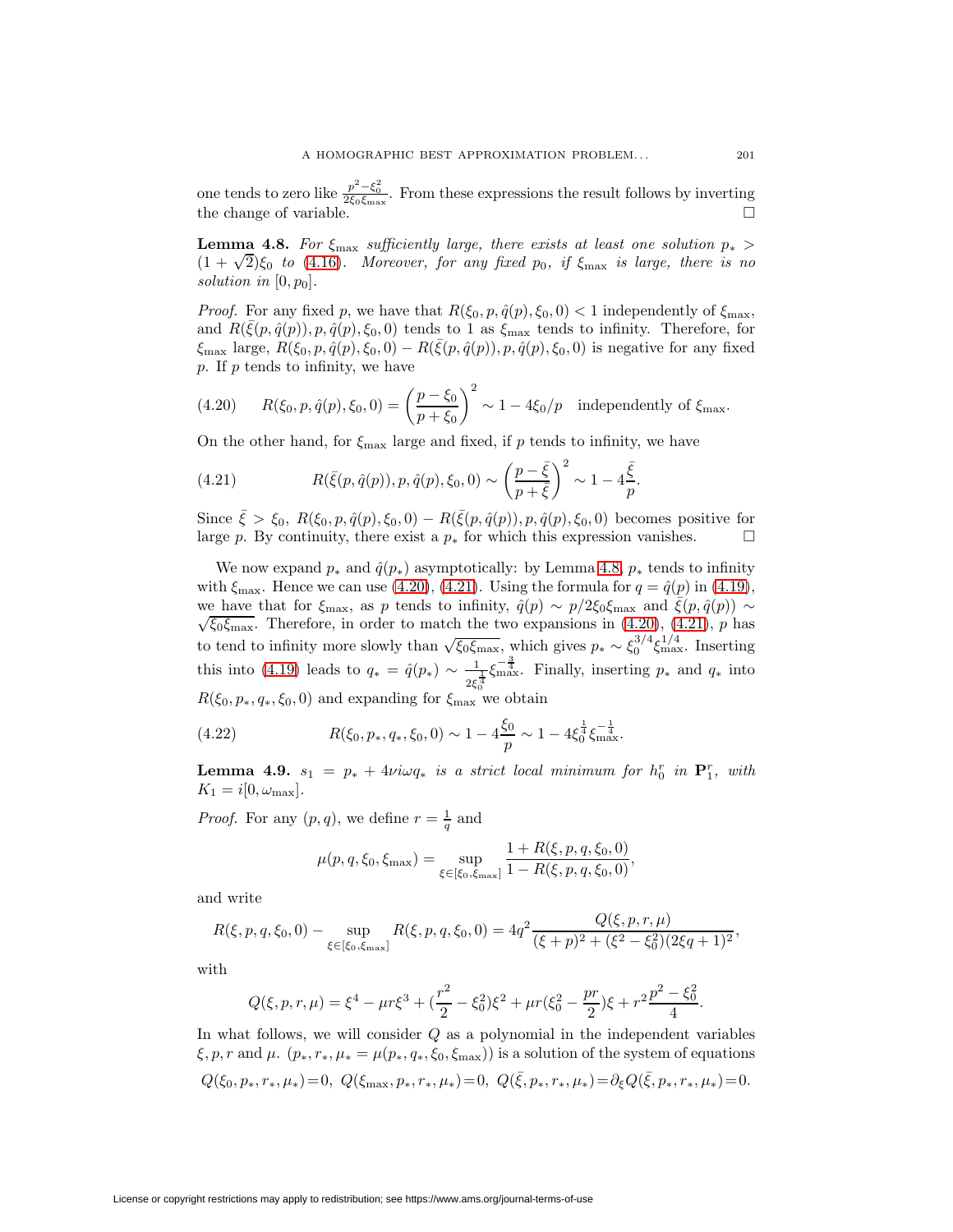Now for  $s_1$  to be a strict local minimum for  $h_0^r$ , it is sufficient that there exists no variation  $(\delta p, \delta r, \delta \mu)$  with  $\delta \mu < 0$ , such that  $Q(\xi, p_* + \delta p, r_* + \delta r, \mu_* + \delta \mu) < 0$  for  $\xi =$  $\xi_0$ ,  $\bar{\xi}$  and  $\xi_{\text{max}}$ . By Taylor's formula, it suffices to prove this for  $\delta p \frac{\partial Q}{\partial p}(\xi, p_*, r_*, \mu_*) +$  $\delta r \frac{\partial Q}{\partial r}(\xi, p_*, r_*, \mu_*) + \delta \mu \frac{\partial Q}{\partial \mu}(\xi, p_*, r_*, \mu_*).$  Expanding the arguments of Q for  $\xi_{\text{max}}$ large, we have from the asymptotic results [\(4.22\)](#page-16-3) the leading order terms. Including the next higher order terms, we obtain

<span id="page-17-0"></span>
$$
(4.23) \quad \begin{array}{rcl}\n\bar{\xi}(p_*, q_*) & = & \xi_0^{\frac{1}{2}} \xi_{\text{max}}^{\frac{1}{2}} (1 + \frac{1}{2} \xi_0^{\frac{1}{2}} \xi_{\text{max}}^{-\frac{1}{2}} + o(\xi_{\text{max}}^{-\frac{1}{2}})), \\
p_* & = & \xi_0^{\frac{3}{4}} \xi_{\text{max}}^{\frac{1}{4}} (1 + \frac{1}{4} \xi_0^{\frac{1}{2}} \xi_{\text{max}}^{-\frac{1}{2}} + o(\xi_{\text{max}}^{-\frac{1}{2}})), \\
r_* & = & 2 \xi_0^{\frac{1}{4}} \xi_{\text{max}}^{\frac{3}{4}} (1 + \frac{3}{4} \xi_0^{\frac{1}{2}} \xi_{\text{max}}^{-\frac{1}{2}} + o(\xi_{\text{max}}^{-\frac{1}{2}})), \\
\mu_* & = & \frac{1}{2} \xi_0^{-\frac{1}{4}} \xi_{\text{max}}^{\frac{1}{4}} (1 + \frac{5}{4} \xi_0^{\frac{1}{2}} \xi_{\text{max}}^{-\frac{1}{2}} + o(\xi_{\text{max}}^{-\frac{1}{2}})),\n\end{array}
$$

where the expansion is best obtained using the elementary symmetric functions of the roots, and then identifying terms in the expansions. The partial derivatives of Q are

<span id="page-17-1"></span>(4.24) 
$$
\begin{array}{rcl}\n\frac{\partial Q}{\partial p} & = & \frac{r^2}{2}(p - \mu\xi), \\
\frac{\partial Q}{\partial t} & = & -\mu\xi^3 + r\xi^2 + \mu(\xi_0^2 - pr)\xi + \frac{rp^2}{2}, \\
\frac{\partial Q}{\partial \mu} & = & -r\xi^3 + r(\xi_0^2 - \frac{pr}{2})\xi.\n\end{array}
$$

<span id="page-17-2"></span>Inserting the expansions [\(4.23\)](#page-17-0) into [\(4.24\)](#page-17-1), we obtain for the expansions of the partial derivatives

$$
(4.25) \quad \frac{\partial Q}{\partial p} \sim \xi_0^{\frac{5}{4}} \xi_{\text{max}}^{\frac{7}{4}}, \quad \frac{\partial Q}{\partial r} \sim -\frac{1}{2} \xi_0^{\frac{11}{4}} \xi_{\text{max}}^{\frac{1}{4}}, \quad \frac{\partial Q}{\partial \mu} \sim -2 \xi_0^{\frac{9}{4}} \xi_{\text{max}}^{\frac{7}{4}}, \quad \text{for } \xi = \xi_0,
$$
\n
$$
(4.25) \quad \frac{\partial Q}{\partial p} \sim -\xi_0^{\frac{3}{4}} \xi_{\text{max}}^{\frac{9}{4}}, \quad \frac{\partial Q}{\partial r} \sim +\frac{1}{2} \xi_0^{\frac{7}{4}} \xi_{\text{max}}^{\frac{7}{4}}, \quad \frac{\partial Q}{\partial \mu} \sim -4 \xi_0^{\frac{7}{4}} \xi_{\text{max}}^{\frac{9}{4}}, \quad \text{for } \xi = \bar{\xi},
$$
\n
$$
\frac{\partial Q}{\partial p} \sim -\xi_0^{\frac{1}{4}} \xi_{\text{max}}^{\frac{11}{4}}, \quad \frac{\partial Q}{\partial r} \sim -\frac{1}{2} \xi_0^{-\frac{1}{4}} \xi_{\text{max}}^{\frac{13}{4}}, \quad \frac{\partial Q}{\partial \mu} \sim -2 \xi_0^{\frac{1}{4}} \xi_{\text{max}}^{\frac{15}{4}}, \quad \text{for } \xi = \xi_{\text{max}}.
$$

Let  $(\delta p, \delta r, \delta \mu)$  such that  $\delta p \frac{\partial Q}{\partial p}(\xi, p_*, r_*, \mu_*) + \delta r \frac{\partial Q}{\partial r}(\xi, p_*, r_*, \mu_*) + \delta \mu \frac{\partial Q}{\partial \mu}(\xi, p_*, r_*, \mu_*)$  $< 0$  for  $\xi = \xi_0$ ,  $\xi = \bar{\xi}$  and  $\xi = \xi_{\text{max}}$ . Using the expansion [\(4.25\)](#page-17-2), we have for large  $\xi_{\text{max}}$ 

<span id="page-17-3"></span>(4.26) 
$$
\xi_{\max}^{\frac{3}{2}} \delta p - \frac{1}{2} \xi_0^{\frac{3}{2}} \delta r - 2 \xi_0 \xi_{\max}^{\frac{3}{2}} \delta \mu < 0, \n- \xi_{\max}^{\frac{1}{2}} \delta p + \frac{1}{2} \xi_0^{\frac{1}{2}} \delta r - 4 \xi_0 \xi_{\max}^{\frac{1}{2}} \delta \mu < 0, \n- \xi_0^{\frac{1}{2}} \delta p - \frac{1}{2} \xi_{\max}^{\frac{1}{2}} \delta r - 2 \xi_0^{\frac{1}{2}} \xi_{\max} \delta \mu < 0.
$$

<span id="page-17-4"></span>For  $\delta \mu < 0$ , equations [\(4.26\)](#page-17-3) imply (4.27)

$$
\left(\frac{\xi_{\max}}{\xi_0}\right)^{\frac{3}{2}}\delta p - \frac{1}{2}\delta r < 0, \qquad -\left(\frac{\xi_{\max}}{\xi_0}\right)^{\frac{1}{2}}\delta p + \frac{1}{2}\delta r < 0, \qquad -\delta p - \frac{1}{2}\left(\frac{\xi_{\max}}{\xi_0}\right)^{\frac{1}{2}}\delta r < 0.
$$

Adding the first two inequalities in [\(4.27\)](#page-17-4) yields  $(\frac{\xi_{\text{max}}}{\xi_0})^{\frac{3}{2}} - (\frac{\xi_{\text{max}}}{\xi_0})^{\frac{1}{2}})\delta p < 0$ , which implies  $\delta p < 0$ . From the second inequality we then obtain  $\delta r < 0$ , which together contradict the last inequality in  $(4.27)$ .

By Corollary [2.16,](#page-7-6) we obtain  $(p_*, q_*)=(p^*, q^*)$ , which concludes the proof of neorem 4.6. Theorem [4.6.](#page-14-3)

<span id="page-17-5"></span>If the algorithm is discretized in time with a time step  $\Delta t$ , then  $\xi_{\text{max}}$  is indeed large for  $\Delta t \rightarrow 0$  and we obtain from [\(4.15\)](#page-14-4):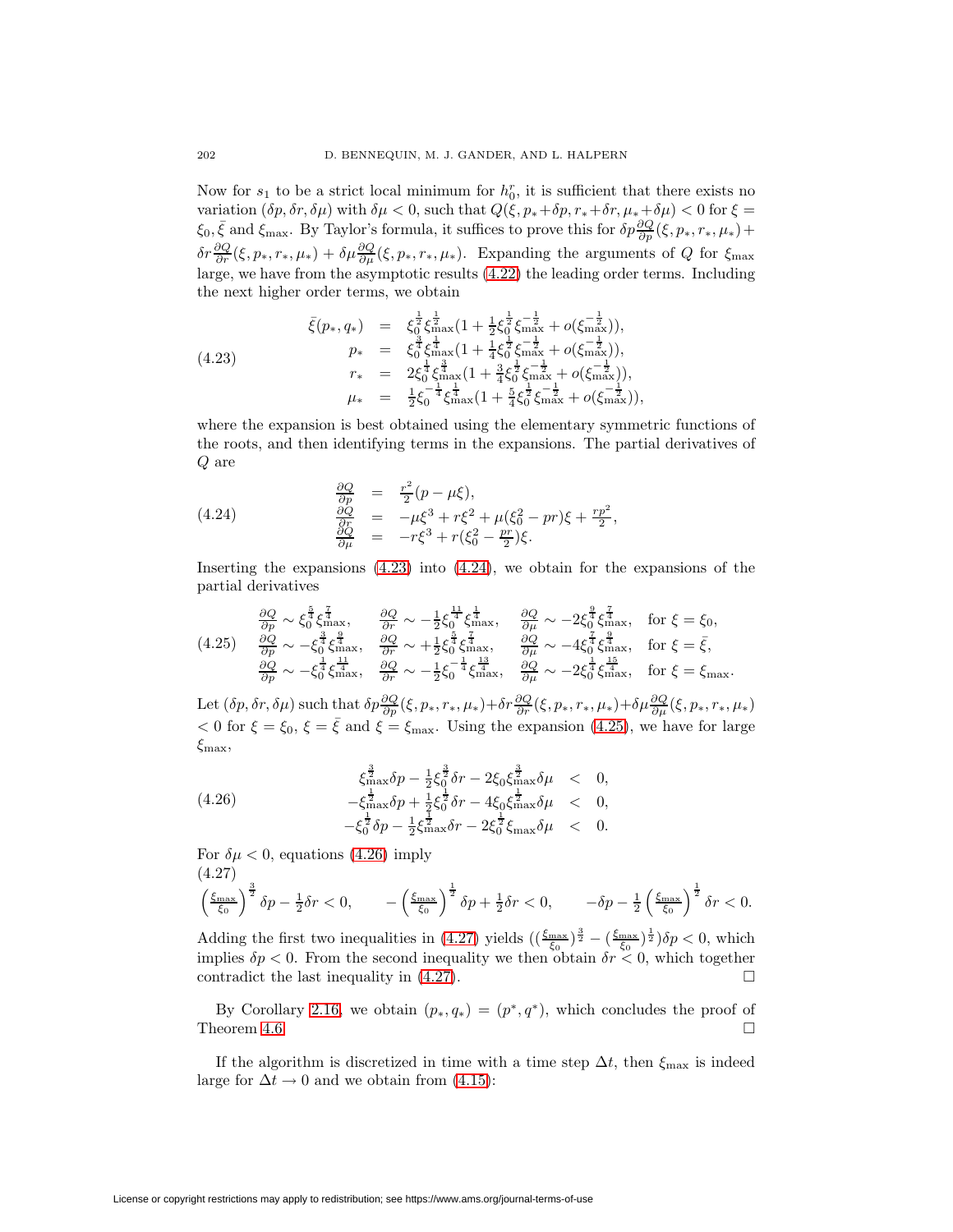**Corollary 4.10** (O1 discrete convergence factor estimate without overlap)**.** For  $\Delta t$  small, there is a unique solution of the min-max problem [\(4.12\)](#page-14-0). The values of  $p^*$ ,  $q^*$  and  $R_{O(1)}(\xi_0, \xi_{\text{max}})$  have the following asymptotic leading order term as  $\Delta t$ tends to 0:

$$
p^* \sim \xi_0^{\frac{3}{4}} (2\pi\nu)^{\frac{1}{8}} \Delta t^{-\frac{1}{8}}, \ q^* \sim \frac{1}{2\xi_0^{\frac{1}{4}} (2\pi\nu)^{\frac{3}{8}}} \Delta t^{\frac{3}{8}}, \ R_{O1}(\xi_0, \xi_{\text{max}}) \sim 1 - 4\xi_0^{\frac{1}{4}} (2\pi\nu)^{-\frac{1}{8}} \Delta t^{\frac{1}{8}}.
$$

Remark 4.11. In the course of Theorem [4.6,](#page-14-3) we have proved the first assertion in Remark [2.18:](#page-8-1) for large  $\omega_{\text{max}}$ , which corresponds to large  $K_1$ , the number of equioscillation points for the real problem [\(2.10\)](#page-7-4) is actually equal to 3. For the second assertion in that remark, we show now that, when  $\omega_{\text{max}}$  tends to 0, or equivalently  $\xi_{\text{max}}$  tends to  $\xi_0$ , there cannot be three equioscillations points for the best approximation polynomial  $s_1^*$ . Suppose there are three equioscillation points. The study of  $R$  in the first part of the proof of Theorem [4.6](#page-14-3) shows that two of them have to be  $\xi_0$  and  $\xi_{\text{max}}$ . Letting  $\xi_{\text{max}} = \xi_0(1 + \epsilon)$ , with  $\epsilon > 0$ , we first see that  $p^*$ has to tend to  $\xi_0$  with  $\xi_{\text{max}}$ . On the one hand, we have

$$
h(s_1^*) \le h(\xi_0) = \frac{\xi_{\max} - \xi_0}{\xi_{\max} + \xi_0} \sim \frac{\epsilon}{2}.
$$

and on the other hand,

$$
h(s_1^*) \ge \left| \frac{f(0) - s_1^*(0)}{f(0) + s_1^*(0)} \right| = \left| \frac{p^* - \xi_0}{p^* + \xi_0} \right|,
$$

which proves that  $p^*$  tends to  $\xi_0$ . Therefore, it has the form  $p^* = \xi_0(1+C\epsilon) + \mathcal{O}(\epsilon^2)$ with  $C \leq 1$ . Inserting these values into the formula for the discriminant in [\(4.18\)](#page-15-5) gives  $\Delta \sim 8\xi_0^8(2C-1)\epsilon$ , which implies  $C \ge 1/2$ . We now calculate from [\(4.19\)](#page-15-3)  $q^* \sim \frac{1}{2\xi_0}$ . For  $p = \xi_0$  and  $q = \frac{1}{2\xi_0}$ , the polynomial P is equal to  $\frac{4}{\xi_0^3}\xi^4(\xi^2 - \xi_0^2)$ , which has  $\xi_0$  as a root. This shows that there is an extremum at  $\xi_0$ , but it is a minimum of R, since the derivative of P with respect to  $\xi$  is equal to  $8\xi_0^2 > 0$ .

4.2.2. The overlapping case. With the exponential weight, it is interesting to consider first the best approximation problem for  $\omega$  in  $\mathbb{R}$ , since this gives insight for the discrete case with limiting value  $\omega_{\text{max}}$ . With the notation in Section [2,](#page-1-5) this corresponds to  $l > 0$ ,  $K_1 = i\mathbb{R}_+$ ,  $K = i\mathbb{R}$ . By Theorem [2.8,](#page-5-2) we know that a solution exists, but we lose the uniqueness and the fact that the coefficients are real. We therefore restrict our analysis to problem  $(2.11)$ , and will use the *ad hoc* Theorem [2.17](#page-8-2) to prove similar results as in the nonoverlapping case. With the notation in [\(4.1\)](#page-11-4) and [\(4.2\)](#page-11-5), problem [\(2.11\)](#page-8-0) is equivalent to finding  $(p_{\infty}^*, q_{\infty}^*)$  in  $(\mathbb{R}_+)^2$  such that

(4.28) 
$$
\inf_{p\geq 0, q\geq 0} \sup_{\xi\geq \xi_0} R(\xi, p, q, \xi_0, L) = \sup_{\xi\geq \xi_0} R(\xi, p^*_{\infty}, q^*_{\infty}, \xi_0, L).
$$

We denote the value of the infimum as  $R_{O1}^{\infty}(\xi_0, L)$ . To simplify the notation, we set

$$
\zeta = \frac{L\xi}{\nu}, \quad \zeta_0 = \frac{L\xi_0}{\nu}, \quad \tilde{p} = \frac{Lp}{\nu}, \quad \tilde{q} = \frac{\nu q}{L},
$$

so we remove the explicit dependence on the overlap parameter  $L$  and the parameter  $\nu$  of the convergence factor R given in [\(4.1\)](#page-11-4). The value of R in the new variables  $\zeta$ ,  $\tilde{p}$ ,  $\tilde{q}$  and  $\zeta_0$ , is

<span id="page-18-0"></span>
$$
(4.29) \qquad \tilde{R}(\zeta, \tilde{p}, \tilde{q}, \zeta_0) = R(\xi, p, q, \xi_0, L) = \frac{(\zeta - \tilde{p})^2 + (\zeta^2 - \zeta_0^2)(1 - 2\zeta\tilde{q})^2}{(\zeta + \tilde{p})^2 + (\zeta^2 - \zeta_0^2)(1 + 2\zeta\tilde{q})^2}e^{-\zeta}.
$$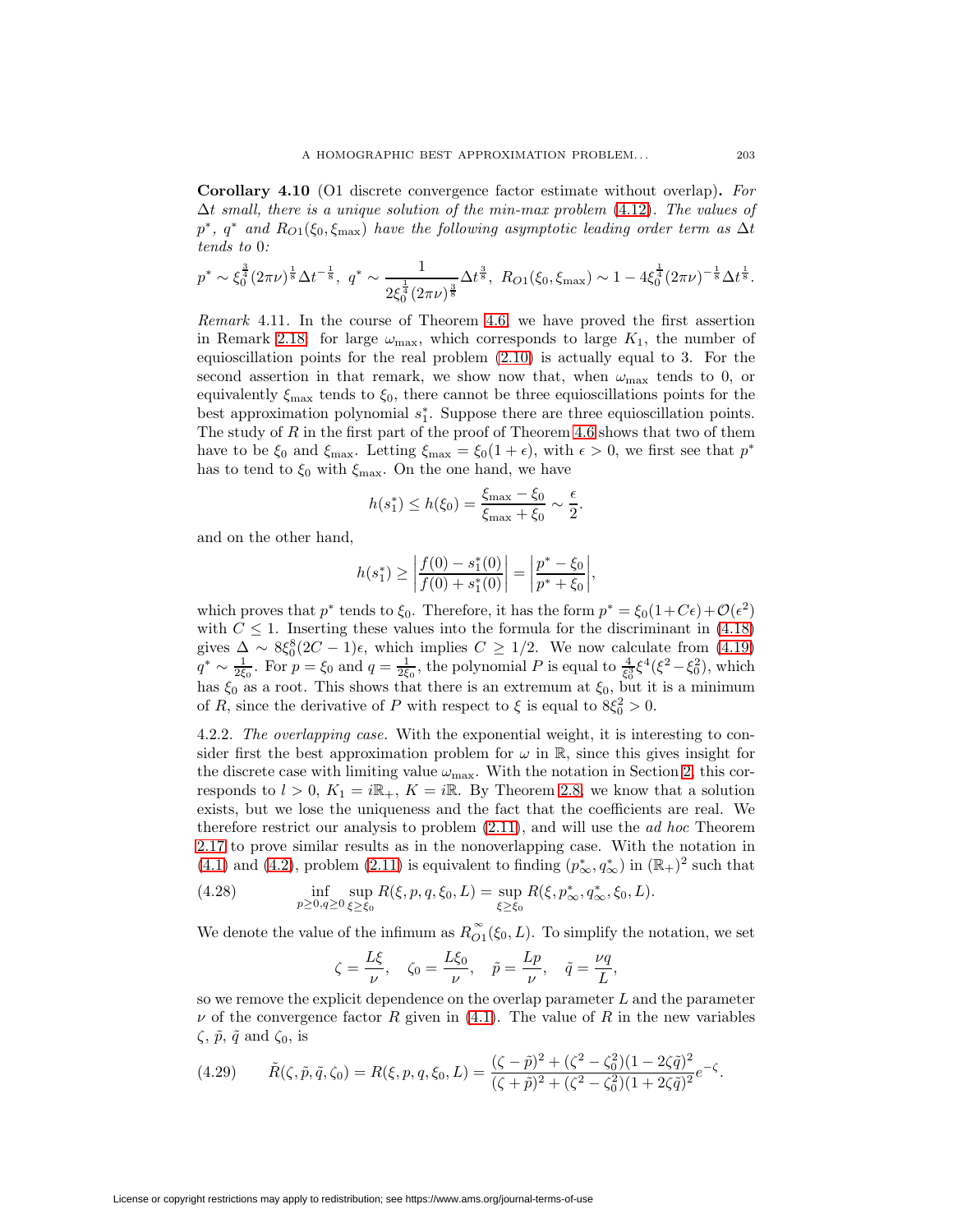<span id="page-19-0"></span>The new real best approximation problem is therefore to find  $(\tilde{p}_{\infty}^*, \tilde{q}_{\infty}^*)$  in  $(\mathbb{R}_+)^2$ such that

(4.30) 
$$
\inf_{\tilde{p}\geq 0,\tilde{q}\geq 0} \quad \sup_{\zeta\geq \zeta_0} \tilde{R}(\zeta,\tilde{p},\tilde{q},\zeta_0) = \sup_{\zeta\geq \zeta_0} \tilde{R}(\zeta,\tilde{p}_{\infty}^*,\tilde{q}_{\infty}^*,\zeta_0).
$$

<span id="page-19-4"></span>We now show that, for small overlap  $L$ , there is a unique solution, which equioscillates at three points, and we obtain the analogue of Theorem [4.6.](#page-14-3)

**Theorem 4.12** (O1 convergence factor estimate with overlap). For L sufficiently small, the solution of [\(4.30\)](#page-19-0) is unique and equioscillates three times, i.e.  $(\tilde{p}_{\infty}^*, \tilde{q}_{\infty}^*)$ is the unique solution of

<span id="page-19-1"></span>(4.31) 
$$
\tilde{R}(\zeta_0, \tilde{p}, \tilde{q}, \zeta_0) = \tilde{R}(\zeta_2(\tilde{p}, \tilde{q}), \tilde{p}, \tilde{q}, \zeta_0) = \tilde{R}(\zeta_4(\tilde{p}, \tilde{q}), \tilde{p}, \tilde{q}, \zeta_0)
$$

where  $\zeta_2(\tilde{p}, \tilde{q})$  denotes the second and  $\zeta_4(\tilde{p}, \tilde{q})$  the fourth of the four distinct positive roots, ordered in increasing order, of the polynomial (4.32)

<span id="page-19-2"></span>
$$
\begin{aligned} P(\zeta) & = 16\tilde{q}^4\zeta^8 - 32\tilde{q}^3(\tilde{q}\zeta_0^2+1)\zeta^6 \\ & + (16\tilde{q} - 48\tilde{q}^2\tilde{p} + 16\tilde{q}^4\zeta_0^4 + 4 + 64\tilde{q}^3\zeta_0^2 + 8\tilde{q}^2\tilde{p}^2 + 8\tilde{q}^2\zeta_0^2 - 16\tilde{q}\tilde{p})\zeta^4 \\ & + (16\tilde{q}\zeta_0^2\tilde{p} - 32\tilde{q}^3\zeta_0^4 - 8\tilde{q}\zeta_0^2 + 24\tilde{q}\tilde{p}^2 - 4\zeta_0^2 - 8\tilde{p} + 16\tilde{q}^2\zeta_0^2\tilde{p} - 8\tilde{q}^2\zeta_0^4 - 8\tilde{q}^2\zeta_0^2\tilde{p}^2)\zeta^2 \\ & + (\zeta_0^2 - \tilde{p}^2)(\zeta_0^2 + 8\tilde{q}\zeta_0^2 - \tilde{p}^2 - 4\tilde{p}). \end{aligned}
$$

For L small, the optimal parameters and the bound  $R_{O1}^{\infty}(\xi_0, L)$  on the convergence factor, which is the common value in  $(4.31)$  at point  $(\tilde{p}, \tilde{q}) = (\tilde{p}^*_{\infty}, \tilde{q}^*_{\infty})$ , have the expansion

<span id="page-19-3"></span>
$$
(4.33) \t p_{\infty}^* \sim \xi_0^{\frac{4}{5}} \nu^{\frac{1}{5}} L^{-\frac{1}{5}}, \t q_{\infty}^* \sim \frac{1}{2} \nu^{-\frac{3}{5}} \xi_0^{-\frac{2}{5}} L^{\frac{3}{5}}, \t R_{O1}^{\infty}(\xi_0, L) \sim 1 - 4 \xi_0^{\frac{1}{5}} \nu^{-\frac{1}{5}} L^{\frac{1}{5}}.
$$

*Proof.* We first examine the variations of  $\tilde{R}$ . For fixed  $\tilde{p}, \tilde{q}$ , the partial derivative of R with respect to  $\zeta$  shows that the roots of P given in [\(4.32\)](#page-19-2) determine the extrema of  $\tilde{R}$ . Since P is a bi-quartic in  $\zeta$  with real coefficients, it has at most four positive real roots, and hence for  $\zeta \ge \zeta_0 \ge 0$ , R can have at most two interior maxima. Using the change of variables  $\chi = 2\tilde{q}\zeta^2$ , we obtain

$$
P(\zeta) = \chi^4 - 4\chi^3 + (\frac{4}{\tilde{q}} - 12\tilde{p} - 4\frac{\tilde{p}}{\tilde{q}} + 2\tilde{p}^2 + \frac{1}{\tilde{q}^2})\chi^2 + (12\tilde{p}^2 - 4\frac{\tilde{p}}{\tilde{q}})\chi + \tilde{p}^2(\tilde{p}^2 + 4\tilde{p})
$$
  
+  $\zeta_0^2 \left[ -4\tilde{q}\chi^3 + (2 + 16\tilde{q})\chi^2 + (8\tilde{q}\tilde{p} - 4\tilde{q}\tilde{p}^2 - \frac{2}{\tilde{q}} - 4 + 8\tilde{p})\chi - 2\tilde{p}(\tilde{p} + 4\tilde{q}\tilde{p} + 2) \right]$ 

$$
+\zeta_0^4\big[4\tilde{q}^2\chi^2-4\tilde{q}(1+4\tilde{q})\chi+1+8\tilde{q}\big]
$$

The dominant part of P for  $\tilde{q}$  sufficiently large,  $\tilde{p}\tilde{q}$  sufficiently small, and for  $\zeta_0$ sufficiently small, is

.

$$
P_0(\chi) = \chi^4 - 4\chi^3 + \frac{4}{\tilde{q}}\chi^2 - \frac{4\tilde{p}}{\tilde{q}}\chi + 4\tilde{p}^3.
$$

This polynomial has four real positive distinct roots  $\chi_j$ ,  $j = 1...4$ , ordered in increasing order. If  $1/\tilde{q}$  and  $\tilde{p}\tilde{q}$  tend to 0, we have  $\chi_1 \sim \tilde{q}\tilde{p}^2$ ,  $\chi_2 \sim \tilde{p}$ ,  $\chi_3 \sim 1/\tilde{q}$ ,  $\chi_4 \sim 4$ . By a perturbation argument, it follows that for  $\zeta_0$  sufficiently small (which corresponds to  $L$  going to zero),  $P$  has 4 real positive distinct roots as well, with the asymptotic behavior

$$
\zeta_1 \sim \frac{\tilde{p}}{\sqrt{2}}, \quad \zeta_2 \sim \sqrt{\frac{\tilde{p}}{2\tilde{q}}}, \quad \zeta_3 \sim \frac{1}{\tilde{q}\sqrt{2}}, \quad \zeta_4 \sim \frac{\sqrt{2}}{\tilde{q}}.
$$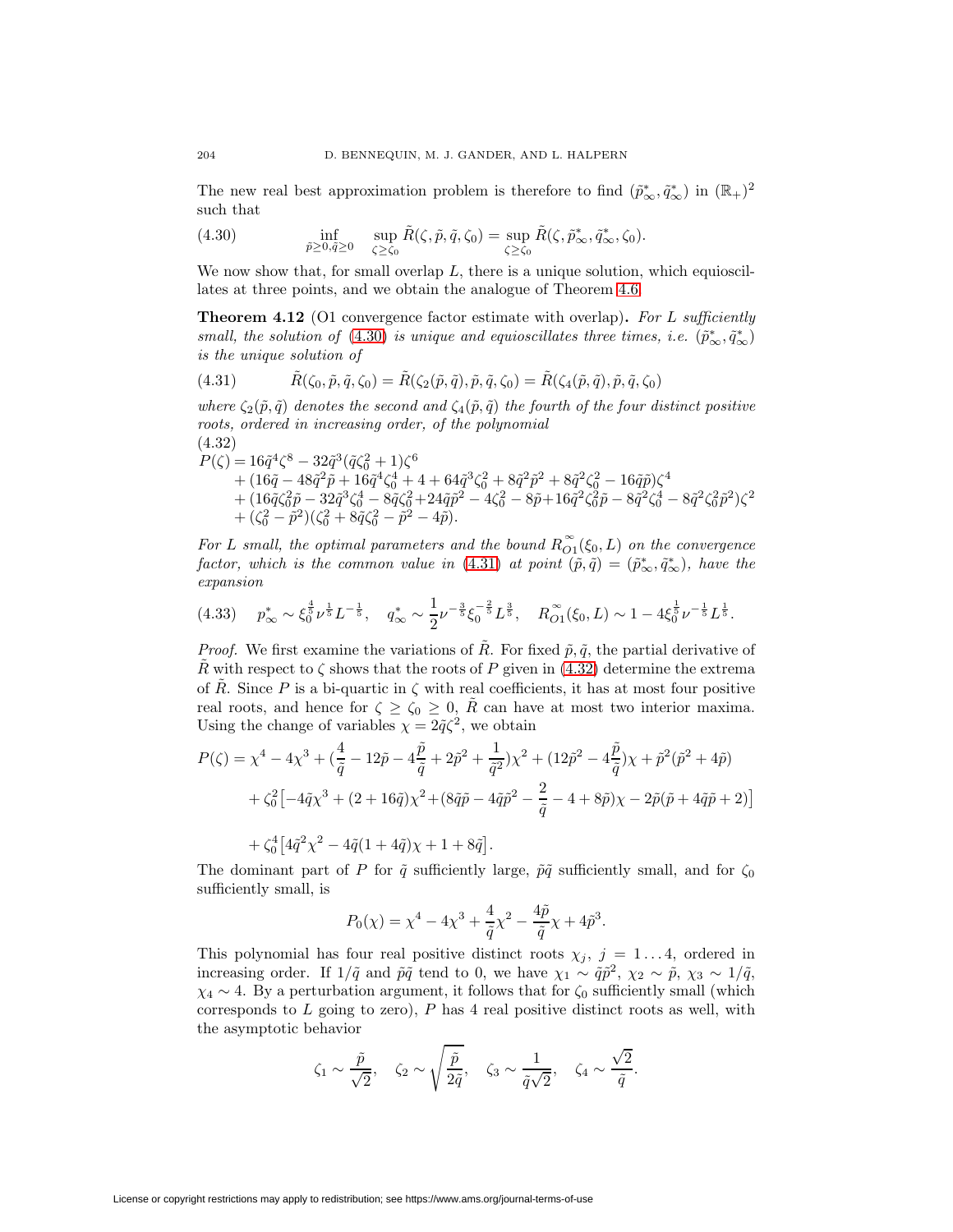We now show that [\(4.31\)](#page-19-1) has a solution  $(\tilde{p}_*, \tilde{q}_*)$  for  $\zeta_0$  small. We add the assumptions that  $\zeta_0 = o(\tilde{p})$  as  $\tilde{p}$  tends to 0, and we easily find asymptotic expansions of the three terms in [\(4.31\)](#page-19-1),

<span id="page-20-0"></span>(4.34)  
\n
$$
R_0 = \tilde{R}(\zeta_0, \tilde{p}, \tilde{q}, \zeta_0) \sim 1 - 4 \frac{\zeta_0}{\tilde{p}},
$$
\n
$$
R_2 = \tilde{R}(\zeta_2(\tilde{p}, \tilde{q}), \tilde{p}, \tilde{q}, \zeta_0) \sim 1 - 4\sqrt{2\tilde{p}\tilde{q}},
$$
\n
$$
R_4 = \tilde{R}(\zeta_4(\tilde{p}, \tilde{q}), \tilde{p}, \tilde{q}, \zeta_0) \sim 1 - 2\sqrt{\frac{2}{\tilde{q}}}.
$$

The map  $(\tilde{p}, \tilde{q}) \mapsto (R_2 - R_0, R_4 - R_0)$  maps a domain  $(q_0 < \tilde{q} < \tilde{p}/2\zeta_0^2, 0 < \tilde{p}\tilde{q} < \epsilon_0)$ for  $q_0$  large and  $\epsilon_0$  small, onto a neighborhood of 0 in  $\mathbb{R}^2$ .

We now establish the asymptotic expansions for  $(\tilde{p}_*, \tilde{q}_*)$ . They are easily found by equating the expansions in [\(4.34\)](#page-20-0). We solve

$$
\frac{\zeta_0}{\tilde{p}} = \sqrt{2\tilde{p}\tilde{q}} = \frac{1}{\sqrt{2\tilde{q}}},
$$

<span id="page-20-1"></span>from which we deduce

∂R˜

(4.35) 
$$
\tilde{p}_* \sim \zeta_0^{4/5}, \quad \tilde{q}_* \sim \frac{1}{2} \zeta_0^{-2/5},
$$

and [\(4.33\)](#page-19-3) by the change of variables. In particular, the assumption  $\zeta_0 = o(\tilde{p})$  is validated.

We now prove that for L sufficiently small,  $(\tilde{p}_*, \tilde{q}_*)$  is a strict local minimum for the best approximation problem [\(4.30\)](#page-19-0). The pair  $(\tilde{p}_*, \tilde{q}_*)$  is a strict local minimum if there exists no variation  $(\delta p, \delta q)$  such that  $R(\zeta, \tilde{p}_*+\delta p, \tilde{q}_*+\delta q, \zeta_0) < R(\zeta, \tilde{p}_*, \tilde{q}_*, \zeta_0)$ for  $\zeta = \zeta_0, \zeta_2, \zeta_4$ . By the Taylor formula, it suffices to prove that there is no variation  $(\delta p, \delta q)$ , such that  $\delta p \frac{\partial \tilde{R}}{\partial p}(\zeta, \tilde{p}_*, \tilde{q}_*, \zeta_0) + \delta q \frac{\partial \tilde{R}}{\partial q}(\zeta, \tilde{p}_*, \tilde{q}_*, \zeta_0) < 0$  for  $\zeta = \zeta_0, \zeta_2, \zeta_4$ . For  $\zeta_0$  small, expanding the arguments of  $\tilde{R}$ , we have from [\(4.2.2\)](#page-19-3) and [\(4.35\)](#page-20-1) the leading order terms in the expansion. Including the next higher order terms, we find

<span id="page-20-2"></span>
$$
\tilde{p}_{*} \sim \zeta_{0}^{\frac{4}{5}}(1-\frac{1}{15}\zeta_{0}^{\frac{2}{5}}), \quad \tilde{q}_{*} \sim \frac{1}{2}\zeta_{0}^{-\frac{2}{5}}(1-\frac{7}{10}\zeta_{0}^{\frac{2}{5}}), \n\zeta_{2} \sim \zeta_{0}^{\frac{3}{5}}(1+\frac{2}{15}\zeta_{0}^{\frac{2}{5}}), \quad \zeta_{4} \sim 2\zeta_{0}^{\frac{1}{5}}(1+\frac{1}{10}\zeta_{0}^{\frac{2}{5}}).
$$

Inserting these expansions into the expressions of the derivatives of  $R$ , we get 3

$$
(4.36) \t\t\t\t\frac{\partial \tilde{R}}{\partial p}(\zeta_0, \tilde{p}_*, \tilde{q}_*, \zeta_0) \sim 4\zeta_0^{\frac{3}{5}}, \t\t\t\frac{\partial \tilde{R}}{\partial q}(\zeta_0, \tilde{p}_*, \tilde{q}_*, \zeta_0) = 0,\n(4.36) \t\t\t\frac{\partial \tilde{R}}{\partial p}(\zeta_2, \tilde{p}_*, \tilde{q}_*, \zeta_0) \sim -2\zeta_0^{\frac{3}{5}}, \t\t\t\frac{\partial \tilde{R}}{\partial q}(\zeta_2, \tilde{p}_*, \tilde{q}_*, \zeta_0) \sim -4\zeta_0^{\frac{3}{5}},\n\frac{\partial \tilde{R}}{\partial p}(\zeta_4, \tilde{p}_*, \tilde{q}_*, \zeta_0) \sim -\frac{1}{2}\zeta_0^{\frac{1}{5}}, \t\t\t\frac{\partial \tilde{R}}{\partial q}(\zeta_4, \tilde{p}_*, \tilde{q}_*, \zeta_0) \sim 4\zeta_0^{\frac{3}{5}}.
$$

Let  $\mathcal E$  be the set of vectors  $(\delta p, \delta q)$  such that  $\delta p \frac{\partial \tilde R}{\partial p}(\zeta, \tilde p_*, \tilde q_*, \zeta_0) + \delta q \frac{\partial \tilde R}{\partial q}(\zeta, \tilde p_*, \tilde q_*, \zeta_0) <$ 0 for  $\zeta = \zeta_0, \zeta_2, \zeta_4$ . We need to prove that  $\mathcal E$  is empty. For small  $\zeta_0, \mathcal E$  can be obtained using the expansion [\(4.36\)](#page-20-2):

<span id="page-20-3"></span>
$$
(4.37) \t\t 4\zeta_0^{\frac{3}{5}}\delta p < 0, \t -2\zeta_0^{\frac{3}{5}}\delta p - 4\zeta_0^{\frac{3}{5}}\delta q < 0, \t -\frac{1}{2}\zeta_0^{\frac{1}{5}}\delta p + 4\zeta_0^{\frac{3}{5}}\delta q < 0.
$$

The first inequality in [\(4.37\)](#page-20-3) implies  $\delta p < 0$ , while adding the second and the third inequality in [\(4.37\)](#page-20-3) yields  $\delta p > 0$ , which is a contradiction, and thus the set  $\mathcal E$  is empty.

Using the uniqueness in Theorem [2.17,](#page-8-2) we obtain  $(\tilde{p}_{\infty}^*, \tilde{q}_{\infty}^*) = (\tilde{p}_*, \tilde{q}_*)$ , which concludes the proof.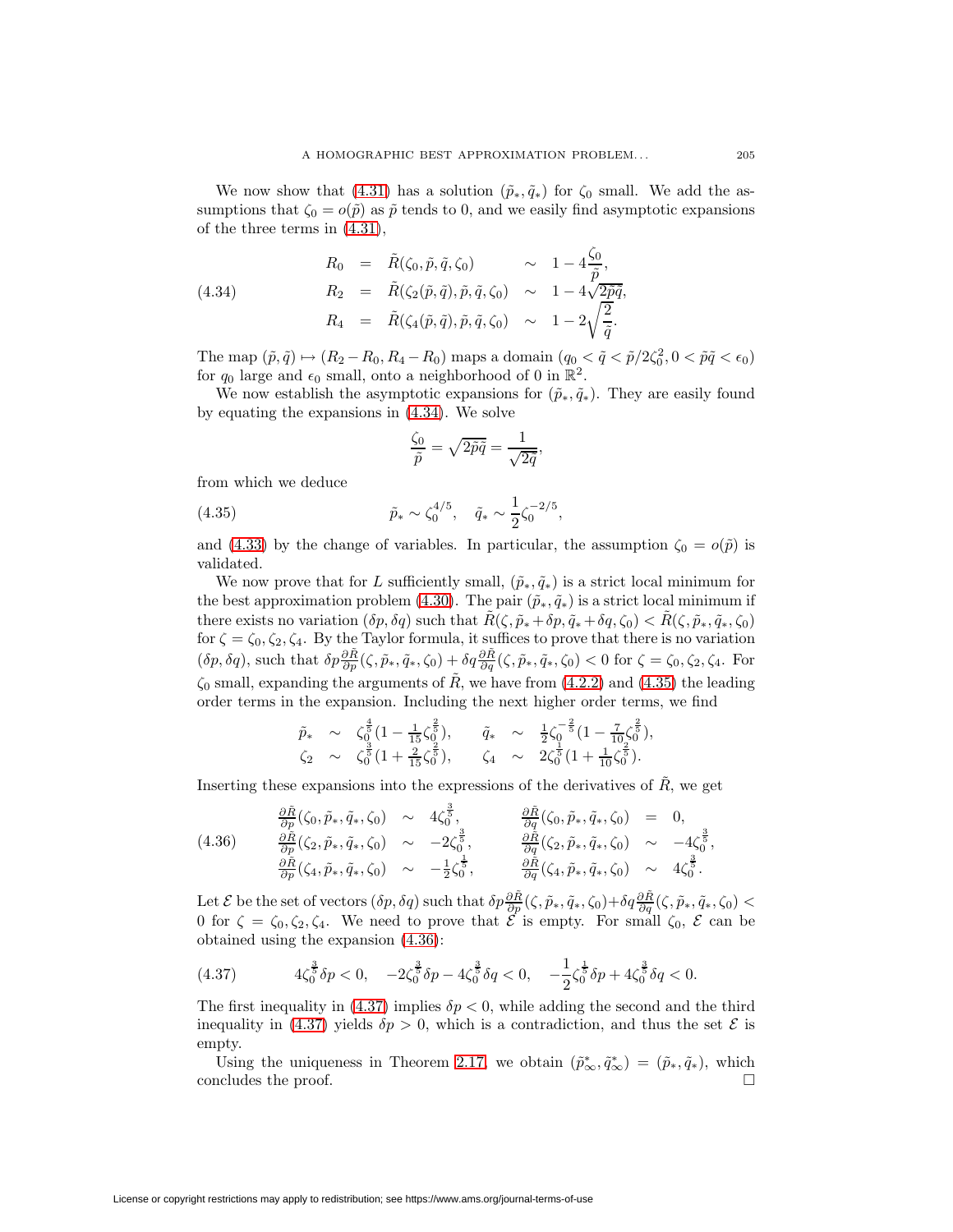

<span id="page-21-0"></span>FIGURE 2. Convergence factors  $R(\xi, p_T, q_T, \xi_0, L)$  (top curve) and  $R(\xi, p^*_{\infty}, q^*_{\infty}, \xi_0, L)$  (curve below) for an overlapping example from the numerical section on the left, and zoom on [0, 5] showing the equioscillation at the optimal solution on the right.

We show the convergence factors  $R(\xi, p_T, q_T, \xi_0, L)$  and  $R(\xi, p^*_{\infty}, q^*_{\infty}, \xi_0, L)$  in Figure [2](#page-21-0) as functions of  $\xi$  for an example with  $\xi_0 = 1$ ,  $L = 0.08$  and  $\nu = 0.2$  from the numerical section. One can see on the left the much better performance of the optimized first order transmission conditions compared to the first order Taylor transmission conditions, and also the equioscillation of the optimal choice on the right, which makes the convergence factor rather small and flat, before the effects of the exponential take over.

Theorem [4.12](#page-19-4) gives the parameters  $p^*_{\infty}$  and  $q^*_{\infty}$  to choose in the first order transmission conditions of the optimized Schwarz waveform relaxation algorithm at the continuous level to get the best convergence factor, which is  $1 - O(L^{\frac{1}{5}})$ , and therefore is significantly better than the best result achievable with optimized Robin conditions [\[15\]](#page-37-12), which led to a convergence factor  $1 - O(L^{\frac{1}{3}})$ .

In Figure [3,](#page-22-0) we show the first few iterations, at the end of the time interval, of the classical and optimized Schwarz waveform relaxation algorithm with first order optimized transmission conditions according to Theorem [4.12](#page-19-4) for a model problem. This experiment shows well that the new transmission conditions improve the convergence behavior tremendously, they are very effective to transport the convected solution from left to right across the artificial interfaces between subdomains.

As we have seen earlier, in a numerical setting, not all the frequencies are present. We thus have to replace problem [\(4.29\)](#page-18-0) by the min-max problem on the bounded domain  $(\xi_0, \xi_{\text{max}})$ , which addresses the question if the maximum of the convergence factor attained at  $\xi_4$  is relevant in a computation. Letting  $L = C_1 \Delta x$  and  $\Delta t =$  $C_2\Delta x^{\beta}$ , the maximum numerical frequency we can expect on the time discretization grid leads from [\(4.5\)](#page-12-5) to a bound on  $\zeta$ ,  $\zeta_0 \leq \zeta \leq \zeta_{\text{max}}$ , where  $\zeta_{\text{max}}$  has the expansion

$$
\zeta_{\max}=\frac{Lx_{\max}}{\nu}=C_1\Delta x\sqrt{\frac{\sqrt{x_0^4+\left(\frac{4\nu\pi}{C_2\Delta x^\beta}\right)^2+x_0^2}}{2}}=C_1\sqrt{\frac{2\pi}{\nu C_2}}\Delta x^{1-\frac{\beta}{2}}+O(\Delta x^{1+\frac{\beta}{2}}).
$$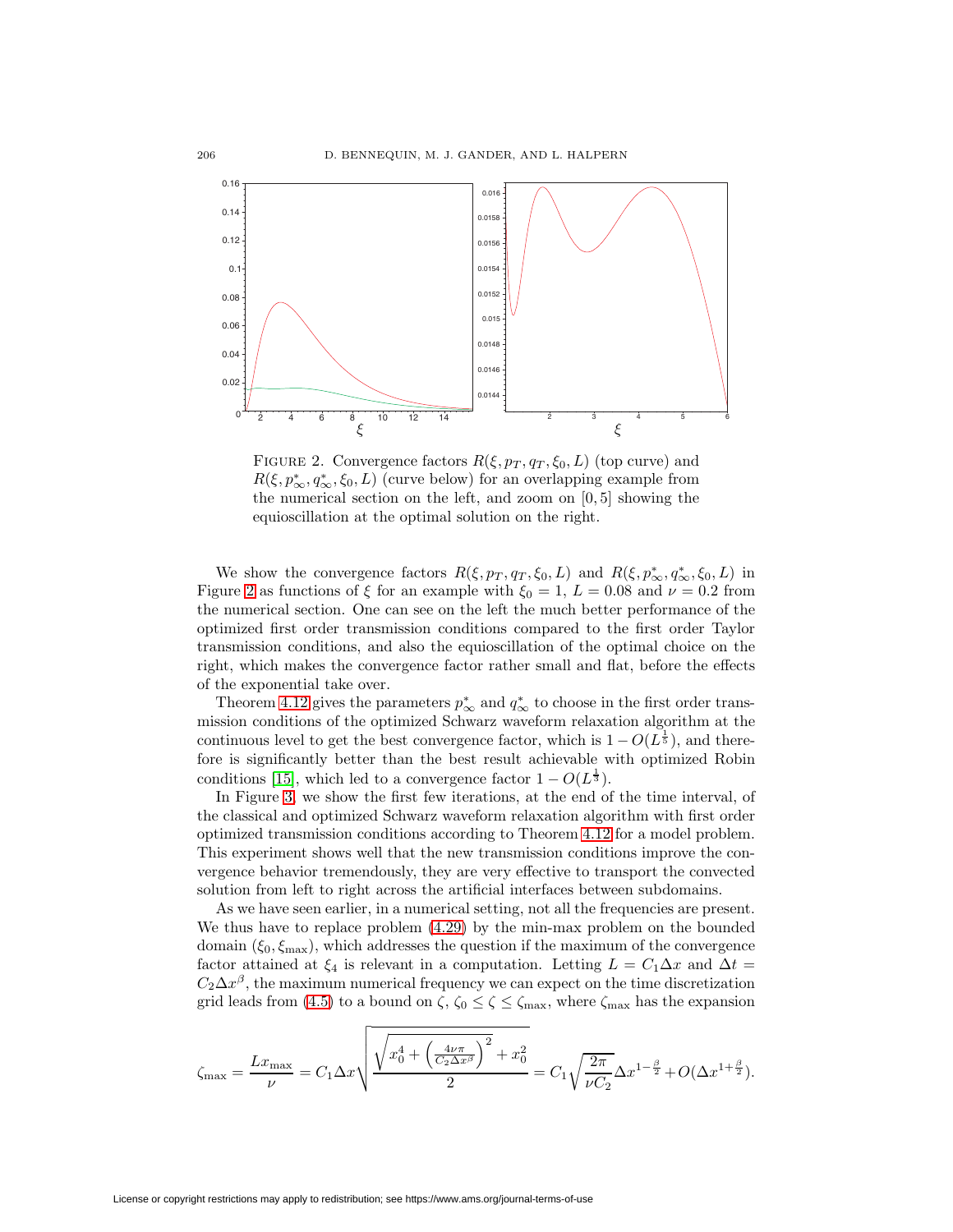

<span id="page-22-0"></span>FIGURE 3. From left to right, the iterates  $u_1^k(x,T)$  and  $u_2^{k+1}(x,T)$ (dashed) at the end of the time interval  $t = T$  for  $k = 1, 3, 5$  for an example from the numerical section, together with the exact solution (solid). Top row the classical Schwarz waveform relaxation algorithm, and bottom row the optimized one.

Now  $\zeta_4$  from the optimization in [\(4.31\)](#page-19-1) satisfies for L (and thus  $\zeta_0$ ) small

$$
\zeta_4 \sim 2\zeta_0^{\frac{1}{5}} = 2\left(\frac{\xi_0 C_1}{\nu}\right)^{\frac{1}{5}} \Delta x^{\frac{1}{5}}.
$$

Hence, if  $1-\frac{\beta}{2}=\frac{1}{5}$  i.e.,  $\beta=\frac{8}{5}$  and if  $C_1$  is equal to the critical value  $C_c=$  $\nu^{\frac{3}{8}}\xi_0^{\frac{1}{4}}\left(\frac{2C_2}{\pi}\right)^{\frac{5}{8}}$ , the numerical  $\zeta_{\max}$  and  $\zeta_4$  from the optimization are asymptotically at the same location. This represents the boundary between the usefulness of the continuous optimization result [\(4.31\)](#page-19-1) on an unbounded domain, and the optimization on the compact set  $[0, \omega_{\text{max}}]$ . For the latter, the analysis in Section [2.2](#page-5-3) becomes relevant, as we now show: by Theorems [2.8](#page-5-2) and [2.12,](#page-6-0) problem  $(3.9)$  in  $P_1$  has a unique solution  $s_1^* = p^* + 4i\omega \nu q^*$  for sufficiently small overlap L. By Theorem [2.14,](#page-7-3)  $s_1^*$  has real coefficients. Therefore,  $(p^*, q^*)$  is the unique pair of real numbers such that

<span id="page-22-1"></span>(4.38) 
$$
\inf_{p,q \in \mathbb{R}} \sup_{\xi_0 \le \xi \le \xi_{\text{max}}} R(\xi, p, q, \xi_0, L) = \sup_{\xi_0 \le \xi \le \xi_{\text{max}}} R(\xi, p^*, q^*, \xi_0, L),
$$

where we denote the infimum by  $R_{O1}(\xi_0, \xi_{\text{max}}, L)$ , which is also equal to  $(\delta_1(\frac{L}{2\nu}))^2$ . **Lemma 4.13.** The solution  $(p^*, q^*)$  of the min-max problem [\(4.38\)](#page-22-1) satisfies  $p^* > 0$ and  $q^* \geq 0$ .

*Proof.* By Theorems [2.2,](#page-1-3) [2.6](#page-4-0) and [2.14,](#page-7-3) there is a unique real number  $p_0^*$  in  $P_0$  such that

$$
\inf_{p \in \mathbb{R}} \sup_{\xi_0 \le \xi \le \xi_{\max}} R(\xi, p, 0, \xi_0, 0) = \sup_{\xi_0 \le \xi \le \xi_{\max}} R(\xi, p_0^*, 0, \xi_0, 0),
$$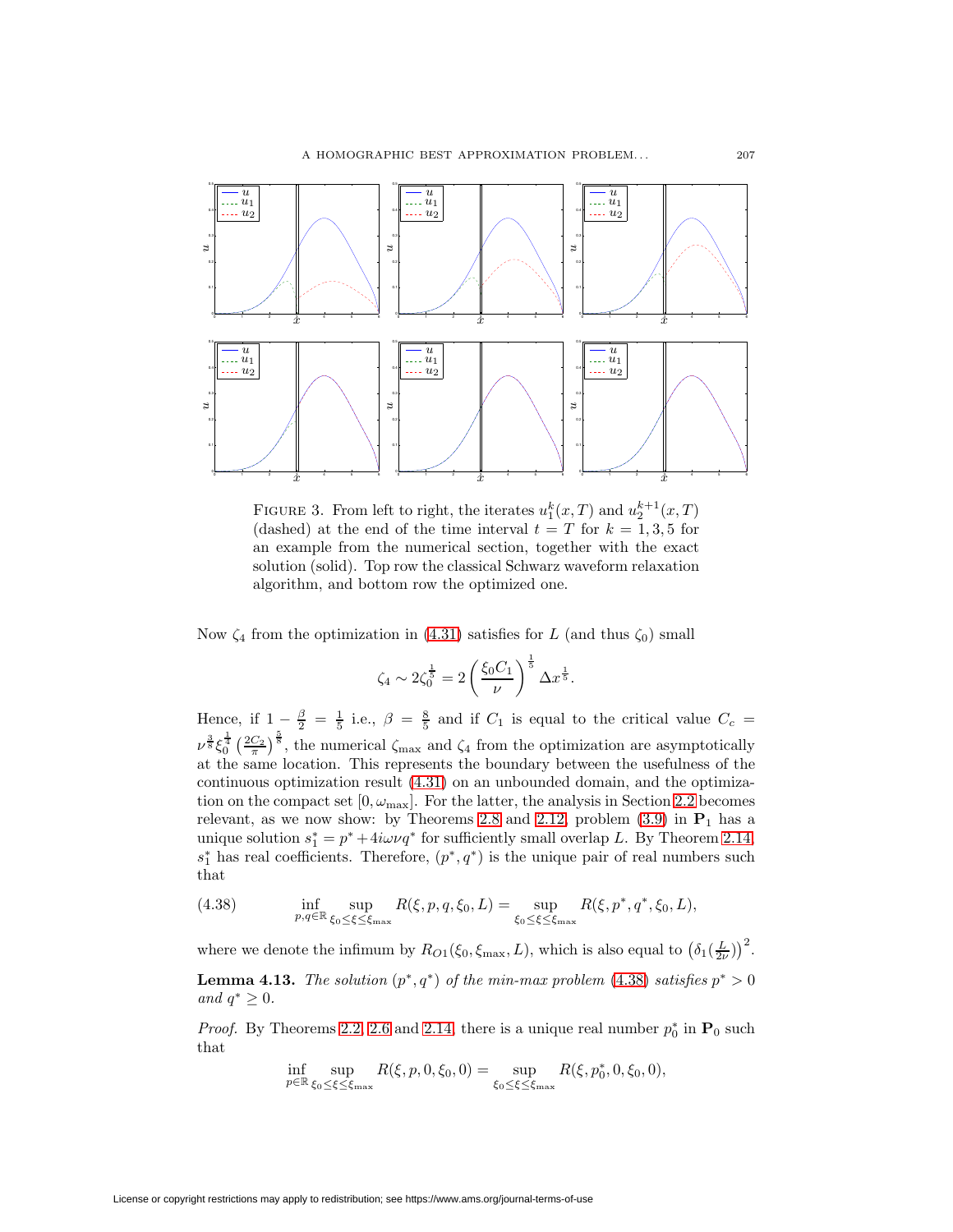and the value of the infimum is  $\delta_0^2$ . Furthermore, since  $\delta_0 < 1$ ,  $p_0^*$  is positive. If  $(p^*, q^*)$  is a solution of the min-max problem  $(4.30)$ , we have

$$
R(\xi_0, p^*, q^*, \xi_0, L) = \frac{(\xi_0 - p^*)^2}{(\xi_0 + p^*)^2} e^{-\frac{L}{\nu}\xi_0} \le \max_{\xi_0 \le \xi \le \xi_{\text{max}}} R(\xi, p^*, q^*, \xi_0, L)
$$
  
\n
$$
\le \max_{\xi_0 \le \xi \le \xi_{\text{max}}} R(\xi, p_0^*, 0, \xi_0, L) \le \max_{\xi_0 \le \xi \le \xi_{\text{max}}} R(\xi, p_0^*, 0, \xi_0, 0) e^{-\frac{L}{\nu}\xi_0}
$$
  
\n
$$
\le \delta_0^2 e^{-\frac{L}{\nu}\xi_0} < e^{-\frac{L}{\nu}\xi_0},
$$

with the notation from [\(2.1\)](#page-1-4), which can only hold if  $p^* > 0$ . To prove that  $q^* \geq 0$ , we note that for negative q, we have for any  $\xi \geq \xi_0$  from [\(4.1\)](#page-11-4)  $R(\xi, p, q, \xi_0, L) \geq$  $R(\xi, p, -q, \xi_0, L)$ , which can be seen by expanding the numerator of  $R(\xi, p, q, \xi_0, L)$ −  $R(\xi, p, -q, \xi_0, L).$ 

<span id="page-23-1"></span>**Theorem 4.14** (O1 discrete convergence factor estimate with overlap). If  $L =$  $C_1\Delta x$  and  $\Delta t = C_2\Delta x^{\beta}$ , for  $\Delta x$  sufficiently small, we have the following asymptotic behaviors:

(1) For  $\beta > \frac{8}{5}$ , or  $\beta = \frac{8}{5}$  and  $C_1 > C_c$ ,

 $R_{O1}(\xi_0, \xi_{\text{max}}, L) \sim 1 - 4 \left( \frac{C_1 \xi_0}{\nu} \right)$  $\int^{\frac{1}{5}} \Delta x^{\frac{1}{5}}, p^* \sim \left(\frac{\xi_0^4 \nu}{C_1}\right)$  $\int^{\frac{1}{5}} \Delta x^{-\frac{1}{5}}, \ q^* \sim 2C_1^{\frac{3}{5}} \left( \frac{\nu}{\xi_0} \right)$  $\int^{\frac{2}{5}} \Delta x^{\frac{3}{5}},$ where  $C_c = \nu^{\frac{3}{8}} \xi_0^{\frac{1}{4}} \left(\frac{2C_2}{\pi}\right)^{\frac{5}{8}}$ . (2) For  $\beta = \frac{8}{5}$  and  $C_1 \leq C_c$ ,  $R_{O1}(\xi_0, \xi_{\text{max}}, L) \sim 1 - \left(\frac{4C_1\xi_0}{\tilde{C}_M}\right)$  $\tilde{C}_p\nu$  $\int \Delta x^{\frac{1}{5}}, p^* \sim \frac{\tilde{C}_p \nu}{C_1} \Delta x^{-\frac{1}{5}}, q^* \sim 2 \frac{\xi_0^2 C_1^3}{\tilde{C}_p^3 \nu^2} \Delta x^{\frac{3}{5}},$ 

where  $\tilde{C}_p$  is the unique positive root of the polynomial

<span id="page-23-0"></span>
$$
\tilde{P}(\xi) = 2\nu^3 C_2 \xi^4 + C_1 \pi \xi_0^2 \xi - 2 \xi_0^3 C_1^4 \sqrt{\frac{2\pi C_2}{\nu}}.
$$

(3) Finally, for  $0 < \beta < \frac{8}{5}$ , we have

$$
R_{O1}(\xi_0, \xi_{\max}, L) \sim 1 - 2 \left(\frac{2^7 C_2 \xi_0^2}{\pi \nu}\right)^{\frac{1}{8}} \Delta x^{\frac{\beta}{8}}, \ p^* \sim \left(\frac{2\pi \nu \xi_0^6}{C_2}\right)^{\frac{1}{8}} \Delta x^{-\frac{\beta}{8}}, \ q^* \sim \left(\frac{(2\nu)^5 C_2^3}{\xi_0^2 \pi^3}\right)^{\frac{1}{8}} \Delta x^{\frac{3\beta}{8}}.
$$

*Proof.* We use here the notation introduced for Theorem [4.12](#page-19-4) (see  $(4.29)$ ) and consider the min-max problem in the form

(4.39) 
$$
\inf_{\tilde{p}\in\mathbb{R},\tilde{q}\in\mathbb{R}}\sup_{\zeta_0\leq\zeta\leq\zeta_{\max}}\tilde{R}(\zeta,\tilde{p},\tilde{q},\zeta_0)=\sup_{\zeta_0\leq\zeta\leq\zeta_{\max}}\tilde{R}(\zeta,\tilde{p}^*,\tilde{q}^*,\zeta_0).
$$

The proof of the first case is a direct consequence of Theorem [4.12](#page-19-4) for the noncompact case with optimal parameters  $(\tilde{p}_{\infty}^*, \tilde{q}_{\infty}^*)$ , since in the first case,  $\zeta_{\max} >$  $\zeta_4(\tilde{p}^*_{\infty}, \tilde{q}^*_{\infty}).$ 

For the two other cases, we have asymptotically  $\zeta_3(\tilde{p}_{\infty}^*, \tilde{q}_{\infty}^*) \leq \zeta_{\max} \leq \zeta_4(\tilde{p}_{\infty}^*, \tilde{q}_{\infty}^*),$ and the proof follows the same steps as before: we first show the existence of  $(\tilde{p}_*, \tilde{q}_*,)$ , such that  $\tilde{R}(\zeta, \tilde{p}, \tilde{q}, \zeta_0)$  equioscillates at the three points  $\zeta_0$ ,  $\zeta_2(\tilde{p}, \tilde{q})$  and  $\zeta_{\text{max}}$ . We then determine the expansions of  $(\tilde{p}_*, \tilde{q}_*,), \zeta_2(\tilde{p}_*, \tilde{q}_*)$ , deduce that  $(\tilde{p}_*, \tilde{q}_*)$  is a strict local minimum for  $h_l$  in  $\mathbf{P}_n^r$ , and finally conclude that  $(\tilde{p}_*, \tilde{q}_*) = (\tilde{p}^*, \tilde{q}^*)$ .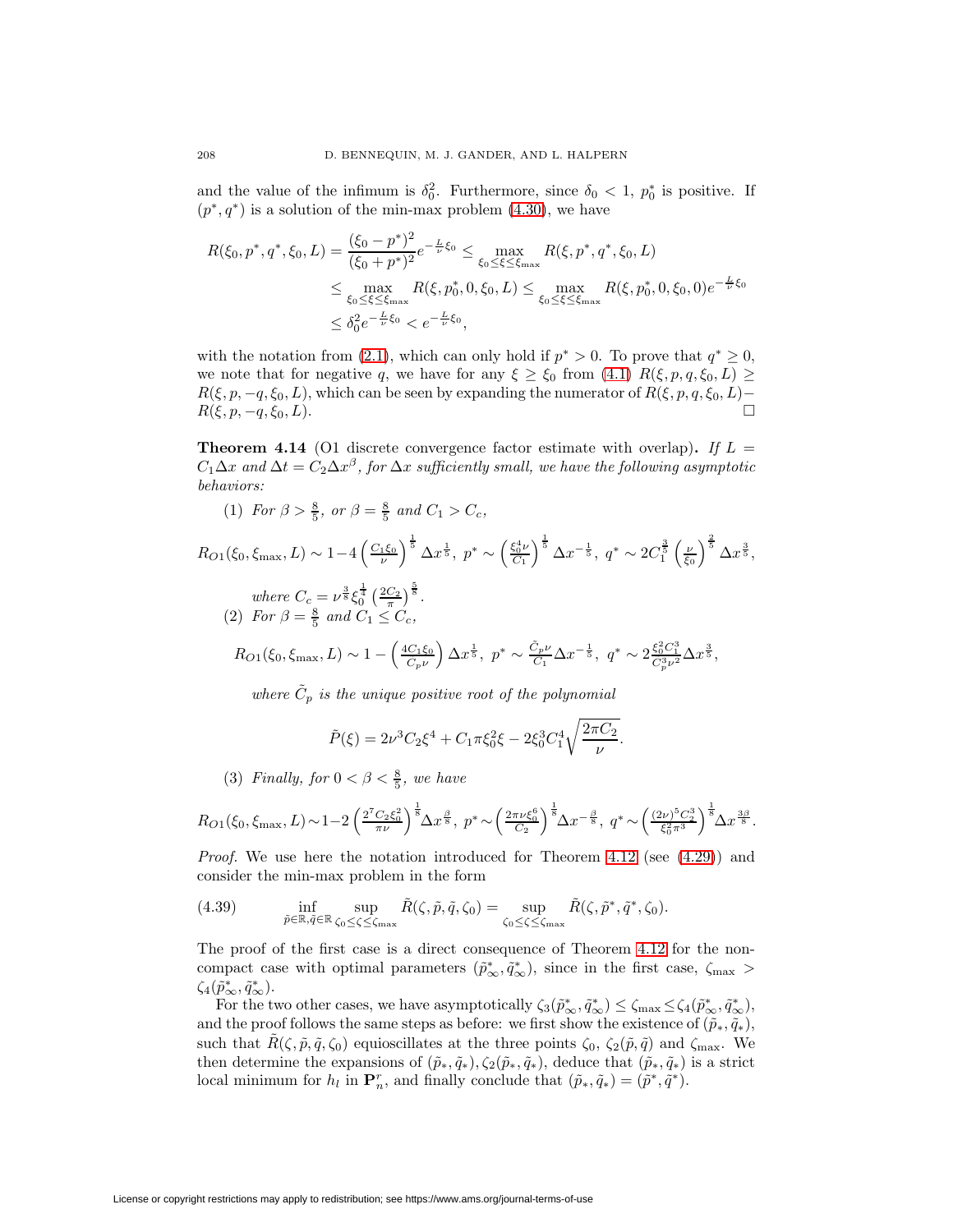We work with  $\zeta_0$  as the small parameter: let  $C_m = C_1 \left(\frac{2\pi}{\nu C_2}\right)^{1/2} \left(\frac{\nu}{C_1 \xi_0}\right)^{1-\beta/2}$ , so that  $\zeta_{\text{max}} \sim C_m \zeta_0^{1-\beta/2}$ . To prove the second and third result of the theorem, we need to study solutions of

<span id="page-24-0"></span>(4.40) 
$$
\tilde{R}(\zeta_0, \tilde{p}, \tilde{q}, \zeta_0) = \tilde{R}(\zeta_2(\tilde{p}, \tilde{q}), \tilde{p}, \tilde{q}, \zeta_0) = \tilde{R}(\zeta_0, \tilde{p}, \tilde{q}, \zeta_{\text{max}})
$$

for  $\zeta_0$  small. Let  $R_0 := \tilde{R}(\zeta_0, \tilde{p}, \tilde{q}, \zeta_0), R_2 := \tilde{R}(\zeta_2(\tilde{p}, \tilde{q}), \tilde{p}, \tilde{q}, \zeta_0)$  and  $R_{\text{max}} :=$  $\tilde{R}(\zeta_0, \tilde{p}, \tilde{q}, \zeta_{\text{max}})$ . A direct computation gives for  $\tilde{q}$  large, and  $\tilde{p}\tilde{q}$  and  $\zeta_0$  small,

$$
R_{\max} \sim 1 - 4 \left[ \frac{1}{2q\zeta_{\max}} + \frac{\zeta_{\max}}{4} \right] \sim 1 - 4 \left[ \frac{1}{2q} \frac{\zeta_0^{\beta/2 - 1}}{C_m} + \frac{C_m \zeta_0^{1 - \beta/2}}{4} \right].
$$

Using the expansions from [\(4.34\)](#page-20-0),

$$
R_0 \sim 1 - 4\frac{\zeta_0}{\tilde{p}}, \quad R_2 \sim 1 - 4\sqrt{2\tilde{p}\tilde{q}},
$$

we see first, by the Implicit Function Theorem, as in the proof of Theorem [4.12,](#page-19-4) that there exists a solution  $(\tilde{p}_*, \tilde{q}_*)$  to [\(4.40\)](#page-24-0). We find their behavior at infinity by equaling  $R_0$ ,  $R_2$  and  $R_{\text{max}}$ , which gives the system of equations

$$
C_m \zeta_0^{4-\beta/2} \sim \frac{C_m^2}{4} \tilde{p} \zeta_0^{4-\beta} + \tilde{p}^4, \quad \tilde{q} \sim \frac{\zeta_0^2}{2\tilde{p}^3}.
$$

For  $\beta = 8/5$ , the two terms on the right in the first equation are balanced, which leads to  $\tilde{p}_{*} \sim C \zeta_0^{4/5}$ , where C is the unique positive root<sup>[2](#page-24-1)</sup> of  $C_m = (C^3 + C_m^2/4)C$ and  $\tilde{q}_* \sim \frac{1}{2C^2} \zeta_0^{-2/5}$ . For  $\beta < 8/5$ , the dominant term is  $\tilde{p}^4$ , from which we find  $\tilde{p}_{*} \sim C_{m}^{1/4} \zeta_{0}^{1-\beta/2}$ . Using the second equation, we obtain  $\tilde{q}_{*} \sim \frac{1}{2} C_{m}^{-3/4} \zeta_{0}^{-1+\frac{3\beta}{8}}$ . We now expand the partial derivatives of  $\tilde{R}$  to show that, for L sufficiently small,  $(\tilde{p}_*, \tilde{q}_*)$  is a strict local minimum for the best approximation problem [\(4.39\)](#page-23-0). For  $R_0$ , we obtain, since  $\zeta_0$  is negligible with respect to p,

$$
\frac{\partial \tilde{R}}{\partial \tilde{p}}(\zeta_0, \tilde{p}_*, \tilde{q}_*, \zeta_0) \sim 4C_m^{-1/2} \zeta_0^{-1+\beta/4}, \quad \frac{\partial \tilde{R}}{\partial \tilde{q}}(\zeta_0, \tilde{p}_*, \tilde{q}_*, \zeta_0) = 0.
$$

For  $R_2$ , we use that  $\zeta_0 \ll \tilde{p}_* \ll \zeta_2 \ll \zeta_{\text{max}}$ , and  $\zeta_2 \tilde{q}_* \sim \frac{1}{2} C_m^{-1/4} \zeta_0^{\beta/8}$ , to obtain

$$
\frac{\partial \tilde{R}}{\partial \tilde{p}}(\zeta_2, \tilde{p}_*, \tilde{q}_*, \zeta_0) \sim -2C_m^{-1/2} \zeta_0^{-1+\beta/4}, \quad \frac{\partial \tilde{R}}{\partial \tilde{q}}(\zeta_2, \tilde{p}_*, \tilde{q}_*, \zeta_0) \sim -2C_m^{1/2} \zeta_0^{1-\beta/4}.
$$

For  $R_{\text{max}}$ , we use  $\zeta_{\text{max}}\tilde{q}_* \sim \frac{C'}{2}\zeta_0^{-\beta/8}$  with  $C' = C_m^{1/4}$  for  $\beta < 8/5$  and  $C' = C_m/C^2$ for  $\beta = 8/5$ ,

$$
\label{eq:1D1V:R} \begin{split} \frac{\partial \tilde{R}}{\partial p}(\zeta_{\max}, \tilde{p}_*, \tilde{q}_*, \zeta_0) &\sim -\zeta_{\max}^{-3}\tilde{q}_*^{-2} \sim -4C_m^{-1}C'^{-2}\zeta_0^{-1+3\beta/4},\\ \frac{\partial \tilde{R}}{\partial q}(\zeta_{\max}, \tilde{p}_*, \tilde{q}_*, \zeta_0) &\sim 2\zeta_{\max}^{-1}\tilde{q}_*^{-2} \sim 8C_mC'^{-2}\zeta_0^{1-\beta/4}. \end{split}
$$

<span id="page-24-1"></span><sup>&</sup>lt;sup>2</sup>This is a polynomial equation of fourth degree which is actually the first fourth degree equation which has been solved by Lodovico Ferrari in 1545. Note that all equations in the text result in polynomials of degree at most 4, and as such can be solved by radicals, using Del Ferro/Tartaglia/Cardan formulas [\[3\]](#page-36-3).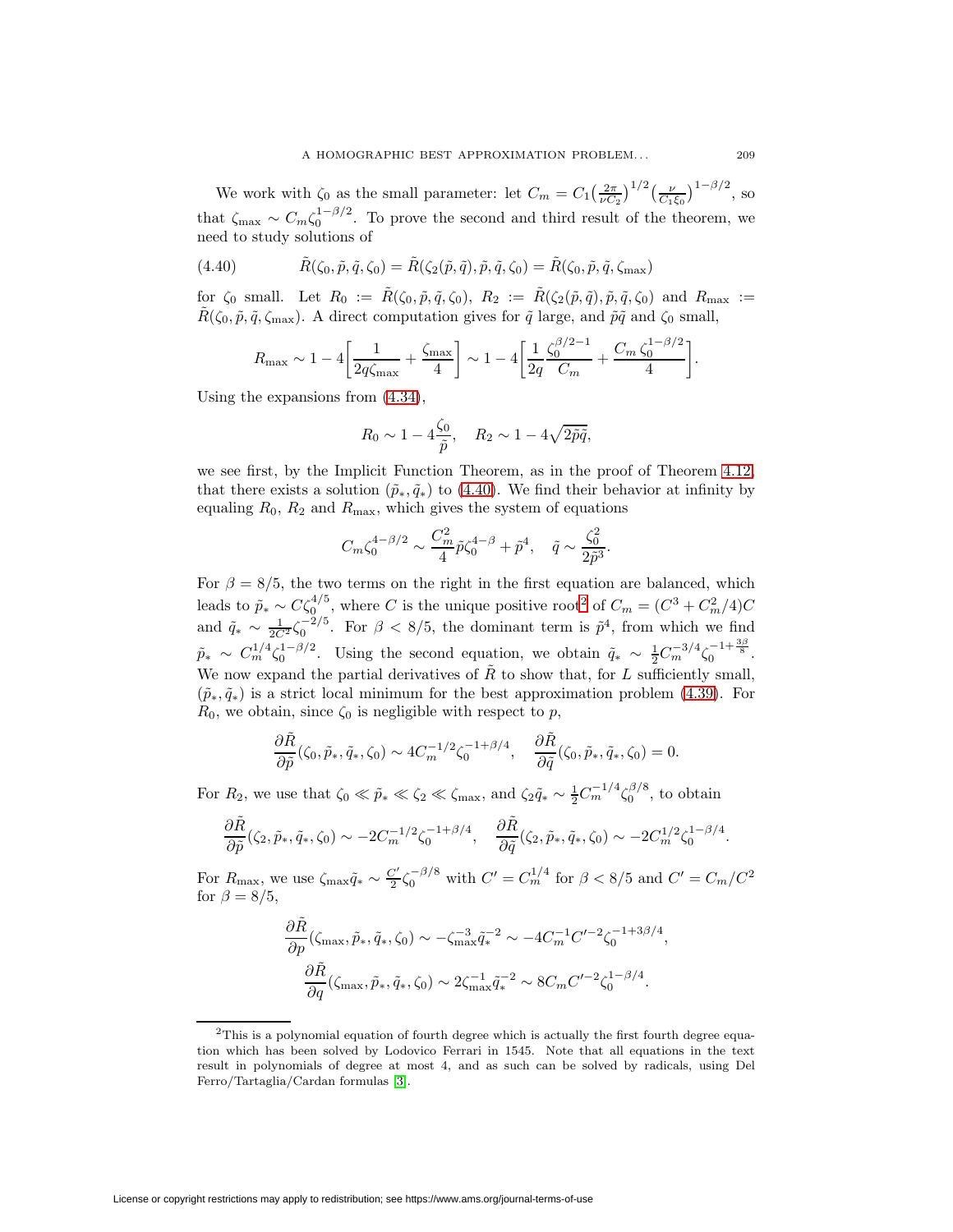After proceeding as in the proof of Theorem [4.12,](#page-19-4) we use Corollary [2.16](#page-7-6) to conclude that  $(\tilde{p}^*, \tilde{q}^*) = (\tilde{p}_*, \tilde{q}_*)$ , and we have the asymptotic expansion

$$
R_{O1}(\xi_0, \xi_{\text{max}}, L) \sim 1 - 4 \frac{\zeta_0^{\beta/2}}{C_m^{1/4}}.
$$

Finally, note that for any  $0 < \beta < 8/5$ , the five extremal points of  $\tilde{R}(\zeta, \tilde{p}_*, \tilde{q}_*, \zeta_0)$ behave as follows:

$$
\zeta_0, \ \zeta_1 \sim \frac{C_m^{1/4}}{\sqrt{2}} \zeta_0^{1-\beta/8}, \ \zeta_2 \sim C_m^{1/2} \zeta_0^{1-\beta/4}, \ \zeta_3 \sim \sqrt{2} C_m^{3/4} \zeta_0^{1-3\beta/8}, \ \zeta_{\text{max}} \sim C_m \zeta_0^{1-\beta/2},
$$

4.3. **Summary and extension to higher dimensions.** To summarize the results of this section, and to permit an easy search of the parameters  $p$  and  $q$  to be used in practice, we show in Table [1](#page-25-0) an overview of the performance one can obtain with the various choices of the parameter p and q in the transmission conditions  $(3.11)$ of the new Schwarz waveform relaxation algorithm in one dimension.

<span id="page-25-0"></span>Table 1. Summary of the asymptotic convergence factors for the parameter choices in the first order transmission conditions in one dimension, for  $\Delta t = \Delta x^{\beta}$ .

| method               | R | parameter $p$ and $q$                                                                                                                                                                                                                                                                                                                                                                                                           |
|----------------------|---|---------------------------------------------------------------------------------------------------------------------------------------------------------------------------------------------------------------------------------------------------------------------------------------------------------------------------------------------------------------------------------------------------------------------------------|
| Taylor no overlap    |   | $\begin{cases} p = \sqrt{a^2 + 4\nu b} \\ q = \frac{2\nu}{\sqrt{a^2 + 4\nu b}} \end{cases}$                                                                                                                                                                                                                                                                                                                                     |
| Optimized no overlap |   | $1 - O(\Delta t^{\frac{1}{8}}) \left  \ \begin{cases} p = (2 \nu \pi (a^2 + 4 \nu b)^3)^{\frac{1}{8}} \Delta t^{-\frac{1}{8}} \\ q = (\pi^3 (a^2 + 4 \nu b))^{-\frac{1}{8}} (2 \nu)^{\frac{5}{8}} \Delta t^{\frac{3}{8}} \end{cases} \right.$                                                                                                                                                                                   |
|                      |   |                                                                                                                                                                                                                                                                                                                                                                                                                                 |
|                      |   | Taylor overlap $\Delta x$ , $\begin{cases} \beta \ge 1 \\ \beta < 1 \end{cases}$ $\begin{cases} 1 - O(\sqrt{\Delta x}) \\ 1 - O(\Delta x^{\frac{\beta}{2}}) \end{cases}$ $\begin{cases} p = \sqrt{a^2 + 4\nu b} \\ q = \frac{2\nu}{\sqrt{a^2 + 4\nu b}} \end{cases}$<br>Optimized overlap $\Delta x$ , $\begin{cases} \beta > \frac{8}{5} \\ \beta < \frac{8}{5} \end{cases}$ $\begin{cases} 1 - O(\Delta x^{\frac{1}{5}}) \\ $ |
|                      |   |                                                                                                                                                                                                                                                                                                                                                                                                                                 |

In higher dimension, without showing the details of the derivation, the Taylor In mighter dimension, without showing the details of the derivation, the Taylor<br>transmission conditions lead to the parameters  $p_T = \sqrt{a^2 + 4\nu b}$  and  $q_T = \frac{2\nu}{\sqrt{a^2 + 4\nu b}}$ with associated convergence factor  $1 - O(\Delta x)$  in the case without overlap, and  $1 - O(\sqrt{\Delta x})$  in the case with overlap  $O(\Delta x)$ . Even if we do not have the complete analysis in this general case for the optimized problem (i.e. the equivalent of Theorems [4.6,](#page-14-3) [4.12](#page-19-4) and Corollary [4.10\)](#page-17-5), we can still give formally the order of magnitude of the various quantities. The optimal parameters in the transmission conditions are for the nonoverlapping case asymptotically given by  $p = C_p \Delta x^{-\frac{1}{4}}$ and  $q = C_q \Delta x^{\frac{3}{4}}$ , which leads to an optimized convergence factor  $1 - O(\Delta x^{\frac{1}{4}})$  of the associated optimized Schwarz waveform relaxation algorithm. The constants  $C_p$  and  $C_q$  depend on the problem parameters and the spatial dimension  $N \geq 2$ of the problem  $(3.1)$ , as shown in Table [2.](#page-27-0) In the table,  $\zeta$  represents the smallest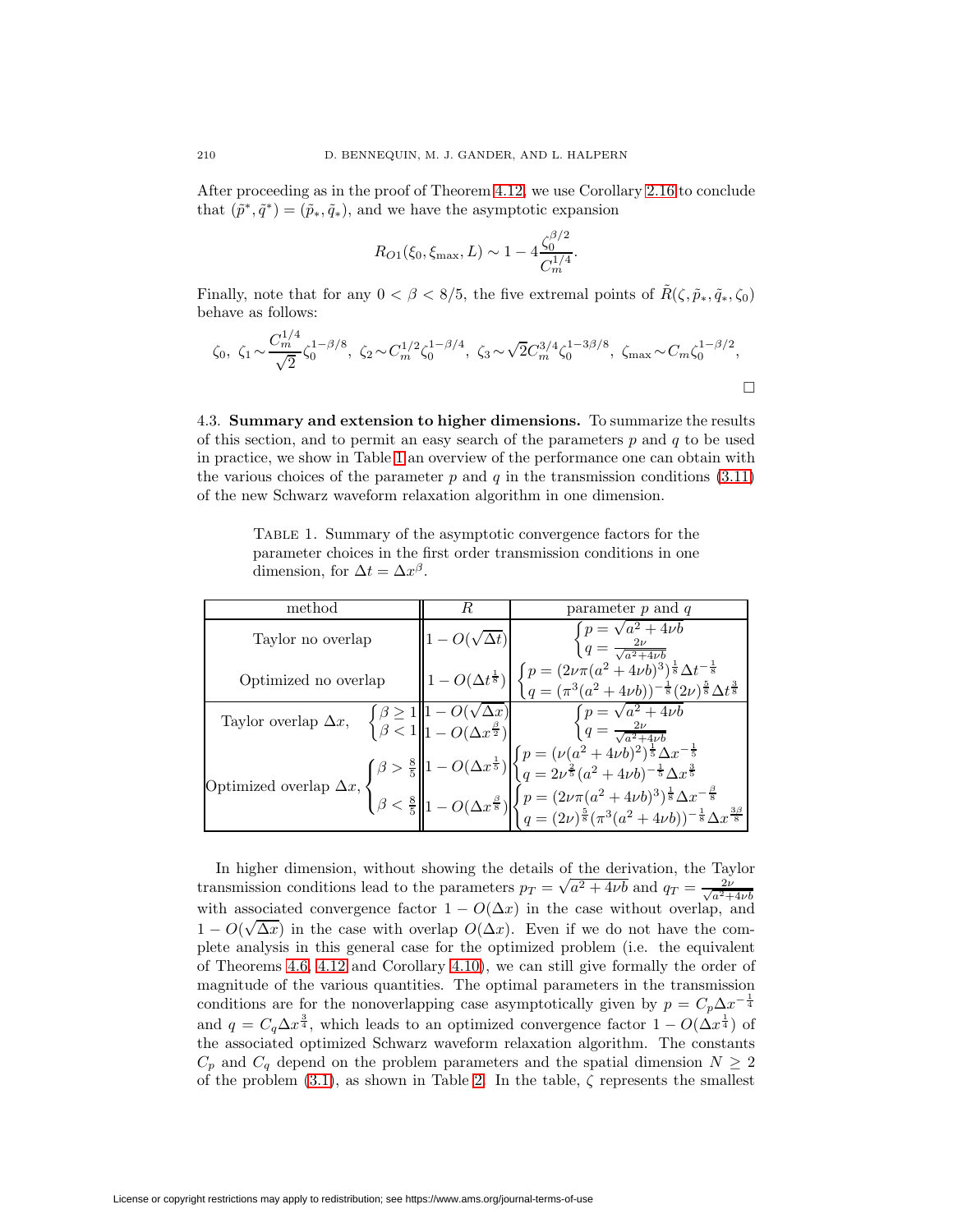positive root of the polynomial

$$
P(\zeta) = 3\pi^2 \nu^2 (8\nu - 1)\zeta^3 - 4\pi^4 (1 - 4\nu - 100\nu^2 + 320\nu^3)\zeta^2 + 128\pi^6 (48\nu^3 + 3 - 12\nu - 10\nu^2)\zeta - 1024\pi^8 (2\nu - 1)^2,
$$

 $w = \sqrt{\pi^2 \nu^2 (N-1)^2 + 1}$ ,  $\bar{\nu}_2$  is the root of the equation

$$
\nu = \frac{1}{2}((a^2 + 4\nu b)(N - 1))^{\frac{1}{4}} - \frac{1}{8}((a^2 + 4\nu b)(N - 1))^{\frac{1}{2}},
$$

which leads to the constants

$$
\bar{\nu}_1 = \sqrt{N-1} \frac{b\sqrt{N-1} + \sqrt{b^2(N-1) + 16a^2}}{32},
$$
\n
$$
\bar{\nu}_2 \sim \frac{a^2\sqrt{a\sqrt{N-1}}(4 - \sqrt{a\sqrt{N-1}})}{2(4a^2 - 2b\sqrt{a\sqrt{N-1}} + ab\sqrt{N-1})},
$$
\n
$$
\bar{\nu}_3 = \frac{1}{32}\pi(N-1),
$$
\n
$$
\bar{\nu}_4 = \frac{\pi(N-1)\left(\pi^5(N-1)^5 + 80\pi^3(N-1)^3 + 512\pi(N-1) + \sqrt{(3\pi^2(N-1)^2 + 16)(\pi^2(N-1)^2 + 16)^4}\right)}{16(\pi^6(N-1)^6 + 56\pi^4(N-1)^4 + 640\pi^2(N-1)^2 + 2048)},
$$
\n
$$
\bar{\nu}_5 = \frac{4096 - 2048\pi(N-1) + 256\pi^2(N-1)^2 + 128\pi^3(N-1)^3 - 16\pi^4(N-1)^4 - \pi^6(N-1)^6 + \sqrt{d}}{1024\pi^3(N-1)^3},
$$
\n
$$
d = (\pi(N-1) - 4)(\pi^3(N-1)^3 + 4\pi^2(N-1)^2 + 48\pi(N-1) - 64)(\pi^2(N-1)^2 + 16)^4.
$$

Finally,  $\bar{\nu}_6 = \bar{\nu}_6(N)$  is defined by equalizing the constant  $C_p$  (or  $C_q$ ) of the first two cases of  $\beta = 2$  in Table [2,](#page-27-0) and is shown graphically, together with the other constants, in Figure [4.](#page-26-0)



<span id="page-26-0"></span>FIGURE 4. Regions in the  $N-\nu$  plane where the different constants  $C_p$  and  $C_q$  of the optimized parameters in dimension  $N \geq 2$  apply according to Table [2.](#page-27-0)

In the case with overlap, the optimal parameters in the transmission conditions are asymptotically given by  $p = C_p \Delta x^{-\frac{1}{5}}$  and  $q = C_q \Delta x^{\frac{3}{5}}$ , where the constants  $C_p$ and  $C_q$  depend on the problem parameters, as shown in Table [3.](#page-28-0) The optimized convergence factor of the associated algorithm with this choice is given by  $1 O(\Delta x^{\frac{1}{5}})$ . It is interesting to note that in the case with overlap, the results are independent of the dimension for  $N \geq 2$ .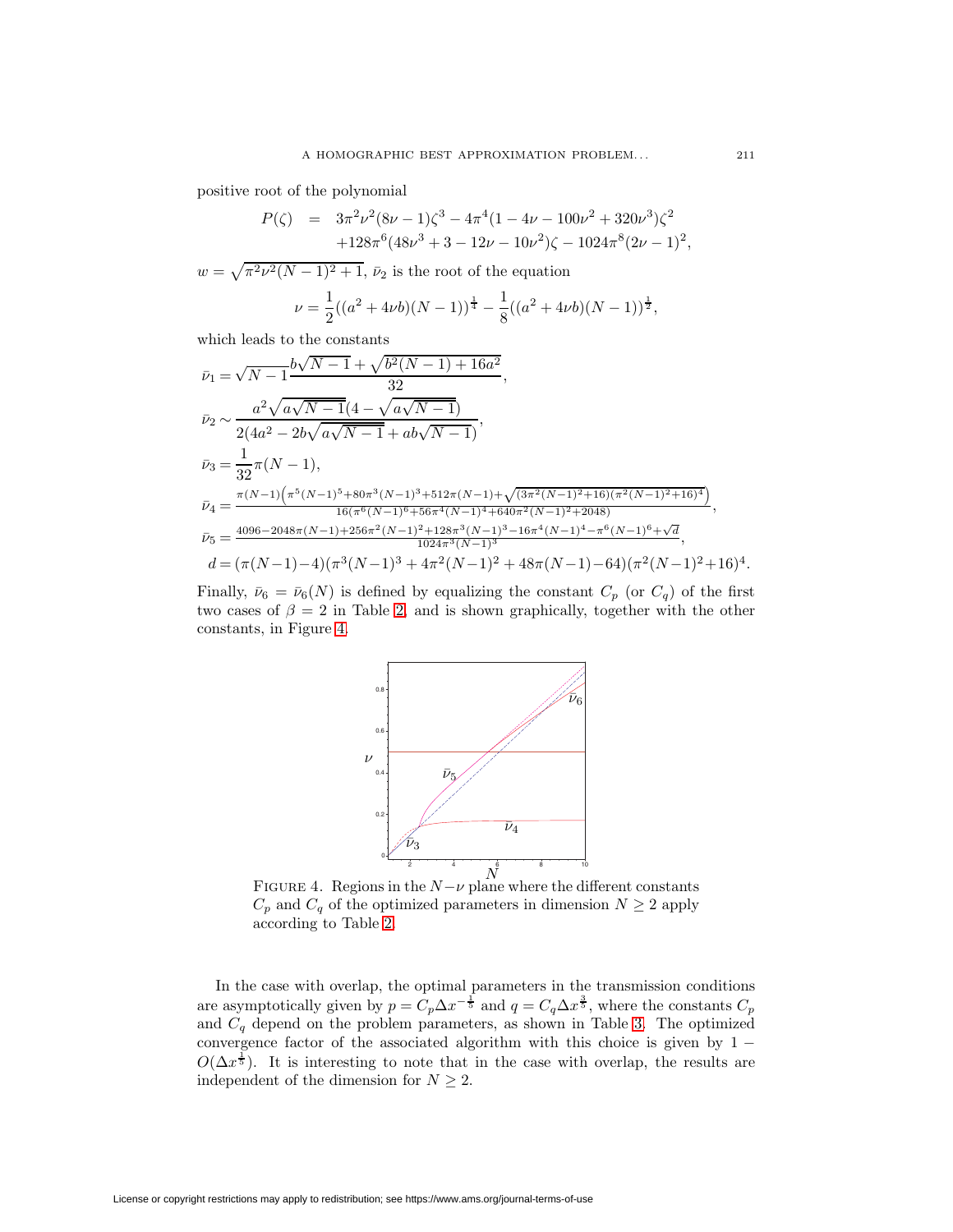<span id="page-27-0"></span>

|                                                                                                                                                     | mized parameters $p = C_p \Delta x^{-\frac{1}{4}}$ and $q = C_q \Delta x^{\frac{1}{4}}$ in dimension<br>$N \geq 2$ in the nonoverlapping case, for $\Delta t = \Delta x^{\beta}$ , $\beta = 1, 2$ . The<br>constants $\bar{\nu}_1$ up to $\bar{\nu}_6$ , $\zeta$ and w are defined in the text. |
|-----------------------------------------------------------------------------------------------------------------------------------------------------|-------------------------------------------------------------------------------------------------------------------------------------------------------------------------------------------------------------------------------------------------------------------------------------------------|
|                                                                                                                                                     | $C_p$ and $C_q$                                                                                                                                                                                                                                                                                 |
| $\begin{cases} \bar{\nu}_1 \leq \frac{1}{2} \text{ and } \nu > \frac{1}{2} \\ \bar{\nu}_1 > \frac{1}{2} \text{ and } \nu > \bar{\nu}_2 \end{cases}$ | $C_p = \left(\frac{\nu \pi (a^2 + 4\nu b)^{\frac{3}{2}}\sqrt{N-1}}{2}\right)^{2}$                                                                                                                                                                                                               |

Table 2. Summary of the constants in the asymptotically optimized parameters  $p = C_p \Delta x^{-\frac{1}{4}}$  and  $q = C_q \Delta x^{\frac{3}{4}}$  $\frac{3}{4}$  in dimension

|  | $\begin{cases} \bar{\nu}_1 \leq \frac{1}{2} \text{ and } \nu > \frac{1}{2} \\ \bar{\nu}_1 > \frac{1}{2} \text{ and } \nu > \bar{\nu}_2 \end{cases}$     | $C_p = \left(\frac{\nu \pi (a^2 + 4\nu b)^{\frac{3}{2}} \sqrt{N-1}}{2}\right)$<br>$C_q = \left( \frac{8\nu}{\pi^3 (N-1)^{\frac{3}{2}} \sqrt{a^2 + 4\nu b}} \right)$                                                                                                      |  |
|--|---------------------------------------------------------------------------------------------------------------------------------------------------------|--------------------------------------------------------------------------------------------------------------------------------------------------------------------------------------------------------------------------------------------------------------------------|--|
|  | $\bar{\nu}_1 < \nu \leq \frac{1}{2}$                                                                                                                    | $C_p = \left(\frac{\pi\sqrt{(a^2+4\nu b)^3(N-1)}}{4}\right)^{\frac{1}{4}}$<br>$C_q = \left(\frac{4}{\pi^3 \sqrt{(a^2+4\nu b)(N-1)^3}}\right)^{\frac{1}{2}}$                                                                                                              |  |
|  | $\int \bar{\nu}_1 \leq \frac{1}{2}$ and $\nu \leq \bar{\nu}_1$<br>$\left\{\bar{\nu}_1 > \frac{1}{2} \text{ and } \nu \leq \bar{\nu}_2\right\}$          | $C_p = \left(\frac{8\nu\pi(a^2+4\nu b)^2(N-1)}{(8\nu+\sqrt{(a^2+4\nu b)(N-1))^2}}\right)^{\frac{1}{4}}$<br>$C_q = \left(\frac{128\nu}{\pi^3 (N-1)(8\nu + \sqrt{(a^2+4\nu b)(N-1)})^2}\right)$                                                                            |  |
|  | $\begin{cases} \nu > \frac{1}{2} \text{ and } N \leq 5 \\ \nu > \bar{\nu}_6 \text{ and } N \geq 6 \end{cases}$                                          | $C_p = \left( \frac{\nu^3 (a^2 + 4\nu b)^3 (\zeta^4 + 16\pi^2)^2}{2(\sqrt{\nu^2 \zeta^4 + \pi^2} + \nu \zeta^2)(\zeta^2 + 4\sqrt{\nu^2 \zeta^4 + \pi^2} - 4\nu \zeta^2)^2} \right)$                                                                                      |  |
|  | $\frac{1}{2} < \nu \leq \bar{\nu}_6$ and $N \geq 6$                                                                                                     | $C_p = \left(\frac{\pi \nu^3 (a^2+4\nu b)^3 (\pi^2 (N-1)^2+16)^2}{2(\pi (N-1)(1-4\nu)+4\nu)^2 (\nu \pi (N-1)+\nu)}\right)^{\frac{1}{8}}$<br>$C_q = \left(\frac{8(\pi(N-1)(1-4\nu)+4w)^6(\nu\pi(N-1)+w)^3}{\pi^3\nu(a^2+4\nu b)(\pi^2(N-1)^2+16)^6}\right)^{\frac{1}{8}}$ |  |
|  | $\bar{\nu}_5 < \nu \leq \frac{1}{2}$ and $2 \leq N \leq 5$                                                                                              | $C_p = (2\nu\pi(a^2 + 4\nu b)^3)^{\frac{1}{8}}$<br>$C_q = \left(\frac{1}{2048(\nu\pi)^3(a^2+4\nu b)}\right)^{\frac{1}{8}}$                                                                                                                                               |  |
|  | $\begin{cases} \bar{\nu}_4 < \nu \leq \bar{\nu}_5 \text{ and } 2 \leq N \leq 5 \\ \bar{\nu}_4 < \nu \leq \frac{1}{2} \text{ and } N \geq 6 \end{cases}$ | $C_p = \left(\frac{\pi\nu(a^2+4\nu b)^3(\pi^2(N-1)^2+16)^2}{8(\pi(N-1)(1-4\nu)+4w)^2(\nu\pi(N-1)+w)}\right)^{\frac{1}{8}}$<br>$C_q = \left(\frac{2(\pi(N-1)(1-4\nu)+4w)^6(\nu\pi(N-1)+w)^3}{\pi^3\nu^3(a^2+4\nu b)(\pi^2(N-1)^2+16)^6}\right)^{\frac{1}{8}}$             |  |
|  | $\nu < \bar{\nu}_4$ and $N > 2$                                                                                                                         | $C_p = \left(\frac{\pi\sqrt{(N-1)(a^2+4\nu b)^3}}{4}\right)^{\frac{1}{4}}$<br>$C_q = \left(\frac{4}{\pi^3 \sqrt{(N-1)^3(a^2+4\nu b)}}\right)$                                                                                                                            |  |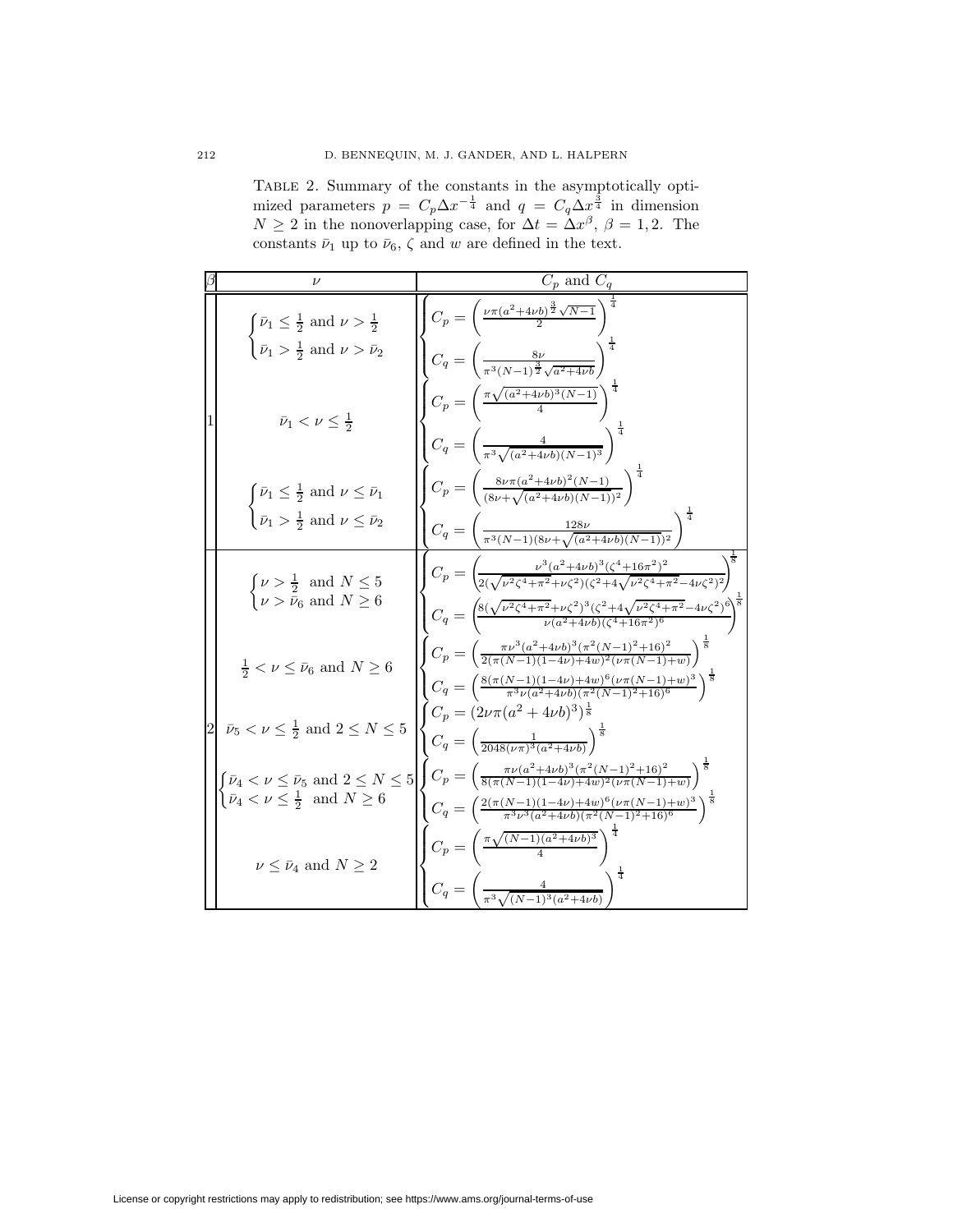<span id="page-28-0"></span>Table 3. Summary of the constants in the optimized asymptotic parameters  $p = C_p \Delta x^{-\frac{1}{5}}$  and  $q = C_q \Delta x^{\frac{3}{5}}$  for the case with overlap  $L = \Delta x$  in dimension  $N \ge 2$  for  $\Delta t = \Delta x^{\beta}$ .

|                | $\nu$                                   |                                                |                                        |
|----------------|-----------------------------------------|------------------------------------------------|----------------------------------------|
|                | $\nu > \frac{1}{2}$                     | $(\frac{1}{4}\nu(a^2+4\nu b)^2)^{\frac{1}{5}}$ | $\overline{5}$<br>$64\nu^2$            |
| 1              | $\nu \leq \frac{1}{2}$                  | $\left(\frac{(a^2+4\nu b)^2}{8}\right)$        | $rac{16}{a^2+4\nu b}$                  |
| 2              | $\nu > \frac{1}{2}$                     | $(2\nu^2(a^2+4\nu b)^2)^{\frac{1}{5}}$         | $\overline{5}$<br>$8\nu(a^2+4\nu b)$   |
| $\overline{2}$ | $\nu \leq \frac{1}{2}$<br>$\frac{1}{8}$ | $(\nu(a^2+4\nu b)^2)^{\frac{1}{5}}$            | $\frac{1}{5}$<br>$32\nu^3(a^2+4\nu b)$ |
| $\overline{2}$ | $\nu \leq \frac{1}{8}$                  | $\frac{(a^2+4\nu b)^2}{a}$                     | $\underline{16}$<br>$a^2+4\nu b$       |

# <span id="page-28-1"></span>5. Well-posedness and convergence of the Schwarz waveform relaxation algorithms

For the analysis in this section, we rely on the theory of weak solution in Sobolev spaces by a Galerkin method; see  $[2]$  and  $[29]$ . A weak solution of  $(3.1)$  is defined to be a  $u \in \mathcal{C}(0,T;L^2(\Omega)) \cap L^2(0,T;H^1(\Omega))$ , such that, for any v in  $H^1(\Omega)$ , we have (5.1)

$$
\frac{d}{dt}(u,v)+\frac{1}{2}\big(((\boldsymbol{a}\cdot\boldsymbol{\nabla})u,v)-((\boldsymbol{a}\cdot\boldsymbol{\nabla})v,u)\big)+\nu(\nabla u,\nabla v)+b(u,v)=(f,v),\text{ in }\mathcal{D}'(0,T),
$$

<span id="page-28-2"></span>where  $(\cdot, \cdot)$  denotes the inner product in  $L^2(\Omega)$ . Problem [\(5.1\)](#page-28-1) is completed by the initial condition

(5.2) 
$$
u(x, 0) = u_0(x), \text{ in } \Omega.
$$

<span id="page-28-3"></span>The next two theorems show the well-posedness and the regularity of the problem.

**Theorem 5.1** (Existence and uniqueness). Let  $\Omega = \mathbb{R}^N$ . If the initial value  $u_0$  is in  $L^2(\Omega)$ , and the right-hand side f is in  $L^2(0,T;L^2(\Omega))$ , then there exists a unique weak solution u of [\(5.1\)](#page-28-1), [\(5.2\)](#page-28-2) in  $L^{\infty}(0,T; L^{2}(\Omega)) \cap L^{2}(0,T; H^{1}(\Omega)).$ 

With the transmission conditions given by  $\mathcal{B}_j$  in [\(3.11\)](#page-11-2), we will need more regularity in our analysis, in the anisotropic Sobolev spaces defined in [\[29\]](#page-38-8) by

$$
H^{r,s}(\Omega \times (0,T)) = L^2(0,T;H^r(\Omega)) \cap H^s(0,T;L^2(\Omega)).
$$

<span id="page-28-4"></span>**Theorem 5.2.** Let  $\Omega = \mathbb{R}^N$ , and m be an integer. If the initial value  $u_0$  is in  $H^{2m+1}(\Omega)$ , and the right-hand side f is in  $H^{2m,m}(\Omega \times (0,T))$ , then the weak solution u is in  $H^{2(m+1),m+1}(\Omega\times(0,T)).$ 

For the proofs of Theorems [5.1](#page-28-3) and [5.2,](#page-28-4) and the trace theorems in  $H^{r,s}$ , we refer to [\[29\]](#page-38-8).

5.1. **Well-posedness of the algorithm.** We first need to study the well-posedness of the subdomain problems with the new boundary conditions. As we saw in the previous section, in order for the convergence factor to be smaller than 1 in modulus, we need  $p > 0, q \ge 0$ . The special case where  $q = 0$  can be found in [\[31\]](#page-38-0), and hence, in the sequel, we assume  $q \neq 0$ . We show here only the analysis for the subproblem on  $\Omega_1$ , the results for  $\Omega_2$  can be found similarly by symmetry.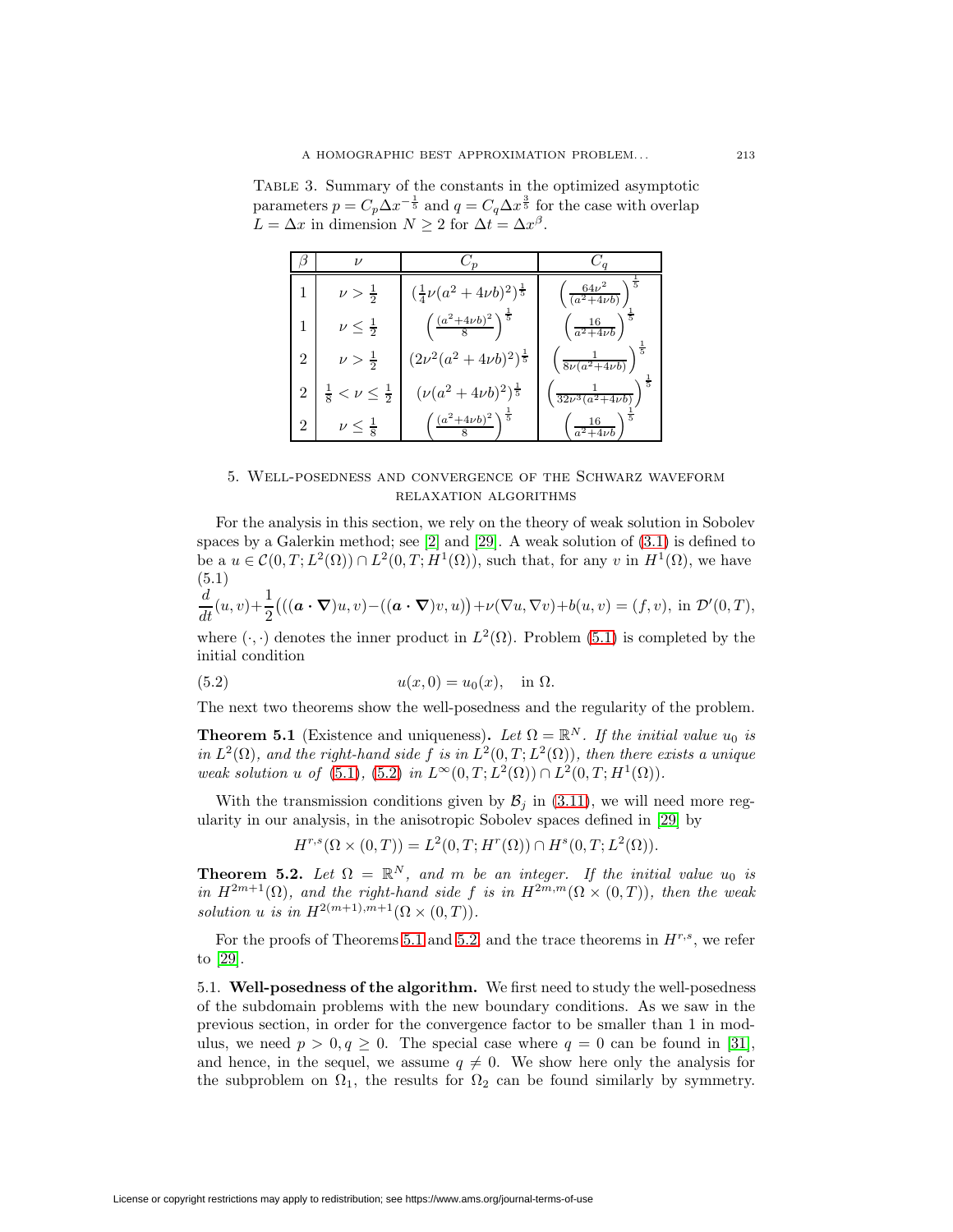The boundary of  $\Omega_1$  is  $\Gamma_L = \{L\} \times \mathbb{R}^{N-1}$ . Using the boundary operators S and  $B_1$  defined in [\(3.11\)](#page-11-2), the problem consists of finding v in an adapted subspace of  $\mathcal{C}(0,T;L^2(\Omega_1)) \cap L^2(0,T;H^1(\Omega_1))$  such that

(5.3) 
$$
\begin{array}{rcl}\n\mathcal{L}v &=& f & \text{in } \Omega_1 \times (0, T), \\
v(\cdot, 0) &=& u_0 & \text{in } \Omega_1, \\
\mathcal{B}_1v &=& g_L & \text{on } \Gamma_L \times (0, T).\n\end{array}
$$

For the variational formulation, we introduce for any real number s the space

<span id="page-29-0"></span>
$$
H_s^s(\Omega_1)=\{v\in H^s(\Omega_1), v_{|\Gamma_L}\in H^s(\Gamma_L)\},
$$

where  $\cdot_{\vert \Gamma_L}$  denotes the trace operator on  $\Gamma_L$ . The scalar product in  $L^2(\Gamma_L)$  is denoted by  $(\cdot, \cdot)_{\Gamma_L}$ . The variational formulation is to find  $v \in H_1^1$  such that,

$$
\forall w \in H_1^1(\Omega_1), \frac{d}{dt} [(v, w) + 2q(v, w)_{\Gamma_L}]
$$
  
+  $\frac{1}{2} (((\mathbf{a} \cdot \nabla) v, w) - ((\mathbf{a} \cdot \nabla) v, w)) + \nu (\nabla v, \nabla w) + b(v, w)$   
+  $\frac{p}{2} (v, w)_{\Gamma_L} + 2q\nu ((\mathbf{c} \cdot \nabla_y) v, w)_{\Gamma_L} + 2q\nu^2 (\nabla_y v, \nabla_y w)_{\Gamma_L} = (f, v), \text{ in } \mathcal{D}'(0, T).$ 

**Theorem 5.3.** For  $p > 0$  and  $q > 0$ , if f is in  $L^2(0,T,L^2(\Omega_1))$ ,  $u_0$  is in  $H_1^1(\Omega_1)$ , and  $g_L$  is in  $L^2((0,T)\times\Gamma_L)$ , then the subdomain problem [\(5.3\)](#page-29-0) has a unique solution v in  $L^2(0,T,H_2^2(\Omega_1)) \cap H^1(0,T;H_0^0(\Omega_1)).$ 

*Proof.* The proof is based on a priori estimates: multiplying equation [\(5.3\)](#page-29-0) by v and integrating in space, and then using the boundary condition, we obtain

$$
\frac{1}{2}\frac{d}{dt}\left[\|v(\cdot,t)\|_{L^2(\Omega_1)}^2 + 2q\|v(\cdot,t)\|_{L^2(\Gamma_L)}^2\right] + \nu \|\nabla v(\cdot,t)\|_{L^2(\Omega_1)}^2 + b\|v(\cdot,t)\|_{L^2(\Omega_1)}^2 + \frac{p}{2}\|v(\cdot,t)\|_{L^2(\Gamma_L)}^2 + 2q\nu^2 \|\nabla_y v(\cdot,t)\|_{L^2(\Gamma_L)}^2 = (f(\cdot,t),v(\cdot,t)) + \nu(g(\cdot,t),v(\cdot,t))_{\Gamma_L}.
$$

<span id="page-29-1"></span>On the right-hand side we use the Cauchy-Schwarz inequality together with the inequality

(5.4) 
$$
\alpha\beta \le \frac{\eta}{2} \alpha^2 + \frac{1}{2\eta} \beta^2, \text{ for all } \alpha, \beta \in \mathbb{R}, \text{ and } \eta > 0.
$$

If  $b = 0$ , we need in addition the Gronwall Lemma. We obtain by integration in time a bound for v, with a constant C depending on the physical constants  $b, \nu$ , the parameters  $p$  and  $q$ , and the length of the time interval  $T$ :

<span id="page-29-2"></span>(5.5) 
$$
||v||_{L^{\infty}(0,T,H_0^0(\Omega_1))}^2 + ||v||_{L^2(0,T,H_1^1(\Omega_1))}^2 \n\leq C(||f||_{L^2(0,T,L^2(\Omega_1))}^2 + ||g||_{L^2(0,T,L^2(\Gamma_L))}^2).
$$

To get further estimates, we multiply equation [\(5.3\)](#page-29-0) by  $\partial_t v$ , integrate in space, and use the boundary condition to obtain

$$
\begin{aligned}\tfrac{1}{2}\tfrac{d}{dt}\left[b\|v(\cdot,t)\|_{L^2(\Omega_1)}^2 + \nu\|\boldsymbol{\nabla}v(\cdot,t)\|_{L^2(\Omega_1)}^2 + \tfrac{p-a}{2}\|v(\cdot,t)\|_{L^2(\Gamma_L)}^2 + q\nu^2\|\boldsymbol{\nabla}_{\boldsymbol{y}}v(\cdot,t)\|_{L^2(\Gamma)}^2\right] \\ + \|\partial_t v(\cdot,t)\|_{L^2(\Omega_1)}^2 + 2q\|\partial_t v(\cdot,t)\|_{L^2(\Gamma_L)}^2 = (f(\cdot,t),\partial_t v(\cdot,t)) + (g(\cdot,t),\partial_t v(\cdot,t))_{\Gamma_L} \\ - \big((\boldsymbol{a}\cdot\boldsymbol{\nabla})v(\cdot,t),\partial_t v(\cdot,t)\big) + 2q\nu\big((\boldsymbol{c}\cdot\boldsymbol{\nabla}_{\boldsymbol{y}})v(\cdot,t),\partial_t v(\cdot,t)\big)_{\Gamma_L}.\end{aligned}
$$

Using the Cauchy-Schwarz inequality together with [\(5.4\)](#page-29-1) as before, integrating in time and using [\(5.5\)](#page-29-2), we obtain

$$
||v||_{L^{\infty}(0,T,H_1^1(\Omega_1))}^2 + ||\partial_t v||_{L^2(0,T;H_0^0(\Omega_1))}^2 \leq C'(||f||_{L^2(0,T,L^2(\Omega_1))}^2 + ||g||_{L^2(0,T,L^2(\Gamma_L))}^2),
$$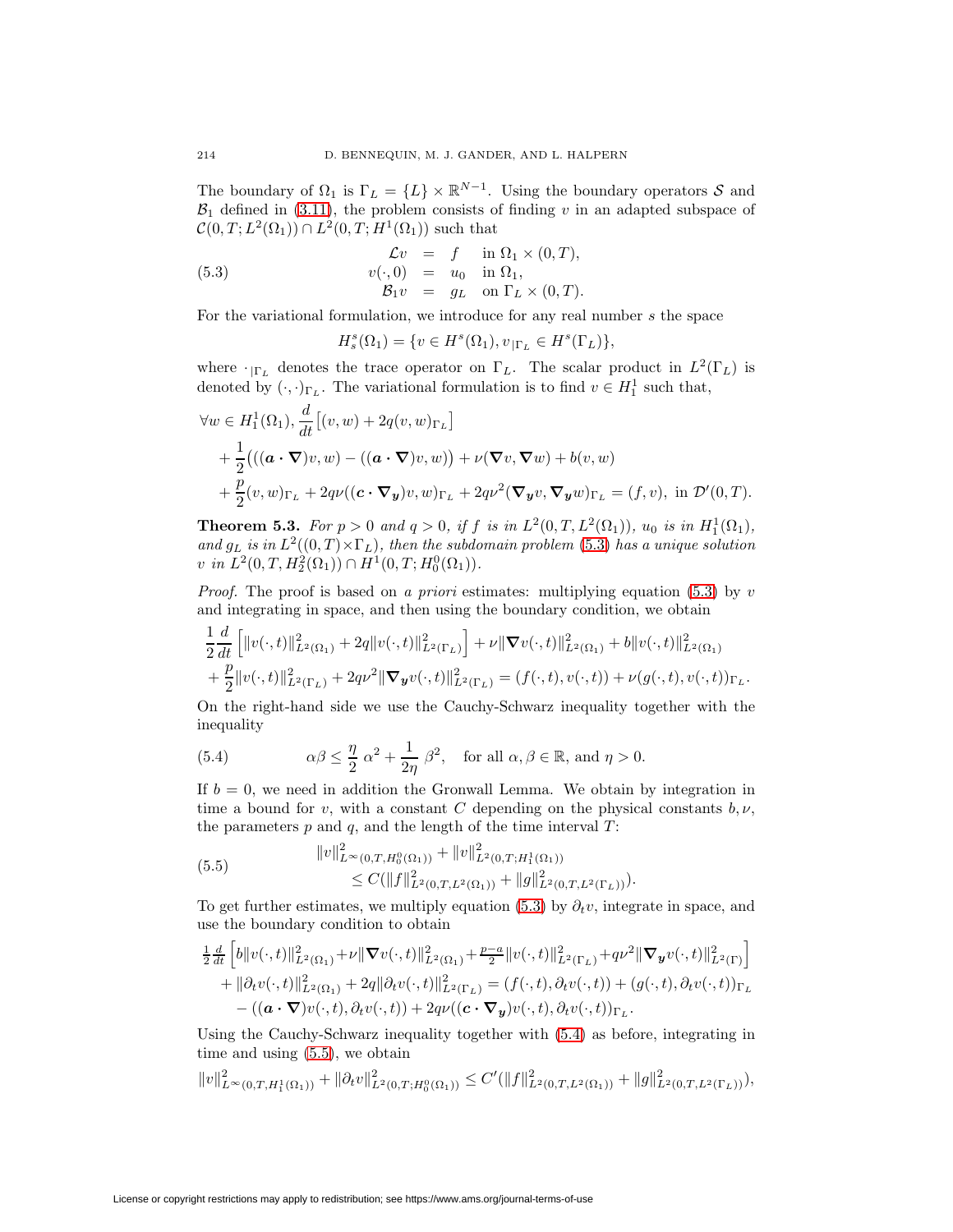where the constant  $C'$  depends also on  $a$ . We complete the result by using equation [\(5.3\)](#page-29-0), which gives

$$
\Delta v \in L^2(0,T;L^2(\Omega_1)), \quad \partial_x v - 2q\nu \Delta \mathbf{y} v \in L^2(0,T;L^2(\Gamma_L)).
$$

A regularity theorem proved in [\[39\]](#page-38-9) asserts that this implies  $v \in L^2(0,T; H_2^2(\Omega_1))$ , and gives a bound for the norm in  $L^2(0,T; H_2^2(\Omega_1))$ . Now we have altogether a bound for v in  $L^2(0,T,H_2^2) \cap H^1(0,T;H_0^0(\Omega_1))$ . This first proves uniqueness. Using a Galerkin method, we obtain the existence result.  $\Box$ 

<span id="page-30-4"></span>The previous result suffices to define the algorithm in the nonoverlapping case. The overlapping case however requires more regularity.

**Theorem 5.4.** For  $p > 0$  and  $q > 0$ , let f be in  $H^{2,1}(\Omega_1 \times (0,T))$ ,  $u_0$  be in  $H^3(\Omega)$ , and  $g_L$  be in  $H^{\frac{3}{2},\frac{3}{4}}(\Gamma_L \times (0,T))$ , with the compatibility condition

(5.6) 
$$
g_L(\cdot, 0) = \partial_x u_0(L, \cdot) + \frac{p - a}{2\nu} u_0(L, \cdot) + 2q(\nu \partial_{xx} u_0(L, \cdot) - a \partial_x u_0(L, \cdot) - bu_0(L, \cdot) + f(L, \cdot, 0)).
$$

Then the solution v of the subdomain problem [\(5.3\)](#page-29-0) is in  $H^{4,2}(\Omega_1 \times (0,T))$ . Furthermore, the following compatibility property at  $x = 0$  is satisfied:

<span id="page-30-1"></span><span id="page-30-0"></span>
$$
\lim_{t \to 0+} \mathcal{B}_2 v(0, \cdot, t) = \partial_x u_0(0, \cdot) - \frac{p+a}{2\nu} u_0(0, \cdot) \n- 2q(\nu \partial_{xx} u_0(0, \cdot) - a \partial_x u_0(0, \cdot) - bu_0(0, \cdot) + f(0, \cdot, 0)).
$$

*Proof.* With the assumptions in the theorem, the solution  $u$  of  $(3.1)$  is indeed in  $H^{4,2}(\Omega_1 \times (0,T))$  by Theorem [5.2,](#page-28-4) and by the Trace Theorem in [\[29\]](#page-38-8),  $\tilde{g}_L$  =  $\mathcal{B}_1u(L,\cdot,\cdot)$  is in  $H^{\frac{3}{2},\frac{3}{4}}(\Gamma_L\times(0,T))$ , and satisfies the compatibility condition [\(5.6\)](#page-30-0). Defining  $h = g_L - \tilde{g}_L$ ,  $e = v - u$  is the solution of

(5.7) 
$$
\mathcal{L}e = 0 \quad \text{in } \Omega_1 \times (0, T),
$$

$$
e(\cdot, 0) = 0 \quad \text{in } \Omega_1,
$$

$$
\mathcal{B}_1e = h \quad \text{on } \Gamma_L \times (0, T).
$$

Since h is in  $H^{\frac{3}{2},\frac{3}{4}}(\Gamma_L\times(0,T))$ , and  $h(\cdot,0)=0$ , we can extend it in  $H^{\frac{3}{2},\frac{3}{4}}(\Gamma_L\times\mathbb{R})$ by  $\tilde{h}$  vanishing on  $\Gamma \times \mathbb{R}_-$ . Then we extend in time the first equation and the boundary condition in [\(5.7\)](#page-30-1) to  $\Gamma_L \times \mathbb{R}$ . The solution  $\tilde{e}$  of the extended problem is an extension of e. We finally Fourier transform the resulting equation in time and  $y$ . By [\(3.4\)](#page-10-0), the Fourier transform of e is given in terms of  $\mathcal{F}\tilde{h}$ , the Fourier transform of  $\tilde{h}$ , by

<span id="page-30-2"></span>(5.8) 
$$
\mathcal{F}\tilde{e}(\boldsymbol{\eta},\omega)=\frac{2\nu}{f(z)+s(z)}\,\mathcal{F}\tilde{h}(\boldsymbol{\eta},\omega)e^{\frac{a+f(z)}{2\nu}(x-L)},
$$

<span id="page-30-3"></span>with  $z = i(\omega + c \cdot \eta) + \nu |\eta|^2$ . We introduce  $\tau = \omega + c \cdot \eta$ . With the definition of f, and using that  $p > 0$ ,  $q > 0$ , we obtain

**Lemma 5.5.** There exist positive constants  $D, D'$  such that

$$
\frac{2\nu}{|f(z) + s(z)|} \le D(\tau^2 + |\eta|^4)^{-1/2},
$$
  

$$
\frac{\nu}{a + \Re f(z)} \le D'(\tau^2 + |\eta|^4)^{-1/4},
$$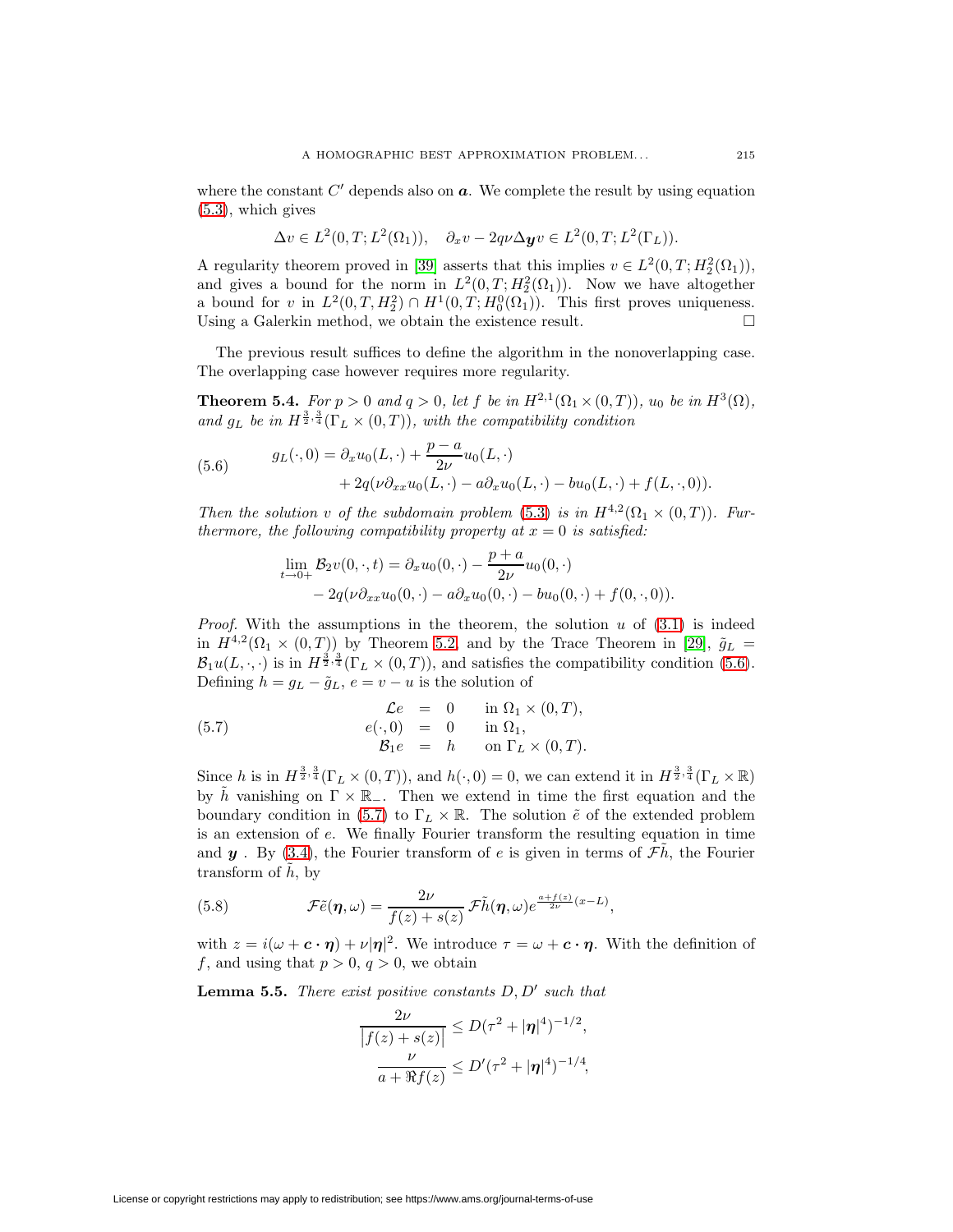For large  $\tau$  and  $\eta$ , we have

$$
|r^+|^2 \sim 2(\tau^2 + |\eta|^4)^{1/2}.
$$

From  $(5.8)$ , for the norm of the second derivative of  $e$  in time, we obtain

$$
\|\partial_t^2 \tilde{e}\|_{L^2(\Omega_1\times\mathbb{R})}^2 = \int_{-\infty}^L \int_{\mathbb{R}^{n-1}} \int_{\mathbb{R}} \frac{4\nu^2 \omega^4}{\left|f(z)+s(z)\right|^2} \, |\mathcal{F}\tilde{h}(\boldsymbol{\eta},\omega)|^2 e^{2\Re r^+(x-L)} dx \, d\boldsymbol{\eta} \, d\omega,
$$

or after integration in the  $x$  variable,

$$
\|\partial_t^2 \tilde{e}\|_{L^2(\Omega_1\times\mathbb{R})}^2 = \int_{\mathbb{R}^{n-1}} \int_{\mathbb{R}} \frac{4\nu^2 \omega^4}{\left|f(z)+s(z)\right|^2} \frac{\nu}{a+\Re f(z)} |\mathcal{F}\tilde{h}(\eta,\omega)|^2 d\eta d\omega.
$$

We have by Lemma [5.5,](#page-30-3) for large  $\tau$  and  $\eta$ ,

$$
\frac{4\nu^2 \omega^4}{\left|f(z)+s(z)\right|^2} \frac{\nu}{a+ \Re f(z)} \leq D^2 D'(\tau - c \cdot \eta)^4 (\tau^2 + |\eta|^4)^{5/4}
$$

$$
= D^2 D' \frac{(\tau - c \cdot \eta)^4}{(\tau^2 + |\eta|^4)^2} (\tau^2 + |\eta|^4)^{3/4}.
$$

Since  $\tilde{h}$  is in  $H^{\frac{3}{2},\frac{3}{4}}(\Gamma_L \times \mathbb{R})$ , we obtain

$$
\|\partial_t^2 \tilde{e}\|_{L^2(\Omega_1\times\mathbb{R}^2)}^2 \le D'' \|\tilde{h}\|_{H^{\frac{3}{2},\frac{3}{4}}(\Gamma_L\times\mathbb{R})}^2.
$$

For the spatial derivatives, we proceed as before, and we have for  $j + k \leq 4$ ,

$$
\|\partial_x^k \partial_{y_l}^j \tilde{e}\|^2_{L^2(\Omega_1\times\mathbb{R})} = \int_{\mathbb{R}^{n-1}\times\mathbb{R}} \frac{4\nu^2 r_+^{2k} \eta_l^{2j}}{\big|f(z)+s(z)\big|^2} \frac{\nu}{a+\Re f(z)} |\mathcal{F}\tilde{h}(\omega)|^2 d\eta \,d\omega.
$$

From the bound on the integrand for large  $\tau$  and  $\eta$ ,

$$
\frac{4\nu^2 r_+^{2k} \eta_l^{2j}}{\big|f(z) + s(z)\big|^2} \frac{\nu}{a + \Re f(z)} \le D^2 D' 2^k (\tau^2 + |\eta|^4)^{(k+j)/2},
$$

we conclude as before that all space derivatives up to order 4 are square integrable, and finally we have

$$
\|\tilde{e}\|_{H^{4,2}(\Omega_1\times\mathbb{R})}\leq \bar{D}\|\tilde{h}\|_{H^{\frac{3}{2},\frac{3}{4}}(\Gamma_L\times\mathbb{R})}.
$$

Taking the infimum over all extensions  $\tilde{h}$  gives

$$
||e||_{H^{4,2}(\Omega_1 \times (0,T))} \leq C||h||_{H^{\frac{3}{2},\frac{3}{4}}(\Gamma_L \times (0,T))}.
$$

Similarly, we see that

$$
\|\mathcal{S}\tilde{e}(0,\cdot,\cdot)\|_{H^{\frac{3}{2},\frac{3}{4}}(\Gamma_L\times\mathbb{R})}^2 = \int_{\mathbb{R}^{n-1}\times\mathbb{R}} \frac{4\nu^2|z|^2(1+\omega^2)^{\frac{3}{2}}(1+|\pmb{\eta}|^2)^3}{|f(z)+s(z)|^2} e^{-2\Re r^+L} |\mathcal{F}\tilde{h}(\omega)|^2 d\pmb{\eta} d\omega,
$$

and therefore  $\mathcal{S}e(0,\cdot)$  is in  $H^{\frac{3}{2},\frac{3}{4}}(\Gamma_L\times(0,T))$ , with

$$
\|\mathcal{S}e\|_{H^{\frac{3}{2},\frac{3}{4}}(\Gamma_L\times(0,T))}^2 \le Ce^{-\frac{aL}{\nu}} \|h\|_{H^{\frac{3}{2},\frac{3}{4}}(\Gamma_L\times(0,T))}.
$$

For the compatibility property, since  $\tilde{h}$  is supported in  $\Gamma_L \times \mathbb{R}_+$ ,  $\tilde{\mathcal{F}}\tilde{h}$  is analytic in the half-plane  $\Im \omega < 0$ , and by [\(5.8\)](#page-30-2) and the Paley-Wiener Theorem [\[36\]](#page-38-10),  $\tilde{e}(0, \cdot, \cdot)$  is supported in  $\Gamma_L \times \mathbb{R}_+$  as well. Since e is in  $H^{4,2}(\Omega_1 \times (0,T))$ ,  $\partial_x e$  is in  $H^{\frac{5}{2},\frac{5}{4}}(\Gamma_L \times$  $(0,T)$ , and hence all quantities in  $\mathcal{B}_2e$  are continuous on  $[0,T]$ , and therefore  $\lim_{t\to 0_+} \mathcal{B}_2e(0, \cdot, t)=0$ , which completes the proof of the theorem.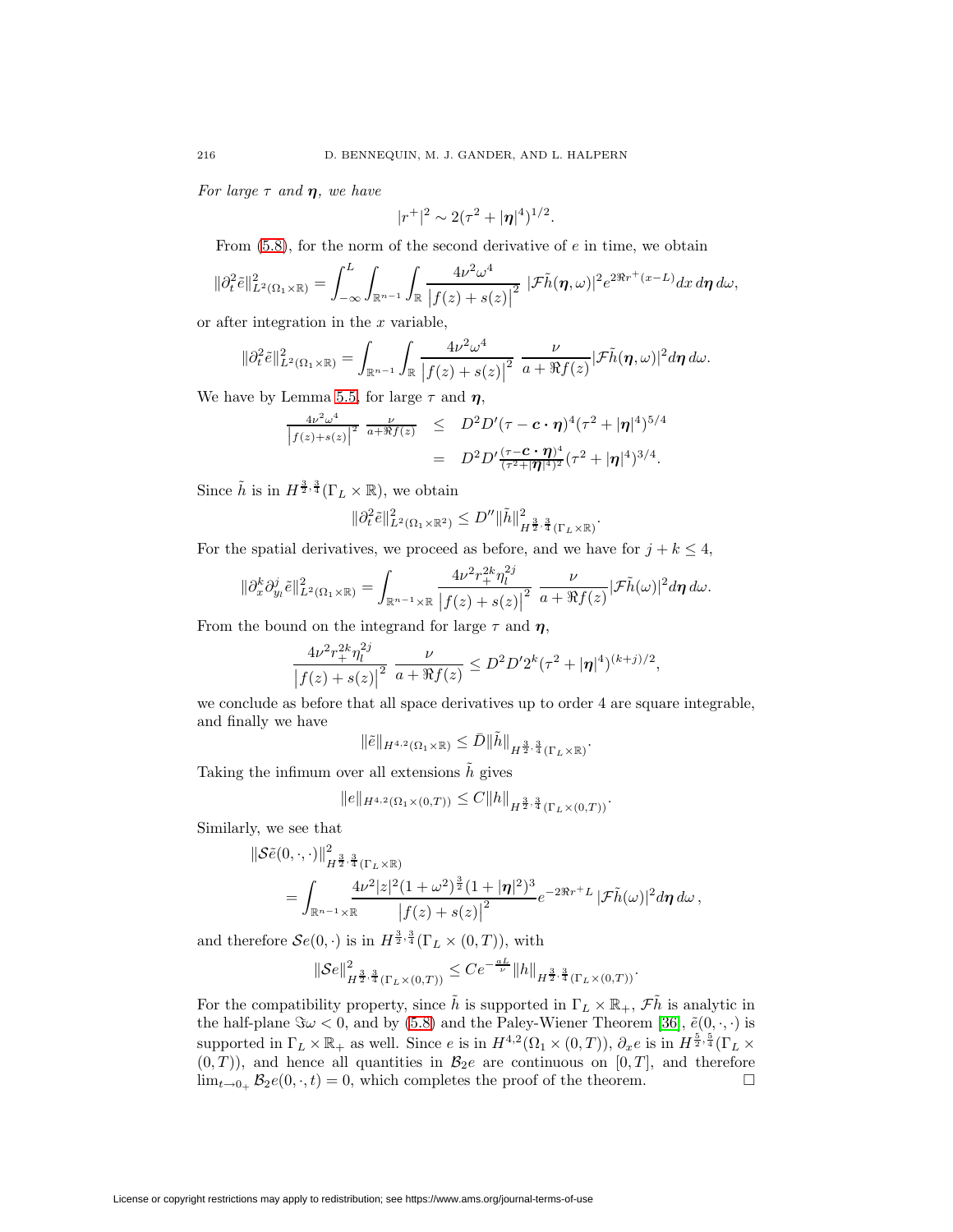We are now ready to show the well-posedness of the algorithm: let  $g_L$  be given on  $\Gamma_L$  and let  $g_0$  be given on  $\Gamma_0 = \{0\} \times \mathbb{R}^{N-1}$ , and let  $p > 0$  and  $q > 0$ . We define for  $k = 1, 2, \ldots$  the iterations by algorithm [\(3.2\)](#page-9-2), initialized by

<span id="page-32-1"></span>(5.9) 
$$
\mathcal{B}_1 u_1^1 = g_L \text{ on } \Gamma_L \times (0, T), \quad \mathcal{B}_2 u_2^1 = g_0 \text{ on } \Gamma_0 \times (0, T).
$$

Consider first the nonoverlapping case:  $L = 0$ . Then it is easy to obtain:

**Theorem 5.6.** Let  $L = 0$ ,  $g_L$  and  $g_0$  be given in  $L^2(\mathbb{R}^{n-1} \times (0,T))$ ,  $p > 0$  and  $q > 0$ . Then, for  $k = 1, 2, \ldots$ , the algorithm [\(3.2\)](#page-9-2) with the transmission operators given in  $(3.11)$ , initialized with  $(5.9)$  defines a unique sequence of iterates  $(u_1^k, u_2^k)$ in  $L^2(0,T,H_2^2(\Omega_1)) \cap H^1(0,T;H_0^0(\Omega_1)) \times L^2(0,T,H_2^2(\Omega_2)) \cap H^1(0,T;H_0^0(\Omega_2)).$ 

In the overlapping case, we need to use the compatibility condition in Theorem [5.4:](#page-30-4)

**Theorem 5.7.** Let  $L > 0$ ,  $p > 0$  and  $q > 0$ , let f be in  $H^{2,1}(\Omega_1 \times (0,T))$ ,  $u_0$  in  $H^3(\Omega)$ , and let  $g_0$  and  $g_L$  be given in  $H^{\frac{3}{2},\frac{3}{4}}(\mathbb{R}^{n-1}\times(0,T))$ , with the compatibility conditions

$$
g_L(\cdot, 0) = \partial_x u_0(L, \cdot) + \frac{p - a}{2\nu} u_0(L, \cdot) + 2q(\nu \partial_{xx} u_0(L, \cdot) - a \partial_x u_0(L, \cdot) - bu_0(L, \cdot) + f(L, \cdot, 0)),
$$
  

$$
g_0(\cdot, 0) = \partial_x u_0(0, \cdot) - \frac{p + a}{2\nu} u_0(0, \cdot) - 2q(\nu \partial_{xx} u_0(0, \cdot) - a \partial_x u_0(0, \cdot) - bu_0(0, \cdot) + f(0, \cdot, 0)).
$$

Then, for  $k = 1, 2, \ldots$ , the algorithm [\(3.2\)](#page-9-2) with the transmission operators given in  $(3.11)$ , initialized by  $(5.9)$  defines a unique sequence of iterates  $(u_1^k, u_2^k)$  in  $H^{4,2}(\Omega_1 \times (0,T)) \times H^{4,2}(\Omega_2 \times (0,T)).$ 

# 5.2. **Convergence of the algorithm.**

**Theorem 5.8.** For  $p > 0$  and  $q > 0$ , under the conditions of existence of the algorithm, the sequence  $(u_1^k, u_2^k)$  converges to  $(u_{|\Omega_1}, u_{|\Omega_2})$ .

Proof. We return to the analysis in Section [3,](#page-8-3) which has been validated by the previous theorems. The Fourier transforms in time and *y* of the errors satisfy

$$
\hat{e}_1^{2k+1}(x, \eta, \omega) = \rho^k \hat{e}_1^1(x, \eta, \omega), \quad \hat{e}_1^{2k}(x, \eta, \omega) = \rho^{k-1} \hat{e}_2^1(x, \eta, \omega), \n\hat{e}_2^{2k+1}(x, \eta, \omega) = \rho^k \hat{e}_2^1(x, \eta, \omega), \quad \hat{e}_2^{2k}(x, \eta, \omega) = \rho^{k-1} \hat{e}_1^1(x, \eta, \omega).
$$

For p and q strictly positive, we have  $|\rho| < 1$  for all  $(\omega, \eta)$  in  $(\mathbb{R} \times \mathbb{R}^{n-1})$ . By the Lebesgue Theorem, we conclude the proof.

Remark 5.9. The results in this section generalize the analysis from [\[31\]](#page-38-0) to the case when the operator S contains the transverse Laplace operator  $\Delta_{y}$ . In [\[31\]](#page-38-0), however, the proof of convergence in the nonoverlapping case is based on clever energy estimates, and extends to variable coefficients.

#### 6. Numerical results

<span id="page-32-0"></span>We perform in this section one-dimensional numerical experiments to measure the convergence factors of the numerical implementation of the various Schwarz waveform relaxation algorithms analyzed at the continuous level in this paper. We use the parabolic model problem [\(3.1\)](#page-9-0) on the domain  $\Omega = (0, 6)$ . We impose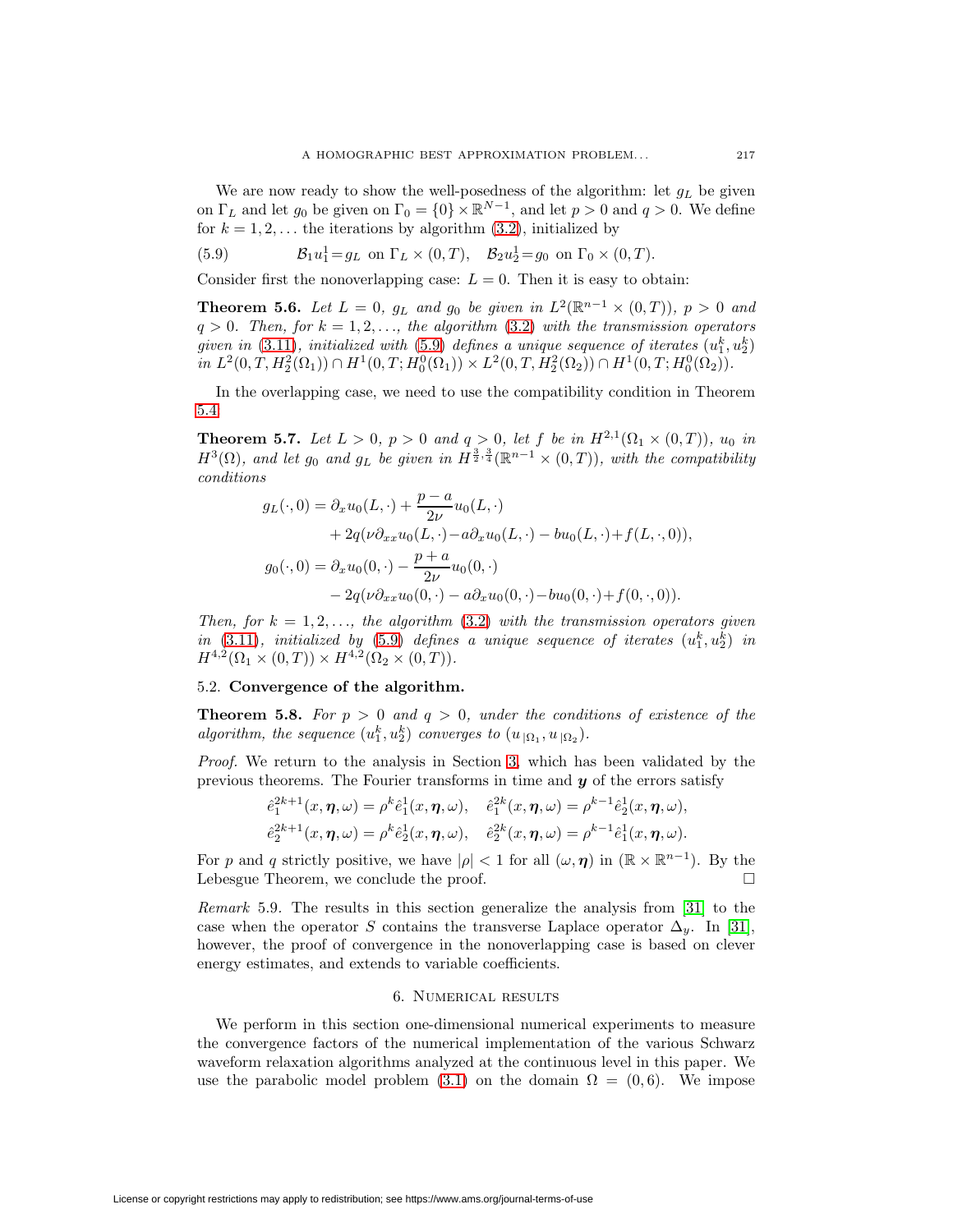homogeneous boundary conditions,  $u(0, t) = 0$  and  $u(6, t) = 0$ , and use various initial conditions  $u(x, 0), x \in \Omega$ .

6.1. **Experiments with two subdomains.** We first use a decomposition of the domain  $\Omega$  into the two subdomains  $\Omega_1 = (0, L_2)$  and  $\Omega_2 = (L_1, 6), L_1 \leq L_2$ , and hence  $L = L_2 - L_1$ . We denote by one iteration here a double iteration of the respective algorithms, since for two subdomains, one can perform all the iterations in an alternating fashion and thus obtain the even iterates on one subdomain and the odd ones on the other, without having to compute the remaining ones. We show only results of numerical experiments for the algorithm with overlap, since with overlap, we can compare the results to the classical Schwarz waveform relaxation algorithm with Dirichlet transmission conditions, which does not converge without overlap. We choose for the problem parameters  $\nu = 0.2$ ,  $a = 1$ ,  $b = 0$ . We discretize [\(3.1\)](#page-9-0) using an upwind finite difference discretization in space with mesh parameter  $\Delta x = 0.02$ , and a backward Euler discretization in time, with time step  $\Delta t = 0.005$ . We choose  $L_1 = 2.96$  and  $L_2 = 3.04$ , which means the overlap is  $L = 0.08$ , and we compute the numerical solution in the time interval  $[0, T = 2.5]$ . Using as initial condition

$$
u(x,0) = e^{-3(1.2-x)^2},
$$

we have already shown in Figure [3](#page-22-0) for this example the first few iterations at the end of the time interval  $T = 2.5$ , where we started the algorithm with a zero initial guess, both for the classical and the optimized waveform relaxation algorithm. In Figure [5](#page-34-0) on the left, one can see how the error decreases as the iteration progresses for the classical algorithm, the one with first order Taylor conditions,  $p = p_T = 1$ and  $q = q_T = 0.4$ , and with optimized parameters, which were found to be  $p =$  $p^* = 1.366061845$  and  $q = q^* = 0.1363805228$  using Theorem [4.12.](#page-19-4) By error we denote here the discrete  $L^2$  norm in time of the difference between the converged solution and the current iteration at the interface of  $\Omega_1$ . It is important to realize that the computational cost per iteration of all these algorithms is the same: a change in the transmission conditions does not affect the local solver cost on each subdomain.

In Figure [5](#page-34-0) on the right, we performed five iterations of the optimized Schwarz waveform relaxation algorithm with first order transmission conditions, varying the free parameters p and q, and show the base 10 logarithm of the error obtained. We indicate by a star the optimal parameters  $p^*$ ,  $q^*$  predicted by Theorem [4.12.](#page-19-4) This shows that the continuous analysis predicts the optimal choice very well.

To illustrate the asymptotic results given in Theorem [4.4](#page-13-3) for the Taylor conditions and in Theorem [4.14](#page-23-1) for the optimized ones, we choose the same problem parameters as before, but start now with a coarser mesh both in space and time,  $\Delta x = 0.04$  and  $\Delta t = 0.01$ , and we fix the overlap to be  $L = \Delta x$ . We then run the optimized Schwarz waveform relaxation algorithm with first order Taylor and optimized transmission conditions until the error becomes smaller than  $10^{-14}$ , and count the number of iterations. We repeat this experiment dividing  $\Delta x$  and  $\Delta t$  by 2 several times. This corresponds for the first order Taylor conditions to the case in Theorem [4.4](#page-13-3) where the convergence factor should behave like  $1-O(\sqrt{\Delta x})$ , and for the first order optimized conditions to the case in Theorem [4.14](#page-23-1) where the conver-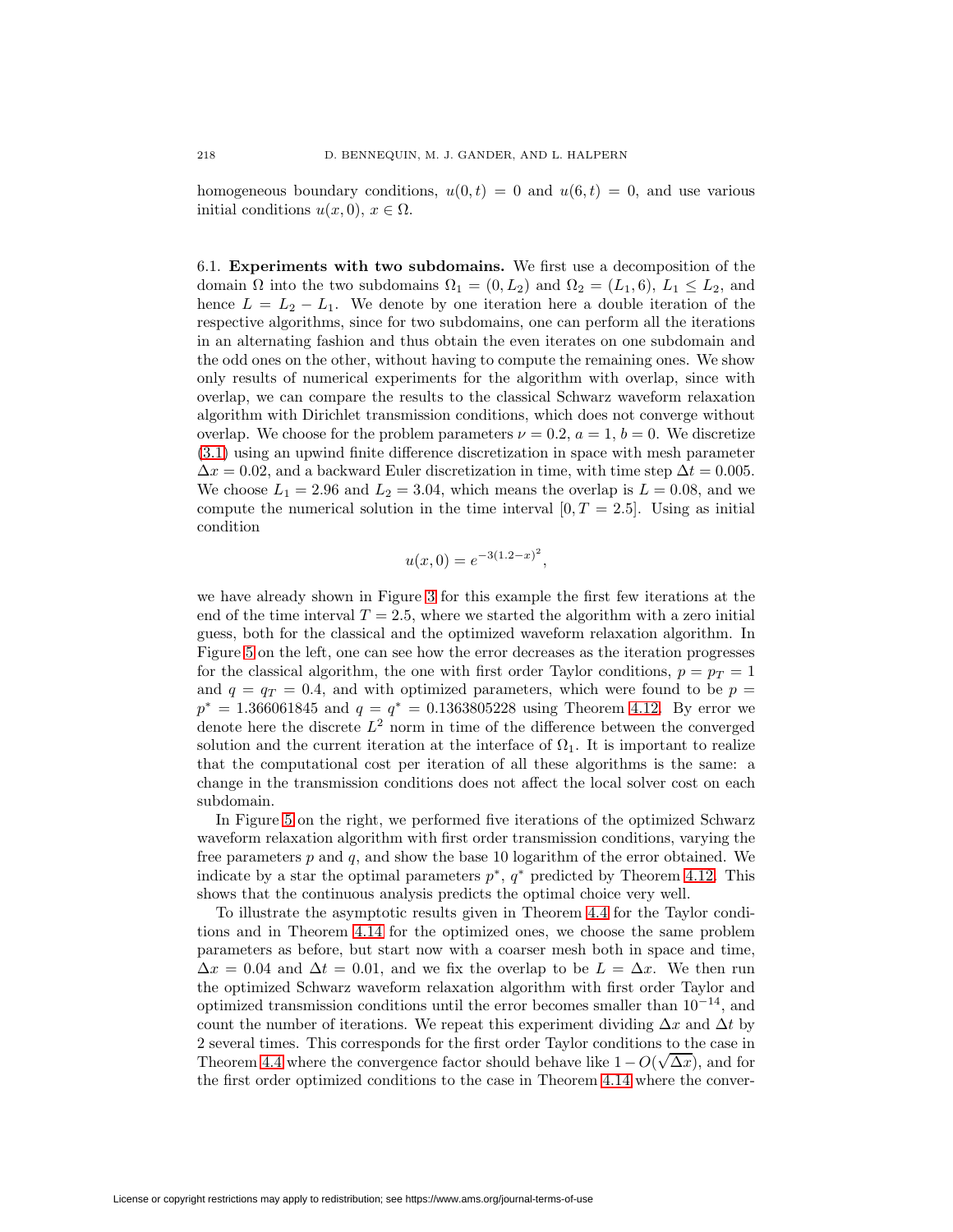

<span id="page-34-0"></span>FIGURE 5. Left: convergence curves of the classical Schwarz waveform relaxation algorithm with Dirichlet transmission conditions compared to the same algorithm with the new first order transmission conditions. Right: the error obtained running the algorithm with first order transmission conditions for 5 steps and various choices of the free parameters  $p$  and  $q$ , and indicated by a star the choice  $p^*$ ,  $q^*$  predicted by the theory.

gence factor should behave like  $1 - O(\Delta x^{\frac{1}{8}})$ , almost independent of  $\Delta x$ . Figure [6](#page-35-0) shows on the left the results obtained from these experiments. One can see that the asymptotic analysis predicts very well the numerical behavior of the algorithms. Next, we perform a similar experiment, starting with the same values for  $\Delta x$  and Next, we perform a similar experiment, starting with the same values for  $\Delta x$  and  $\Delta t$ , but now we divide  $\Delta x$  by 2 each time and  $\Delta t$  only by  $\sqrt{2}$  (such a refinement is admissible, since our scheme is implicit), which implies  $\Delta t = O(\sqrt{\Delta x})$ . While this does not change anything for the classical algorithm, which still has the same bad convergence factor  $1 - O(\Delta x)$ , for the algorithm with Taylor first order transmission conditions now case 3 of Theorem [4.4](#page-13-3) applies, and the algorithm should show the much better convergence factor  $1 - O(\Delta x^{\frac{1}{4}})$ . The optimized Algorithm has according to Theorem [4.14](#page-23-1) now the even better convergence factor  $1 - O(\Delta x^{\frac{1}{16}})$ , virtually independent of  $\Delta x$ . In Figure [6](#page-35-0) on the right, one can clearly see that this is the case. The algorithm has different asymptotic convergence factors with the same overlap, depending on the discretization in time, as predicted.

6.2. **Experiments with eight subdomains.** We now show experiments which indicate that the results we obtained for two subdomains are also relevant for many subdomains. Using the same model problem as before, we now decompose the domain into eight subdomains. In Figure [7,](#page-35-1) we show in the top row the first 3 iterations of the classical Schwarz waveform relaxation algorithm, and below the same iterations for the algorithm with optimized first order transmission conditions. This clearly shows how important the transmission conditions are in the many subdomain case. We show the corresponding convergence factors in Figure [8](#page-36-5) on the left, and on the right we perform the same asymptotic experiments as in Figure [6](#page-35-0) on the left, but now with eight subdomains, which indicates that the results of Theorems [4.4](#page-13-3) and [4.14](#page-23-1) also hold for more than two subdomains.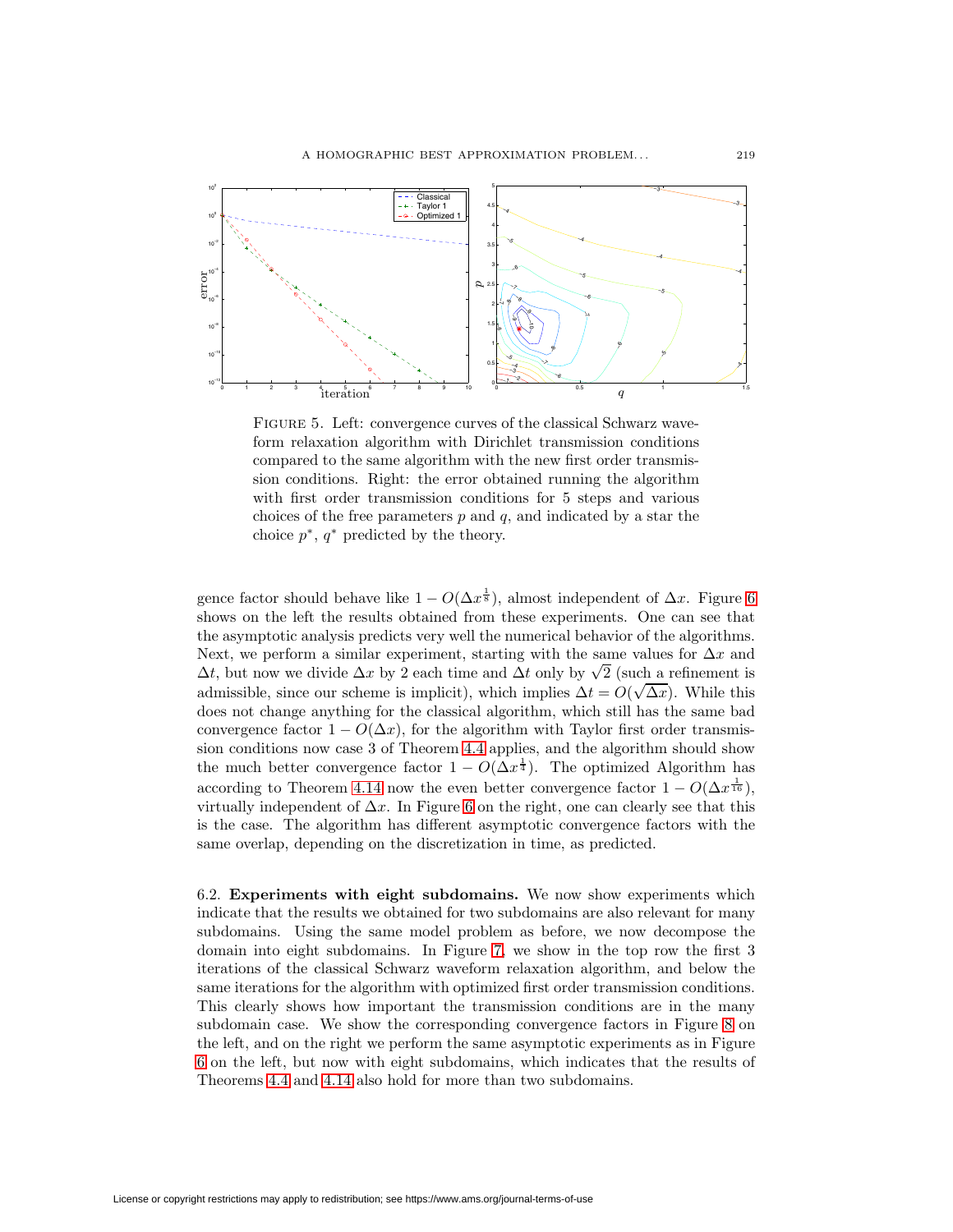

<span id="page-35-0"></span>FIGURE 6. Asymptotic behavior as the mesh is refined with an overlap  $L = \Delta x$ : on the left the case where  $\Delta t = O(\Delta x)$  and on the right where  $\Delta t = O(\sqrt{\Delta x})$ , together with the predicted rates from the analysis, both for the classical and the optimized Schwarz waveform relaxation algorithms with Taylor and optimized first order transmission conditions.



<span id="page-35-1"></span>Figure 7. From left to right, the first, second and third iterates  $u_j^k(x,T)$ ,  $j = 1,...,8$  (dashed) at the end of the time interval  $t = T$  together with the exact solution (solid) for the same model problem as before with eight subdomains: top row the classical and bottom row the optimized algorithm.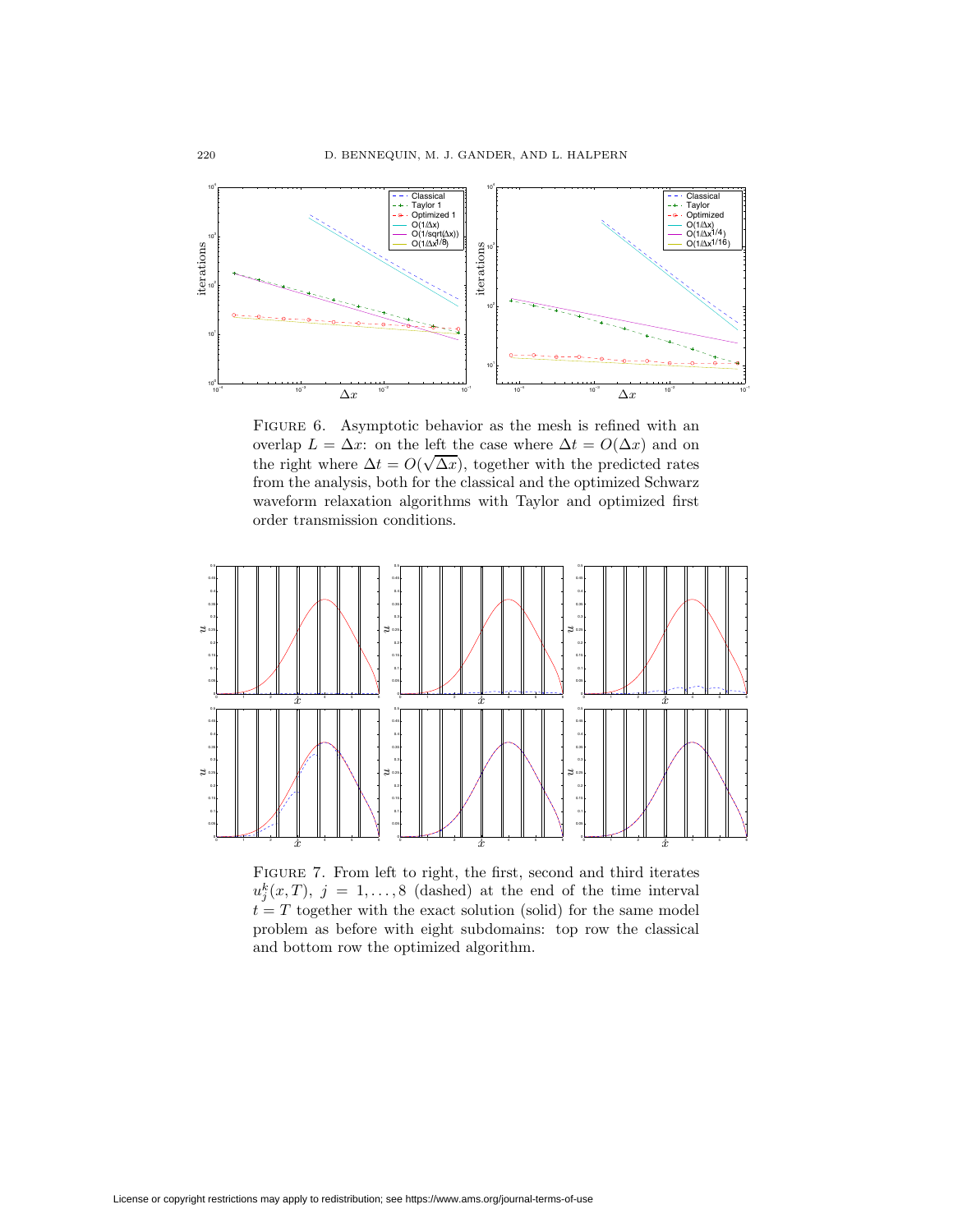

<span id="page-36-5"></span>FIGURE 8. Left: convergence factor comparison for the eight subdomain case. Right: Asymptotic behavior as the mesh is refined with an overlap  $L = \Delta x$  for the eight subdomain case, with  $\Delta t = O(\Delta x)$ , together with the predicted rates from the two subdomain analysis.

## 7. Conclusions

While zeroth order transmission conditions were optimized by direct analysis in [\[15\]](#page-37-12) for an optimized Schwarz waveform relaxation algorithm applied to advection reaction diffusion problems, the solution of the homographic best approximation problem in this paper allowed us to find optimized first order transmission conditions, which lead to even better performance of the algorithm, at the same cost per iteration.

Similar homographic best approximation problems also occur in the design of optimized Schwarz methods for steady problems, and so far these problems have always been treated by direct analysis; see for example [\[26,](#page-37-14) [28,](#page-37-15) [27,](#page-37-16) [9\]](#page-37-17) for advection diffusion problems, [\[7,](#page-37-18) [6,](#page-36-6) [19,](#page-37-19) [16\]](#page-37-20) for indefinite Helmholtz problems, and [\[12\]](#page-37-21) for the positive definite Helmholtz case. Our results here also apply to homographic best approximation problems from the steady case, and will thus be useful for the further development of optimized Schwarz methods; we currently study the application to indefinite Helmholtz problems.

#### **REFERENCES**

- <span id="page-36-1"></span>1. Daniel Bennequin, Martin J. Gander, and Laurence Halpern, Optimized Schwarz waveform re $laxation$  methods for convection reaction diffusion problems, Tech. Report 24, Institut Galilée, Paris XIII, 2004.
- <span id="page-36-4"></span><span id="page-36-3"></span>2. Haïm Brézis, Analyse fonctionnelle : théorie et applications, Dunod, Paris, 1983.
- <span id="page-36-2"></span>3. Girolamo Cardano, Ars magna or the rules of algebra, 1545, MIT, 1968.
- 4. Philippe Charton, Frédéric Nataf, and Francois Rogier, Méthode de décomposition de domaine pour l'´equation d'advection-diffusion, C. R. Acad. Sci. **313** (1991), no. 9, 623–626. M[R1133498](http://www.ams.org/mathscinet-getitem?mr=1133498) [\(92j:65192\)](http://www.ams.org/mathscinet-getitem?mr=1133498)
- <span id="page-36-0"></span>5. Elliot W. Cheney, Introduction to approximation theory, McGraw-Hill Book Co., New York, 1966. M[R0222517 \(36:5568\)](http://www.ams.org/mathscinet-getitem?mr=0222517)
- <span id="page-36-6"></span>6. Philippe Chevalier, Méthodes numériques pour les tubes hyperfréquences. résolution par décomposition de domaine, Ph.D. thesis, Université Paris VI, 1998.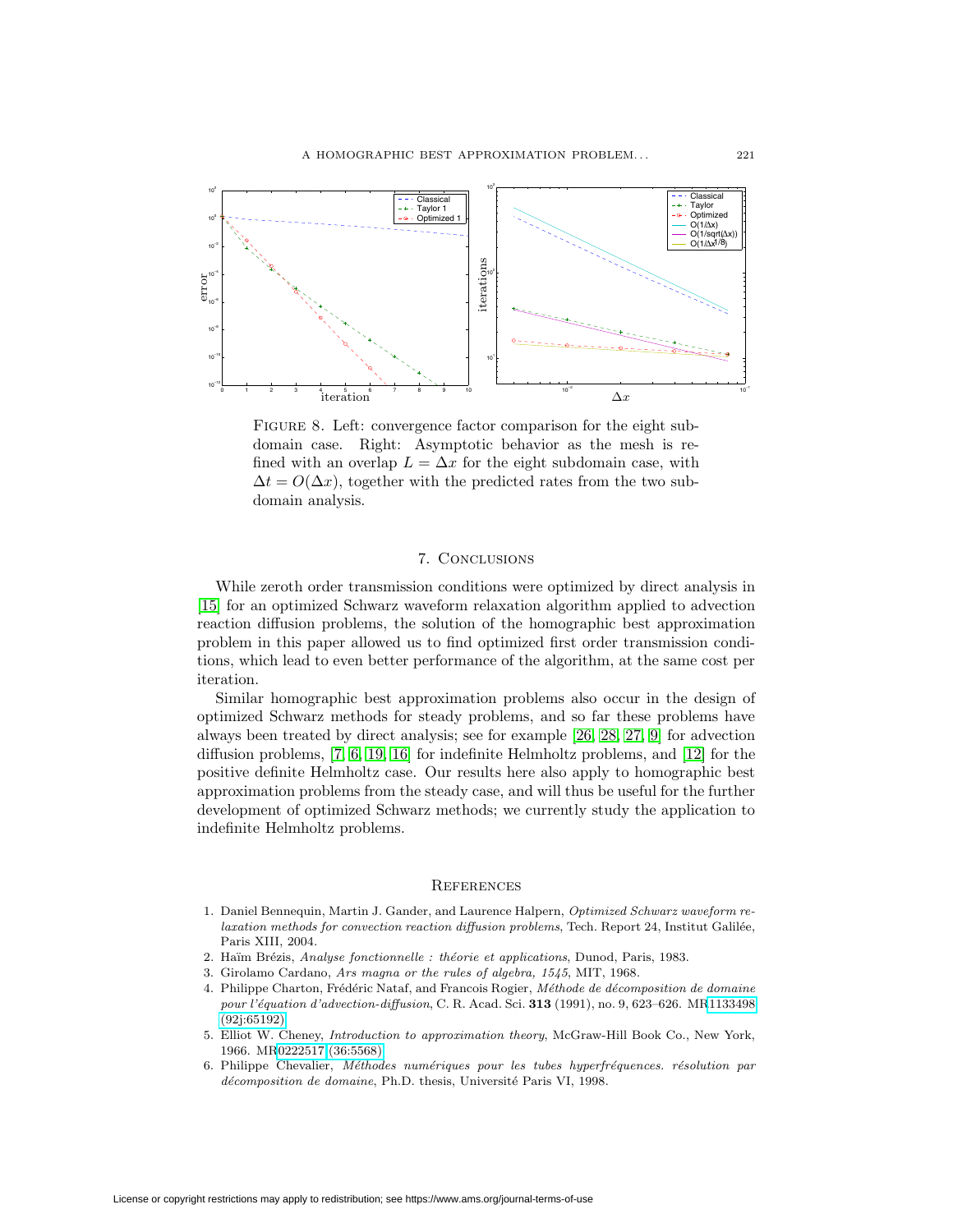- <span id="page-37-18"></span>7. Philippe Chevalier and Frédéric Nataf, Symmetrized method with optimized second-order conditions for the Helmholtz equation, Domain decomposition methods, 10 (Boulder, CO, 1997), Amer. Math. Soc., Providence, RI, 1998, pp. 400–407.
- <span id="page-37-8"></span>8. P. D'Anfray, L. Halpern, and J. Ryan, New trends in coupled simulations featuring domain decomposition and metacomputing, M2AN **36** (2002), no. 5, 953–970. M[R1955544](http://www.ams.org/mathscinet-getitem?mr=1955544)
- <span id="page-37-17"></span>9. Olivier Dubois, Optimized Schwarz methods for the advection-diffusion equation and for problems with discontinuous coefficients, Ph.D. thesis, McGill University, June 2007.
- <span id="page-37-0"></span>10. Martin J. Gander, Overlapping Schwarz for parabolic problems, Ninth International Conference on Domain Decomposition Methods (Petter E. Bjørstad, Magne Espedal, and David Keyes, eds.), ddm.org, 1997, pp. 97–104.
- <span id="page-37-4"></span>11.  $\_\_\_\_\_$ , A waveform relaxation algorithm with overlapping splitting for reaction diffusion equations, Numerical Linear Algebra with Applications **6** (1998), 125–145. M[R1695405](http://www.ams.org/mathscinet-getitem?mr=1695405) [\(2000m:65110\)](http://www.ams.org/mathscinet-getitem?mr=1695405)
- <span id="page-37-21"></span>12. , Optimized Schwarz methods, SIAM J. Numer. Anal. **44** (2006), no. 2, 699–731. M[R2218966 \(2007d:65121\)](http://www.ams.org/mathscinet-getitem?mr=2218966)
- <span id="page-37-10"></span>13. Martin J. Gander and Laurence Halpern, Méthodes de relaxation d'ondes pour l'équation de la chaleur en dimension 1, C.R. Acad. Sci. Paris, S´erie I **336** (2003), no. 6, 519–524. M[R1975090](http://www.ams.org/mathscinet-getitem?mr=1975090) [\(2004a:65124\)](http://www.ams.org/mathscinet-getitem?mr=1975090)
- <span id="page-37-11"></span>14.  $\_\_\_\$ , Absorbing boundary conditions for the wave equation and parallel computing, Math. of Comp. **74** (2004), no. 249, 153–176. M[R2085406 \(2005h:65158\)](http://www.ams.org/mathscinet-getitem?mr=2085406)
- <span id="page-37-12"></span>15. , Optimized Schwarz waveform relaxation methods for advection reaction diffusion problems, SIAM J. Numer. Anal. **45** (2007), no. 2, 666–697. M[R2300292](http://www.ams.org/mathscinet-getitem?mr=2300292)
- <span id="page-37-20"></span>16. Martin J. Gander, Laurence Halpern, and Frédéric Magoulès, An optimized Schwarz method with two-sided Robin transmission conditions for the Helmholtz equation, Int. J. for Num. Meth. in Fluids **55** (2007), no. 2, 163–175. M[R2344706](http://www.ams.org/mathscinet-getitem?mr=2344706)
- <span id="page-37-7"></span>17. Martin J. Gander, Laurence Halpern, and Frédéric Nataf, Optimal convergence for overlapping and non-overlapping Schwarz waveform relaxation, Eleventh international Conference of Domain Decomposition Methods (C-H. Lai, P. Bjørstad, M. Cross, and O. Widlund, eds.), ddm.org, 1999. M[R1827406](http://www.ams.org/mathscinet-getitem?mr=1827406)
- <span id="page-37-9"></span>18. Martin J. Gander, Laurence Halpern, and Frédéric Nataf, Optimal Schwarz waveform relaxation for the one dimensional wave equation, SIAM Journal of Numerical Analysis **41** (2003), no. 5, 1643–1681. M[R2035001 \(2005h:65252\)](http://www.ams.org/mathscinet-getitem?mr=2035001)
- <span id="page-37-19"></span>19. Martin J. Gander, Frédéric Magoulès, and Frédéric Nataf, Optimized Schwarz methods without overlap for the Helmholtz equation, SIAM J. Sci. Comput. **24** (2002), no. 1, 38–60. M[R1924414](http://www.ams.org/mathscinet-getitem?mr=1924414) [\(2003i:65124\)](http://www.ams.org/mathscinet-getitem?mr=1924414)
- <span id="page-37-5"></span>20. Martin J. Gander and Christian Rohde, Overlapping Schwarz waveform relaxation for convection dominated nonlinear conservation laws, SIAM J. Sci. Comp. **27** (2005), no. 2, 415–439. M[R2202227 \(2006i:35234\)](http://www.ams.org/mathscinet-getitem?mr=2202227)
- <span id="page-37-1"></span>21. Martin J. Gander and Andrew M. Stuart, Space-time continuous analysis of waveform relaxation for the heat equation, SIAM J. Sci. Comput. **19** (1998), no. 6, 2014–2031. M[R1638096](http://www.ams.org/mathscinet-getitem?mr=1638096) [\(99h:65164\)](http://www.ams.org/mathscinet-getitem?mr=1638096)
- <span id="page-37-3"></span>22. Martin J. Gander and Hongkai Zhao, Overlapping Schwarz waveform relaxation for the heat equation in n-dimensions, BIT **42** (2002), no. 4, 779–795. M[R1944537 \(2003m:65170\)](http://www.ams.org/mathscinet-getitem?mr=1944537)
- <span id="page-37-2"></span>23. Eldar Giladi and Herbert B. Keller, Space time domain decomposition for parabolic problems, Numerische Mathematik **93** (2002), no. 2, 279–313. M[R1941398 \(2003j:65088\)](http://www.ams.org/mathscinet-getitem?mr=1941398)
- <span id="page-37-6"></span>24. Ronald D. Haynes and Robert D. Russell, A Schwarz waveform moving mesh method, SIAM J. Sci. Comp. **29** (2007), no. 2, 656–673. M[R2306263](http://www.ams.org/mathscinet-getitem?mr=2306263)
- <span id="page-37-14"></span><span id="page-37-13"></span>25. Lars Hörmander, Linear partial differential operators, Springer, Berlin, Heidelberg, 1969.
- 26. Caroline Japhet, Conditions aux limites artificielles et décomposition de domaine: Méthode OO2 (optimisé d'ordre 2). application à la résolution de problèmes en mécanique des fluides, Tech. Report 373, CMAP (Ecole Polytechnique), 1997.
- <span id="page-37-16"></span>27. Caroline Japhet, Frédéric Nataf, and Francois Rogier, The optimized order 2 method. application to convection-diffusion problems, Future Generation Computer Systems FUTURE **18** (2001), no. 1, 17–30.
- <span id="page-37-15"></span>28. Caroline Japhet, Frédéric Nataf, and Francois-Xavier Roux, The optimized order 2 method with a coarse grid preconditioner. Application to convection-diffusion problems, Ninth International Conference on Domain Decompositon Methods in Science and Engineering (P. Bjorstad, M. Espedal, and D. Keyes, eds.), John Wiley & Sons, 1998, pp. 382–389.